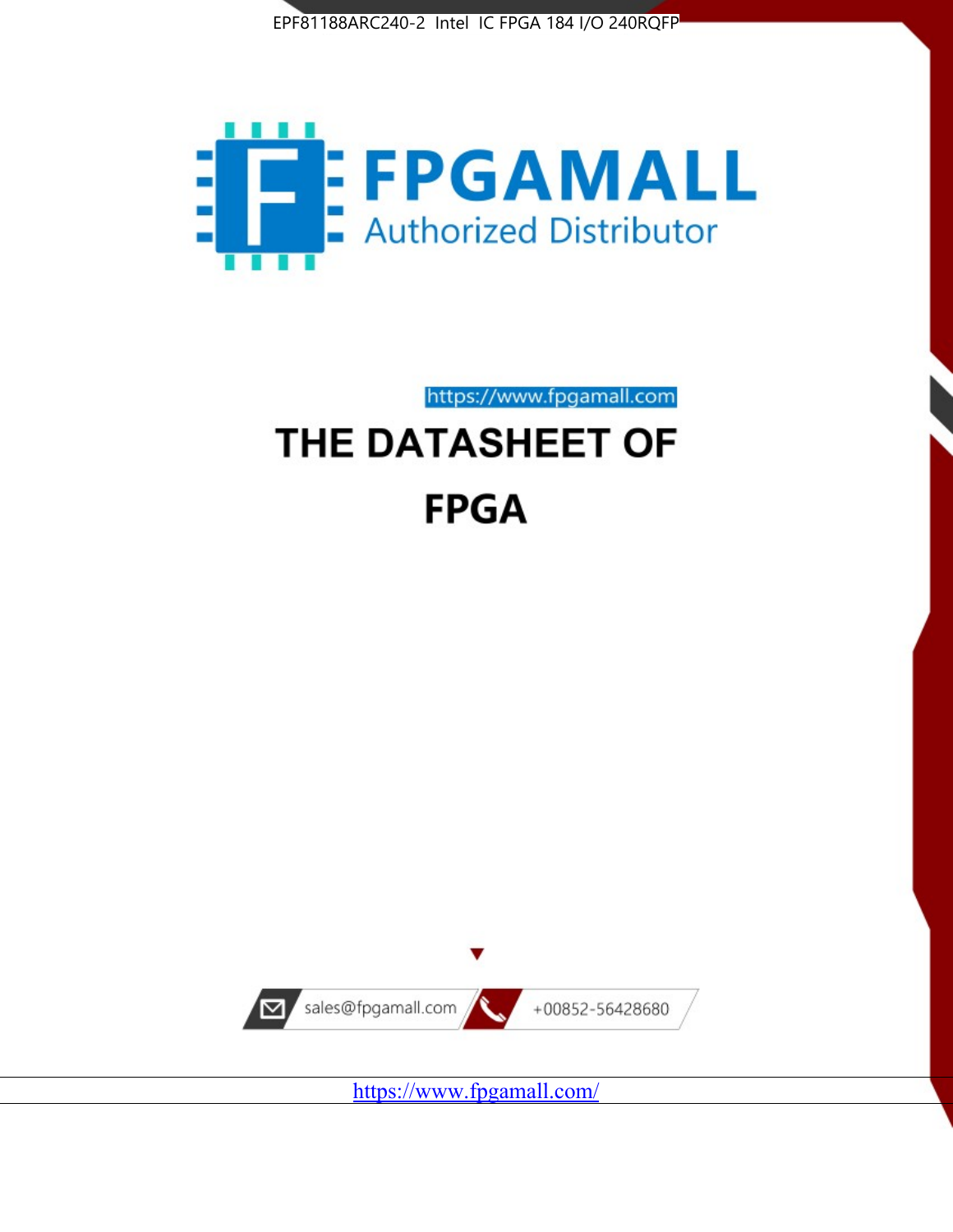

## **FLEX 8000**

**Programmable Logic Device Family**

#### **January 2003, ver. 11.1 Data Sheet**

### Features...

Low-cost, high-density, register-rich CMOS programmable logic device (PLD) family (see Table 1)

- 2,500 to 16,000 usable gates
- 282 to 1,500 registers
- System-level features
	- In-circuit reconfigurability (ICR) via external configuration devices or intelligent controller
	- Fully compliant with the peripheral component interconnect Special Interest Group (PCI SIG) *PCI Local Bus Specification, Revision 2.2* for 5.0-V operation
	- Built-in Joint Test Action Group (JTAG) boundary-scan test (BST) circuitry compliant with IEEE Std. 1149.1-1990 on selected devices
	- MultiVolt<sup>™</sup> I/O interface enabling device core to run at  $5.0 V$ , while I/O pins are compatible with 5.0-V and 3.3-V logic levels
	- Low power consumption (typical specification is 0.5 mA or less in standby mode)
- Flexible interconnect
	- FastTrack<sup>®</sup> Interconnect continuous routing structure for fast, predictable interconnect delays
	- Dedicated carry chain that implements arithmetic functions such as fast adders, counters, and comparators (automatically used by software tools and megafunctions)
	- Dedicated cascade chain that implements high-speed, high-fan-in logic functions (automatically used by software tools and megafunctions)
	- Tri-state emulation that implements internal tri-state nets
- Powerful I/O pins
- Programmable output slew-rate control reduces switching noise

| <b>Feature</b>            | <b>EPF8282A</b><br><b>EPF8282AV</b> | <b>EPF8452A</b> | <b>EPF8636A</b> | <b>EPF8820A</b> | <b>EPF81188A</b> | <b>EPF81500A</b> |  |  |  |  |  |
|---------------------------|-------------------------------------|-----------------|-----------------|-----------------|------------------|------------------|--|--|--|--|--|
| Usable gates              | 2,500                               | 4.000           | 6,000           | 8,000           | 12.000           | 16,000           |  |  |  |  |  |
| Flipflops                 | 282                                 | 452             | 636             | 820             | 1.188            | 1,500            |  |  |  |  |  |
| Logic array blocks (LABs) | 26                                  | 42              | 63              | 84              | 126              | 162              |  |  |  |  |  |
| Logic elements (LEs)      | 208                                 | 336             | 504             | 672             | 1.008            | 1,296            |  |  |  |  |  |
| Maximum user I/O pins     | 78                                  | 120             | 136             | 152             | 184              | 208              |  |  |  |  |  |

#### *Table 1. FLEX 8000 Device Features*

#### **Altera Corporation 1**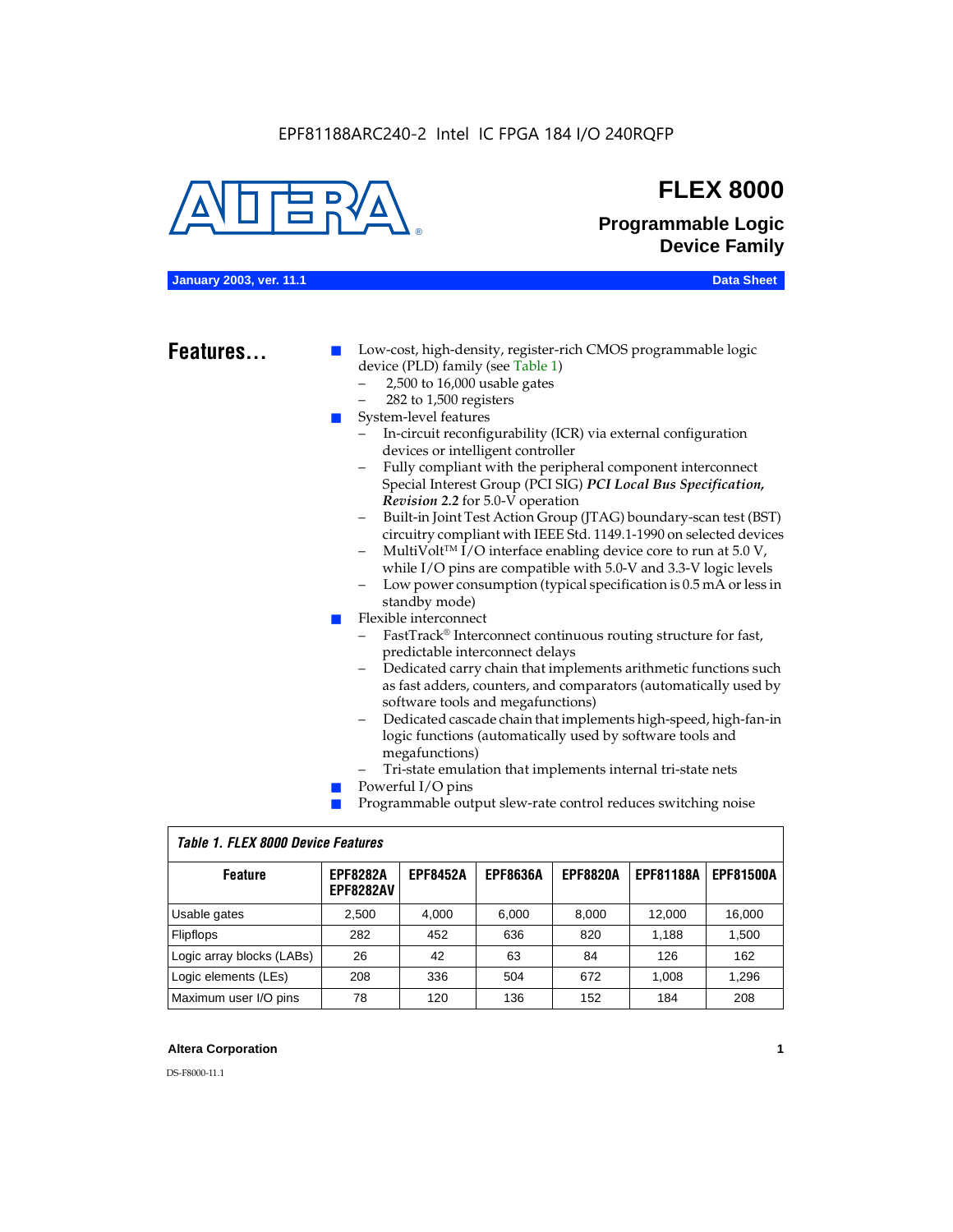| <b>JTAG BST</b><br>circuitry | Yes | No | Yes | $V_{\mathsf{es}}$ | No | Yes |
|------------------------------|-----|----|-----|-------------------|----|-----|
|                              |     |    |     |                   |    |     |

### **...and More Features**

Fabricated on an advanced SRAM process ■ Available in a variety of packages with 84 to 304 pins (see Table 2) Software design support and automatic place-and-route provided by the Altera® MAX+PLUS® II development system for Windows-based PCs, as well as Sun SPARCstation, HP 9000 Series 700/800, and IBM RISC System/6000 workstations Additional design entry and simulation support provided by EDIF

Peripheral register for fast setup and clock-to-output delay

2 0 0 and 3 0 0 netlist files, library of parameterized modules (LPM), Verilog HDL, VHDL, and other interfaces to popular EDA tools from manufacturers such as Cadence, Exemplar Logic, Mentor Graphics, OrCAD, Synopsys, Synplicity, and Veribest

| Table 2. FLEX 8000 Package Options & I/O Pin Count<br>Note $(1)$ |                           |                               |                            |                            |                              |                              |                               |                              |                              |                               |                              |                               |
|------------------------------------------------------------------|---------------------------|-------------------------------|----------------------------|----------------------------|------------------------------|------------------------------|-------------------------------|------------------------------|------------------------------|-------------------------------|------------------------------|-------------------------------|
| <b>Device</b>                                                    | 84-<br>Pin<br><b>PLCC</b> | $100 -$<br>Pin<br><b>TOFP</b> | 144-<br>Pin<br><b>TQFP</b> | 160-<br>Pin<br><b>POFP</b> | $160 -$<br>Pin<br><b>PGA</b> | $192 -$<br>Pin<br><b>PGA</b> | $208 -$<br>Pin<br><b>PQFP</b> | $225 -$<br>Pin<br><b>BGA</b> | $232 -$<br>Pin<br><b>PGA</b> | $240 -$<br>Pin<br><b>PQFP</b> | $280 -$<br>Pin<br><b>PGA</b> | $304 -$<br>Pin<br><b>ROFP</b> |
| EPF8282A                                                         | 68                        | 78                            |                            |                            |                              |                              |                               |                              |                              |                               |                              |                               |
| EPF8282AV                                                        |                           | 78                            |                            |                            |                              |                              |                               |                              |                              |                               |                              |                               |
| EPF8452A                                                         | 68                        | 68                            |                            | 120                        | 120                          |                              |                               |                              |                              |                               |                              |                               |
| EPF8636A                                                         | 68                        |                               |                            | 118                        |                              | 136                          | 136                           |                              |                              |                               |                              |                               |
| EPF8820A                                                         |                           |                               | 112                        | 120                        |                              | 152                          | 152                           | 152                          |                              |                               |                              |                               |
| EPF81188A                                                        |                           |                               |                            |                            |                              |                              | 148                           |                              | 184                          | 184                           |                              |                               |
| EPF81500A                                                        |                           |                               |                            |                            |                              |                              |                               |                              |                              | 181                           | 208                          | 208                           |

#### *Note:*

(1) FLEX 8000 device package types include plastic J-lead chip carrier (PLCC), thin quad flat pack (TQFP), plastic quad flat pack (PQFP), power quad flat pack (RQFP), ball-grid array (BGA), and pin-grid array (PGA) packages.

### **General Description**

Altera's Flexible Logic Element MatriX (FLEX®) family combines the benefits of both erasable programmable logic devices (EPLDs) and fieldprogrammable gate arrays (FPGAs). The FLEX 8000 device family is ideal for a variety of applications because it combines the fine-grained architecture and high register count characteristics of FPGAs with the high speed and predictable interconnect delays of EPLDs. Logic is implemented in LEs that include compact 4-input look-up tables (LUTs) and programmable registers. High performance is provided by a fast, continuous network of routing resources.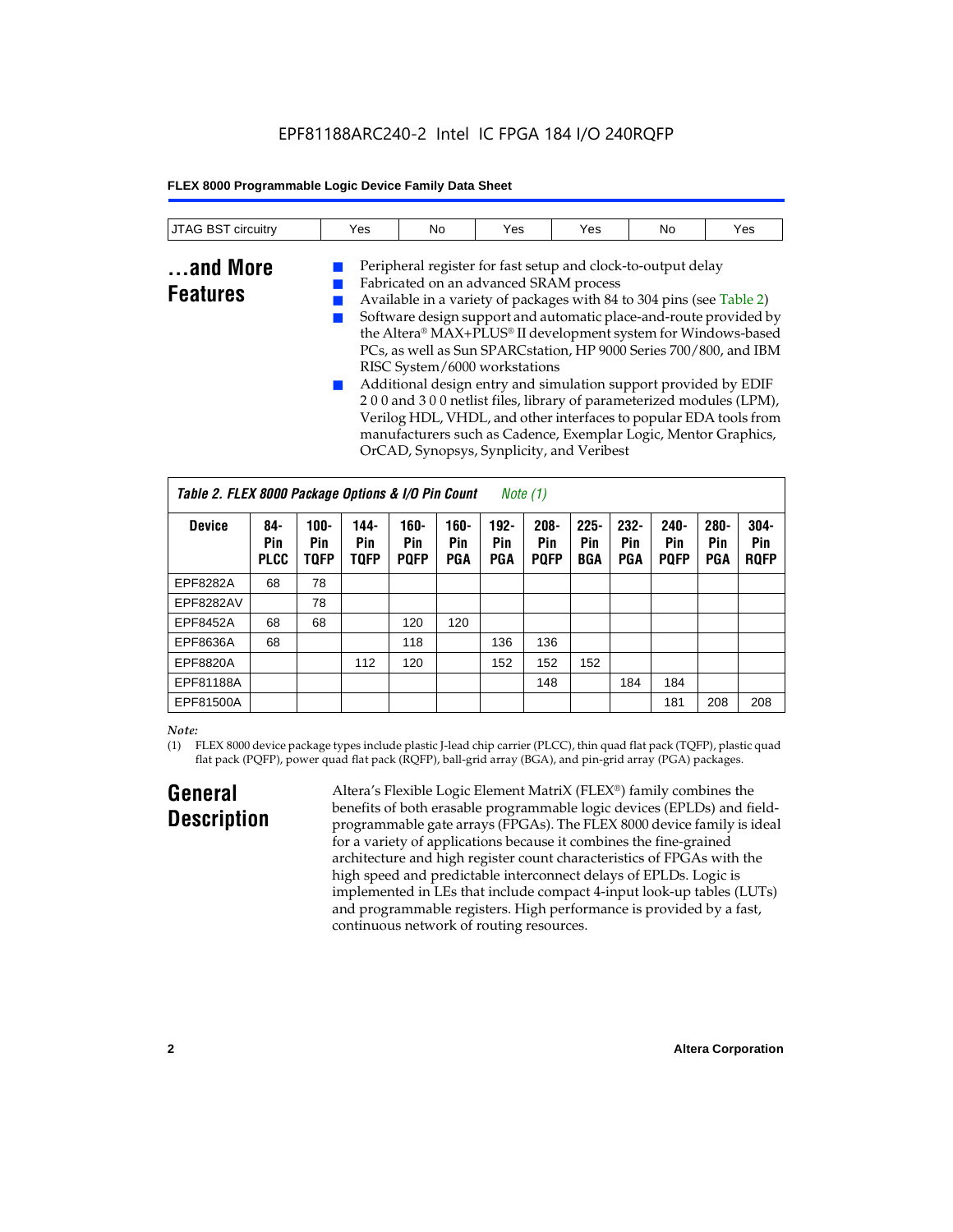FLEX 8000 devices provide a large number of storage elements for applications such as digital signal processing (DSP), wide-data-path manipulation, and data transformation. These devices are an excellent choice for bus interfaces, TTL integration, coprocessor functions, and high-speed controllers. The high-pin-count packages can integrate multiple 32-bit buses into a single device. Table 3 shows FLEX 8000 performance and LE requirements for typical applications.

| Tadie J. Flea Quuu Feituitiiaiige |                 |       |                    |     |            |  |  |  |  |  |  |
|-----------------------------------|-----------------|-------|--------------------|-----|------------|--|--|--|--|--|--|
| <b>Application</b>                | <b>LEs Used</b> |       | <b>Speed Grade</b> |     |            |  |  |  |  |  |  |
|                                   |                 | $A-2$ | A-3                | A-4 |            |  |  |  |  |  |  |
| 16-bit loadable counter           | 16              | 125   | 95                 | 83  | <b>MHz</b> |  |  |  |  |  |  |
| 16-bit up/down counter            | 16              | 125   | 95                 | 83  | <b>MHz</b> |  |  |  |  |  |  |
| 24-bit accumulator                | 24              | 87    | 67                 | 58  | <b>MHz</b> |  |  |  |  |  |  |
| 16-bit address decode             | 4               | 4.2   | 4.9                | 6.3 | ns         |  |  |  |  |  |  |
| 16-to-1 multiplexer               | 10              | 6.6   | 7.9                | 9.5 | ns         |  |  |  |  |  |  |

### *Table 3. FLEX 8000 Performance*

All FLEX 8000 device packages provide four dedicated inputs for synchronous control signals with large fan-outs. Each I/O pin has an associated register on the periphery of the device. As outputs, these registers provide fast clock-to-output times; as inputs, they offer quick setup times.

The logic and interconnections in the FLEX 8000 architecture are configured with CMOS SRAM elements. FLEX 8000 devices are configured at system power-up with data stored in an industry-standard parallel EPROM or an Altera serial configuration devices, or with data provided by a system controller. Altera offers the EPC1, EPC1213, EPC1064, and EPC1441 configuration devices, which configure FLEX 8000 devices via a serial data stream. Configuration data can also be stored in an industry-standard  $32 K \times 8$  bit or larger configuration device, or downloaded from system RAM. After a FLEX 8000 device has been configured, it can be reconfigured in-circuit by resetting the device and loading new data. Because reconfiguration requires less than 100 ms, realtime changes can be made during system operation. For information on how to configure FLEX 8000 devices, go to the following documents:

- Configuration Devices for APEX & FLEX Devices Data Sheet
- $BitBlaster$  Serial Download Cable Data Sheet
- ByteBlasterMV Parallel Port Download Cable Data Sheet
- *Application Note 33 (Configuring FLEX 8000 Devices)*
- *Application Note 38 (Configuring Multiple FLEX 8000 Devices)*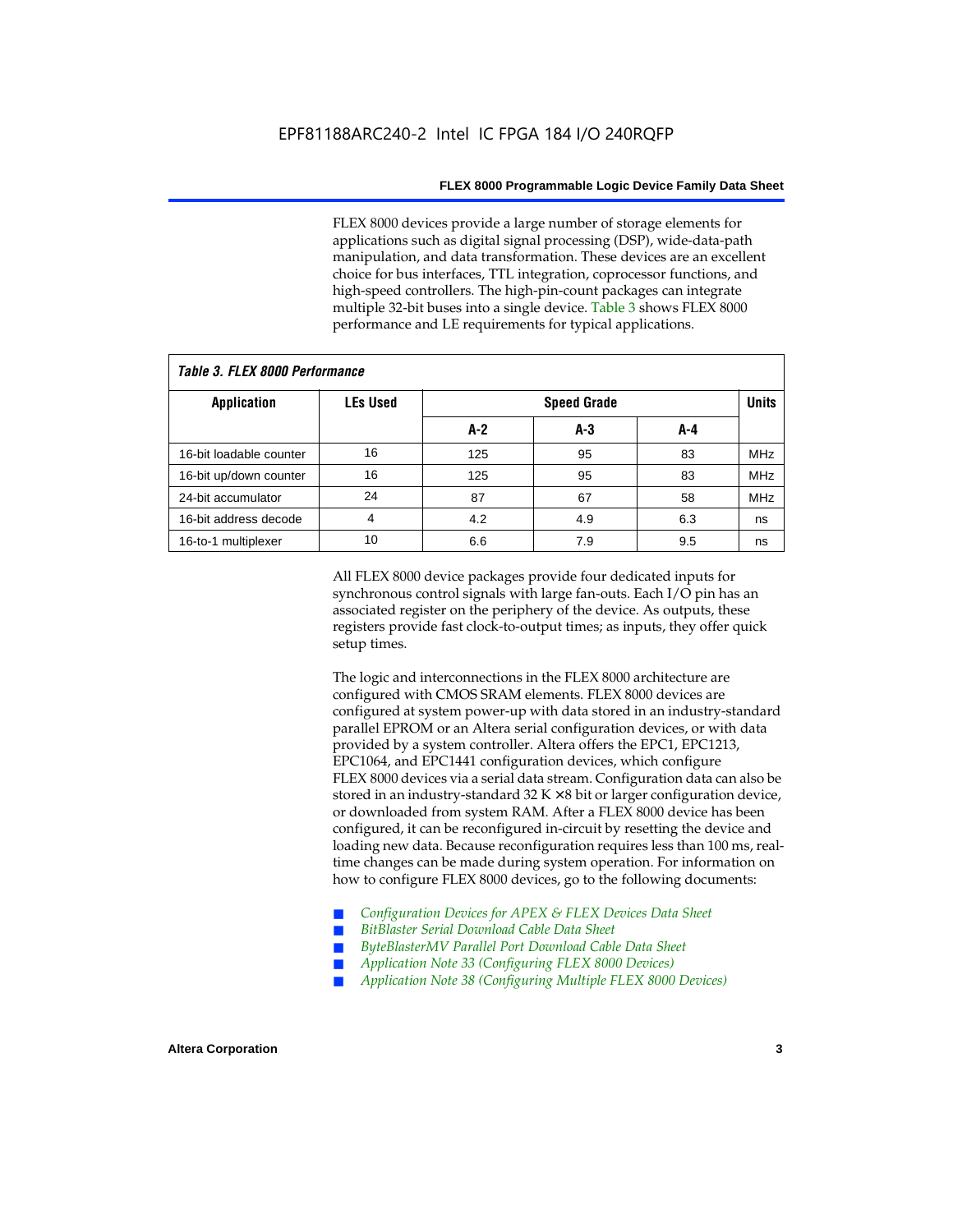FLEX 8000 devices contain an optimized microprocessor interface that permits the microprocessor to configure FLEX 8000 devices serially, in parallel, synchronously, or asynchronously. The interface also enables the microprocessor to treat a FLEX 8000 device as memory and configure the device by writing to a virtual memory location, making it very easy for the designer to create configuration software.

The FLEX 8000 family is supported by Altera's MAX+PLUS II development system, a single, integrated package that offers schematic, text—including the Altera Hardware Description Language (AHDL), VHDL, and Verilog HDL—and waveform design entry, compilation and logic synthesis, simulation and timing analysis, and device programming. The MAX+PLUS II software provides EDIF 2 0 0 and 3 0 0, library of parameterized modules (LPM), VHDL, Verilog HDL, and other interfaces for additional design entry and simulation support from other industrystandard PC- and UNIX workstation-based EDA tools. The MAX+PLUS II software runs on Windows-based PCs and Sun SPARCstation, HP 9000 Series 700/800, and IBM RISC System/6000 workstations.

The MAX+PLUS II software interfaces easily with common gate array EDA tools for synthesis and simulation. For example, the MAX+PLUS II software can generate Verilog HDL files for simulation with tools such as Cadence Verilog-XL. Additionally, the MAX+PLUS II software contains EDA libraries that use device-specific features such as carry chains, which are used for fast counter and arithmetic functions. For instance, the Synopsys Design Compiler library supplied with the MAX+PLUS II development system includes DesignWare functions that are optimized for the FLEX 8000 architecture.



For more information on the MAX+PLUS II software, go to the *MAX+PLUS II Programmable Logic Development System & Software Data Sheet*.

### **Functional Description**

The FLEX 8000 architecture incorporates a large matrix of compact building blocks called logic elements (LEs). Each LE contains a 4-input LUT that provides combinatorial logic capability and a programmable register that offers sequential logic capability. The fine-grained structure of the LE provides highly efficient logic implementation.

Eight LEs are grouped together to form a logic array block (LAB). Each FLEX 8000 LAB is an independent structure with common inputs, interconnections, and control signals. The LAB architecture provides a coarse-grained structure for high device performance and easy routing.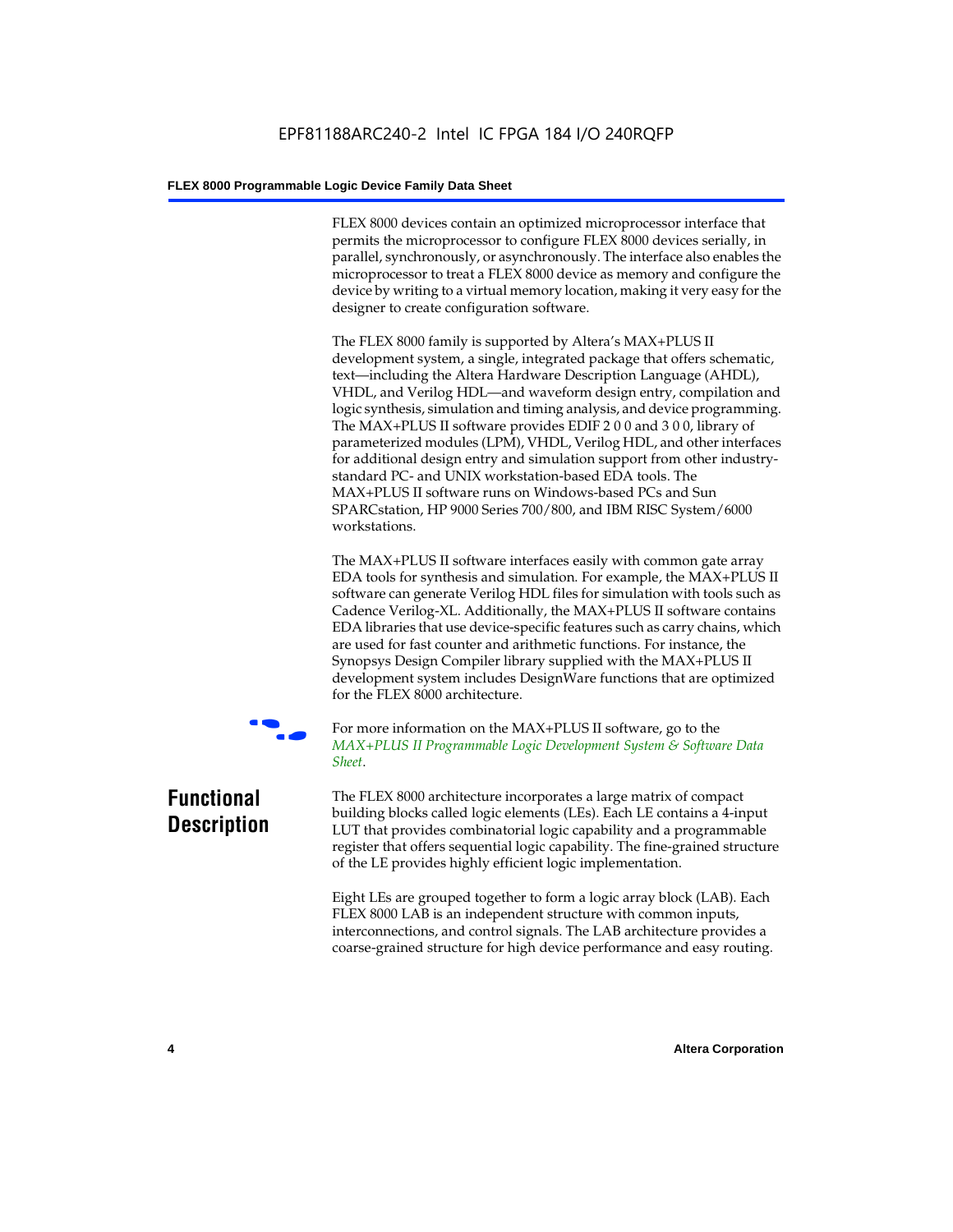Figure 1 shows a block diagram of the FLEX 8000 architecture. Each group of eight LEs is combined into an LAB; LABs are arranged into rows and columns. The I/O pins are supported by I/O elements (IOEs) located at the ends of rows and columns. Each IOE contains a bidirectional I/O buffer and a flipflop that can be used as either an input or output register.



Signal interconnections within FLEX 8000 devices and between device pins are provided by the FastTrack Interconnect, a series of fast, continuous channels that run the entire length and width of the device. IOEs are located at the end of each row (horizontal) and column (vertical) FastTrack Interconnect path.

#### **Altera Corporation 5**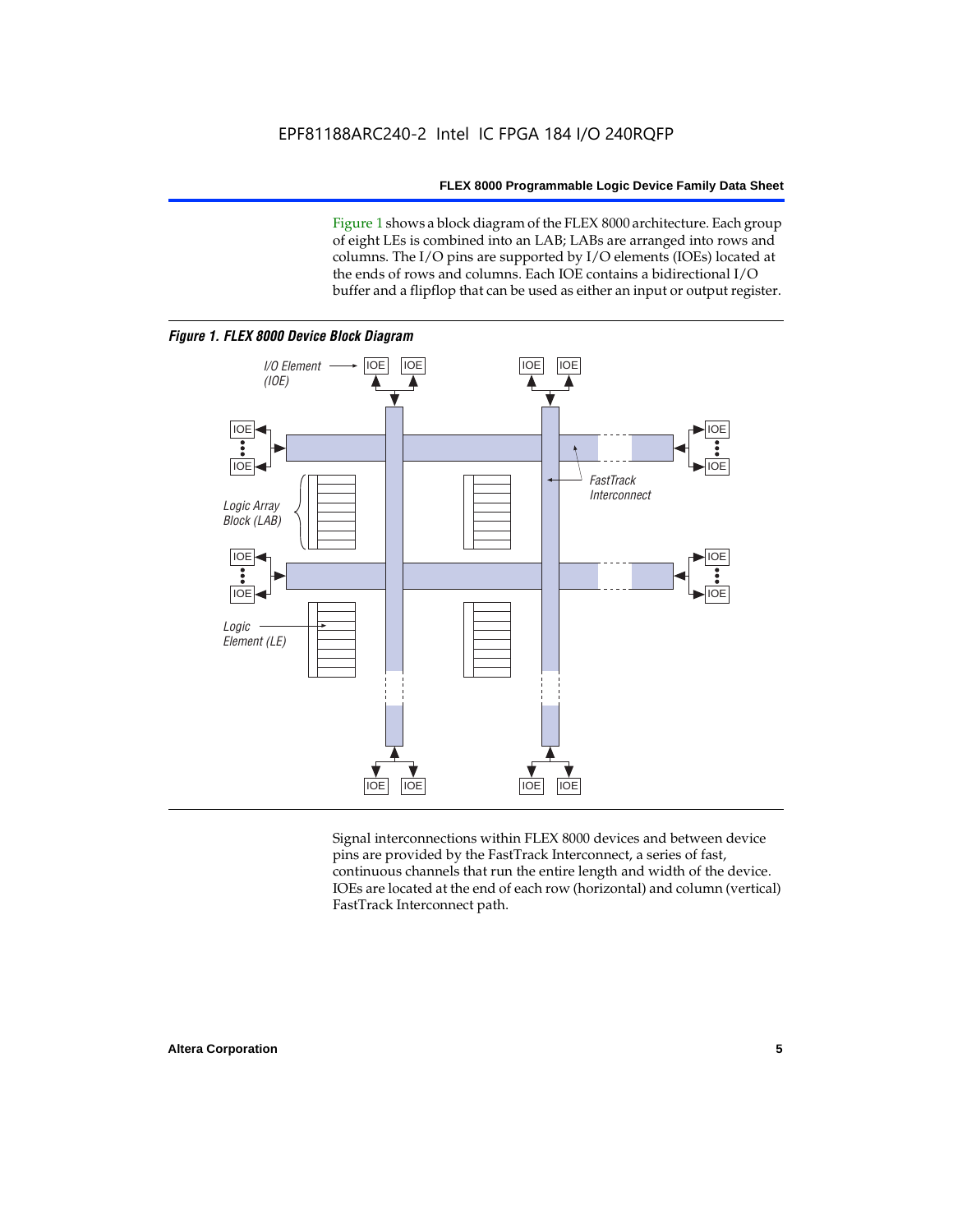### **Logic Array Block**

A logic array block (LAB) consists of eight LEs, their associated carry and cascade chains, LAB control signals, and the LAB local interconnect. The LAB provides the coarse-grained structure of the FLEX 8000 architecture. This structure enables FLEX 8000 devices to provide efficient routing, high device utilization, and high performance. Figure 2 shows a block diagram of the FLEX 8000 LAB.



**6 Altera Corporation**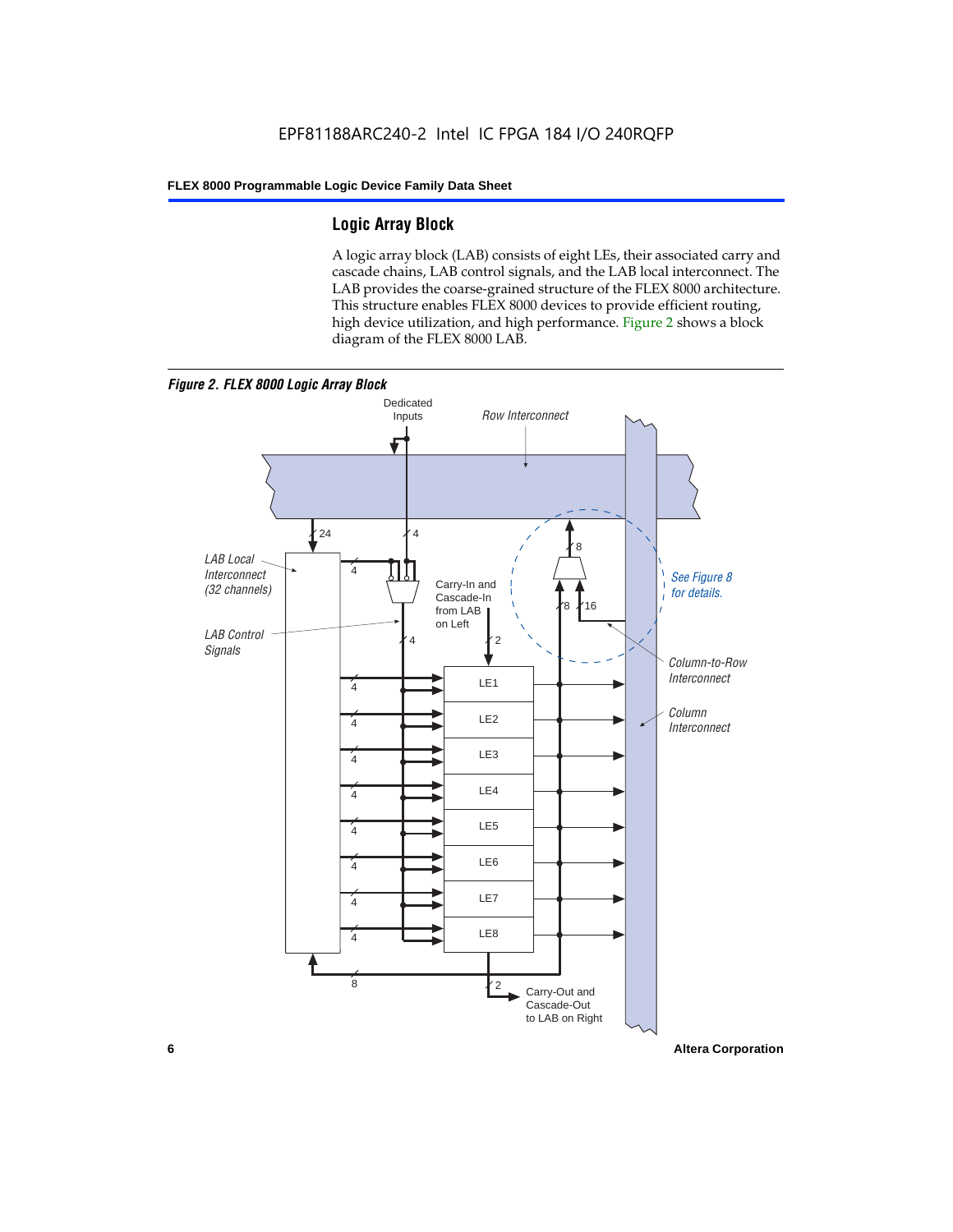Each LAB provides four control signals that can be used in all eight LEs. Two of these signals can be used as clocks, and the other two for clear/preset control. The LAB control signals can be driven directly from a dedicated input pin, an I/O pin, or any internal signal via the LAB local interconnect. The dedicated inputs are typically used for global clock, clear, or preset signals because they provide synchronous control with very low skew across the device. FLEX 8000 devices support up to four individual global clock, clear, or preset control signals. If logic is required on a control signal, it can be generated in one or more LEs in any LAB and driven into the local interconnect of the target LAB.

#### **Logic Element**

The logic element (LE) is the smallest unit of logic in the FLEX 8000 architecture, with a compact size that provides efficient logic utilization. Each LE contains a 4-input LUT, a programmable flipflop, a carry chain, and cascade chain. Figure 3 shows a block diagram of an LE.



The LUT is a function generator that can quickly compute any function of four variables. The programmable flipflop in the LE can be configured for D, T, JK, or SR operation. The clock, clear, and preset control signals on the flipflop can be driven by dedicated input pins, general-purpose I/O pins, or any internal logic. For purely combinatorial functions, the flipflop is bypassed and the output of the LUT goes directly to the output of the LE.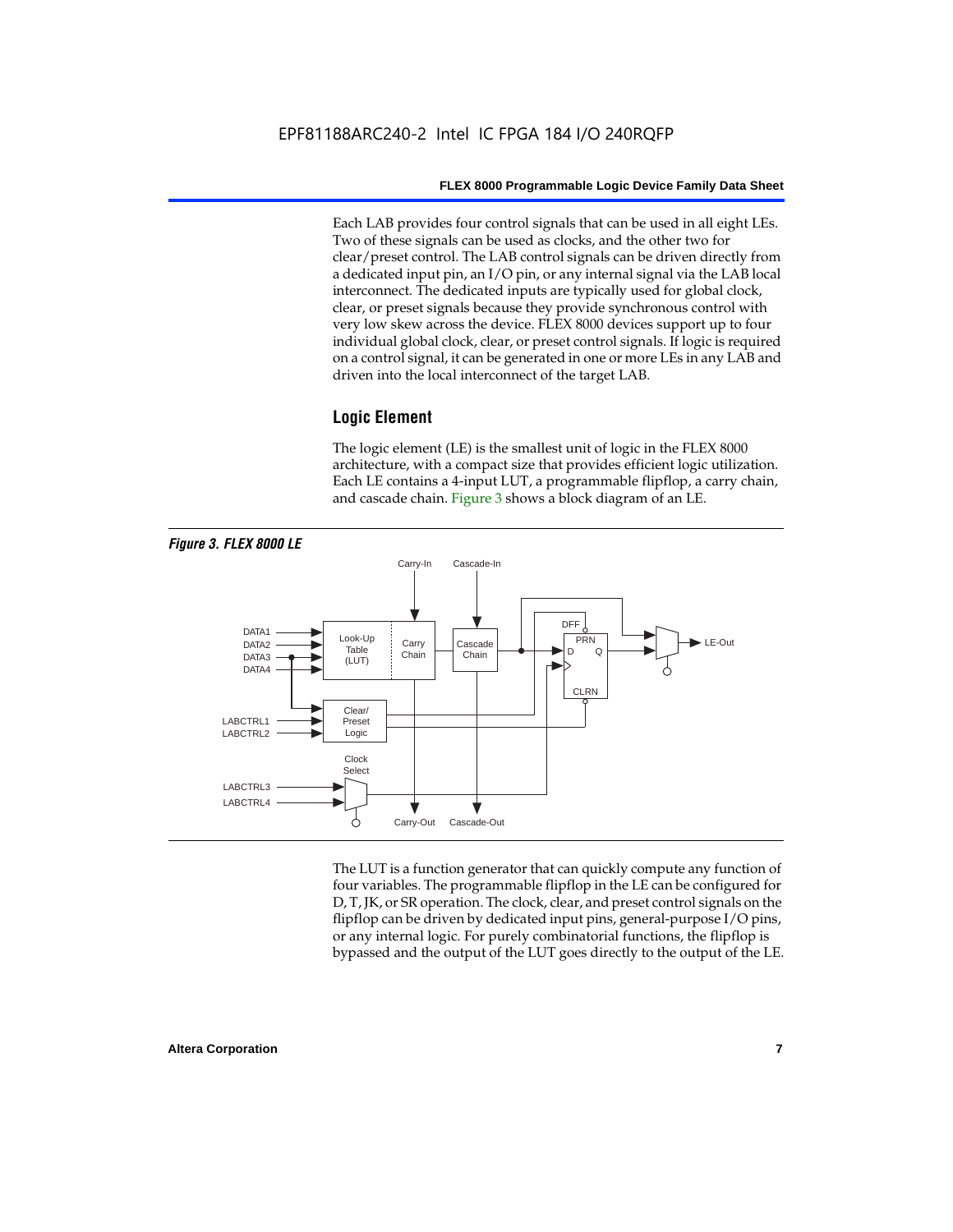The FLEX 8000 architecture provides two dedicated high-speed data paths—carry chains and cascade chains—that connect adjacent LEs without using local interconnect paths. The carry chain supports highspeed counters and adders; the cascade chain implements wide-input functions with minimum delay. Carry and cascade chains connect all LEs in an LAB and all LABs in the same row. Heavy use of carry and cascade chains can reduce routing flexibility. Therefore, the use of carry and cascade chains should be limited to speed-critical portions of a design.

#### *Carry Chain*

The carry chain provides a very fast (less than 1 ns) carry-forward function between LEs. The carry-in signal from a lower-order bit moves forward into the higher-order bit via the carry chain, and feeds into both the LUT and the next portion of the carry chain. This feature allows the FLEX 8000 architecture to implement high-speed counters and adders of arbitrary width. The MAX+PLUS II Compiler can create carry chains automatically during design processing; designers can also insert carry chain logic manually during design entry.

Figure 4 shows how an *n*-bit full adder can be implemented in *n* + 1 LEs with the carry chain. One portion of the LUT generates the sum of two bits using the input signals and the carry-in signal; the sum is routed to the output of the LE. The register is typically bypassed for simple adders, but can be used for an accumulator function. Another portion of the LUT and the carry chain logic generate the carry-out signal, which is routed directly to the carry-in signal of the next-higher-order bit. The final carry-out signal is routed to another LE, where it can be used as a general-purpose signal. In addition to mathematical functions, carry chain logic supports very fast counters and comparators.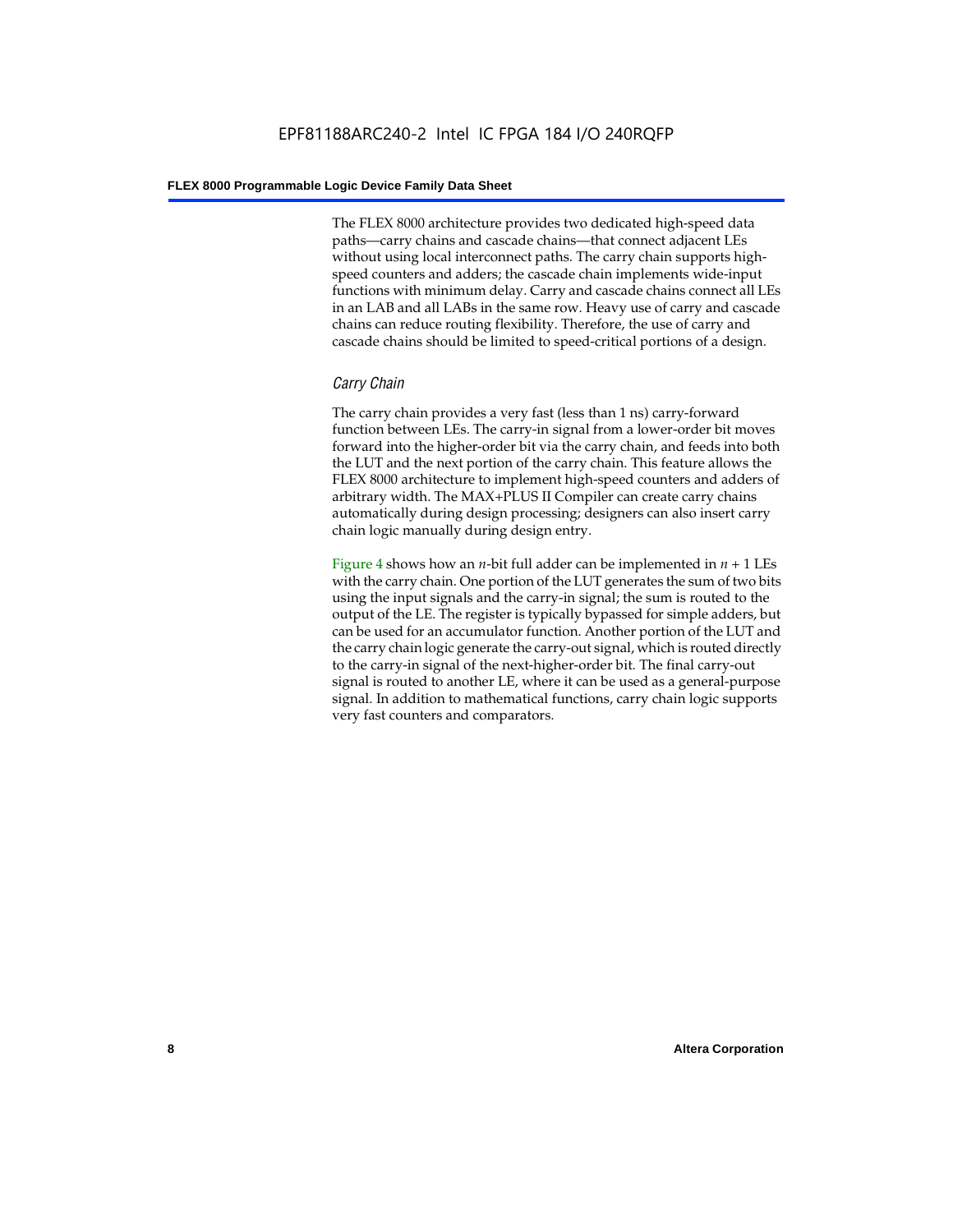

*Figure 4. FLEX 8000 Carry Chain Operation*

#### *Cascade Chain*

With the cascade chain, the FLEX 8000 architecture can implement functions that have a very wide fan-in. Adjacent LUTs can be used to compute portions of the function in parallel; the cascade chain serially connects the intermediate values. The cascade chain can use a logical AND or logical OR (via De Morgan's inversion) to connect the outputs of adjacent LEs. Each additional LE provides four more inputs to the effective width of a function, with a delay as low as 0.6 ns per LE.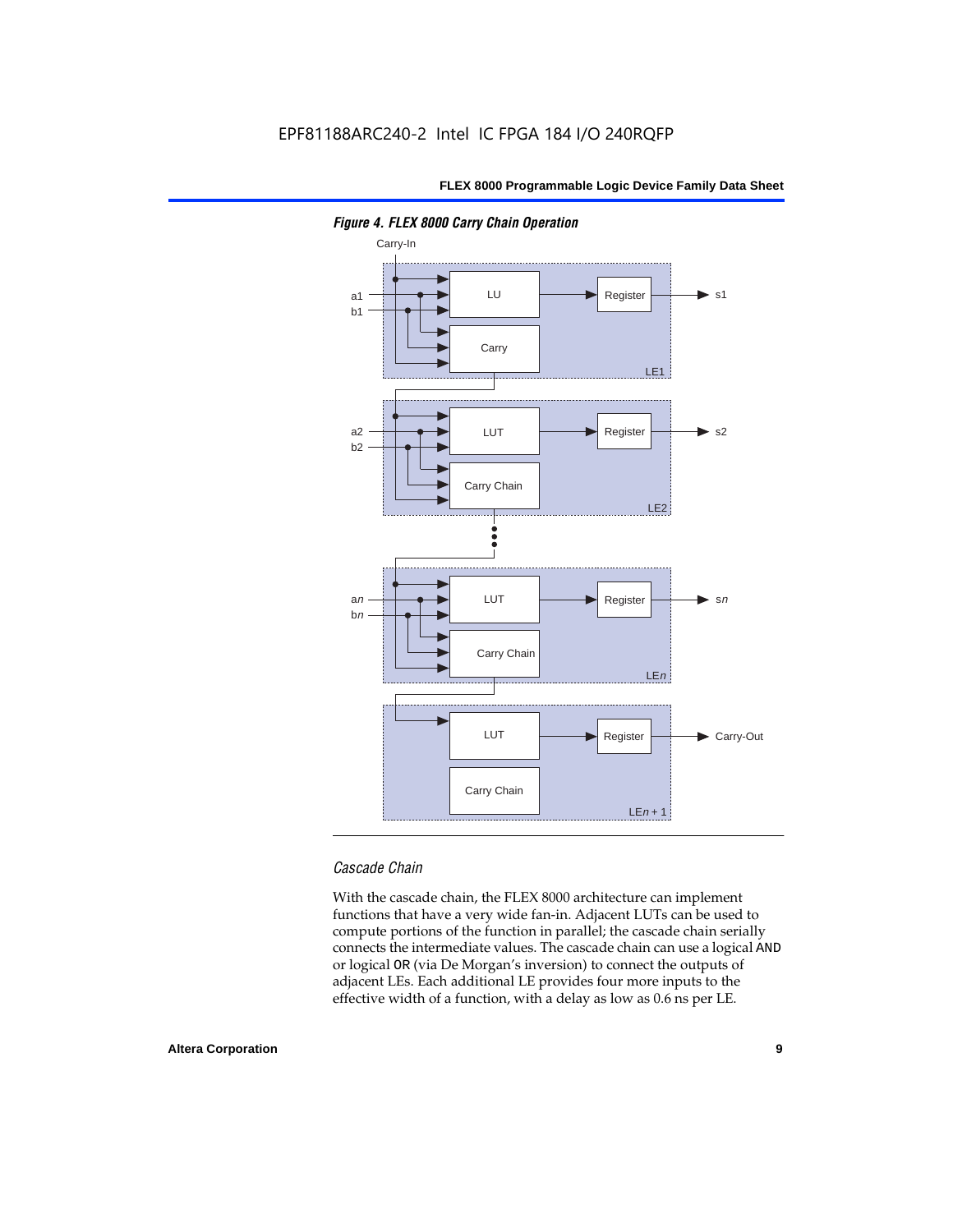The MAX+PLUS II Compiler can create cascade chains automatically during design processing; designers can also insert cascade chain logic manually during design entry. Cascade chains longer than eight LEs are automatically implemented by linking LABs together. The last LE of an LAB cascades to the first LE of the next LAB.

Figure 5 shows how the cascade function can connect adjacent LEs to form functions with a wide fan-in. These examples show functions of 4*n* variables implemented with *n* LEs. For a device with an A-2 speed grade, the LE delay is 2.4 ns; the cascade chain delay is 0.6 ns. With the cascade chain, 4.2 ns is needed to decode a 16-bit address.



*Figure 5. FLEX 8000 Cascade Chain Operation*

#### *LE Operating Modes*

The FLEX 8000 LE can operate in one of four modes, each of which uses LE resources differently. See Figure 6. In each mode, seven of the ten available inputs to the LE—the four data inputs from the LAB local interconnect, the feedback from the programmable register, and the carry-in and cascade-in from the previous LE—are directed to different destinations to implement the desired logic function. The three remaining inputs to the LE provide clock, clear, and preset control for the register. The MAX+PLUS II software automatically chooses the appropriate mode for each application. Design performance can also be enhanced by designing for the operating mode that supports the desired application.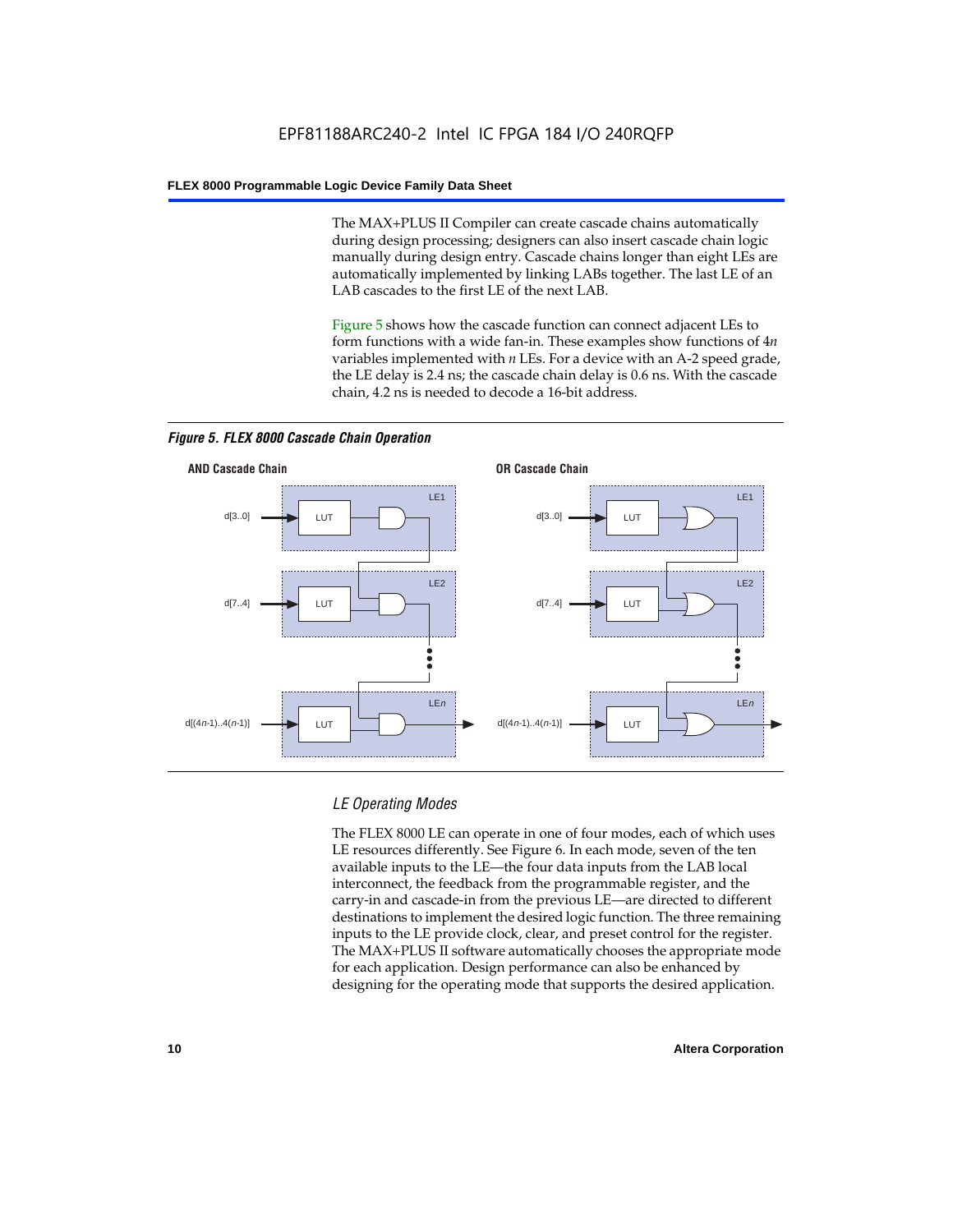#### *Figure 6. FLEX 8000 LE Operating Modes*



#### **Arithmetic Mode**



#### **Up/Down Counter Mode**



#### **Clearable Counter Mode**

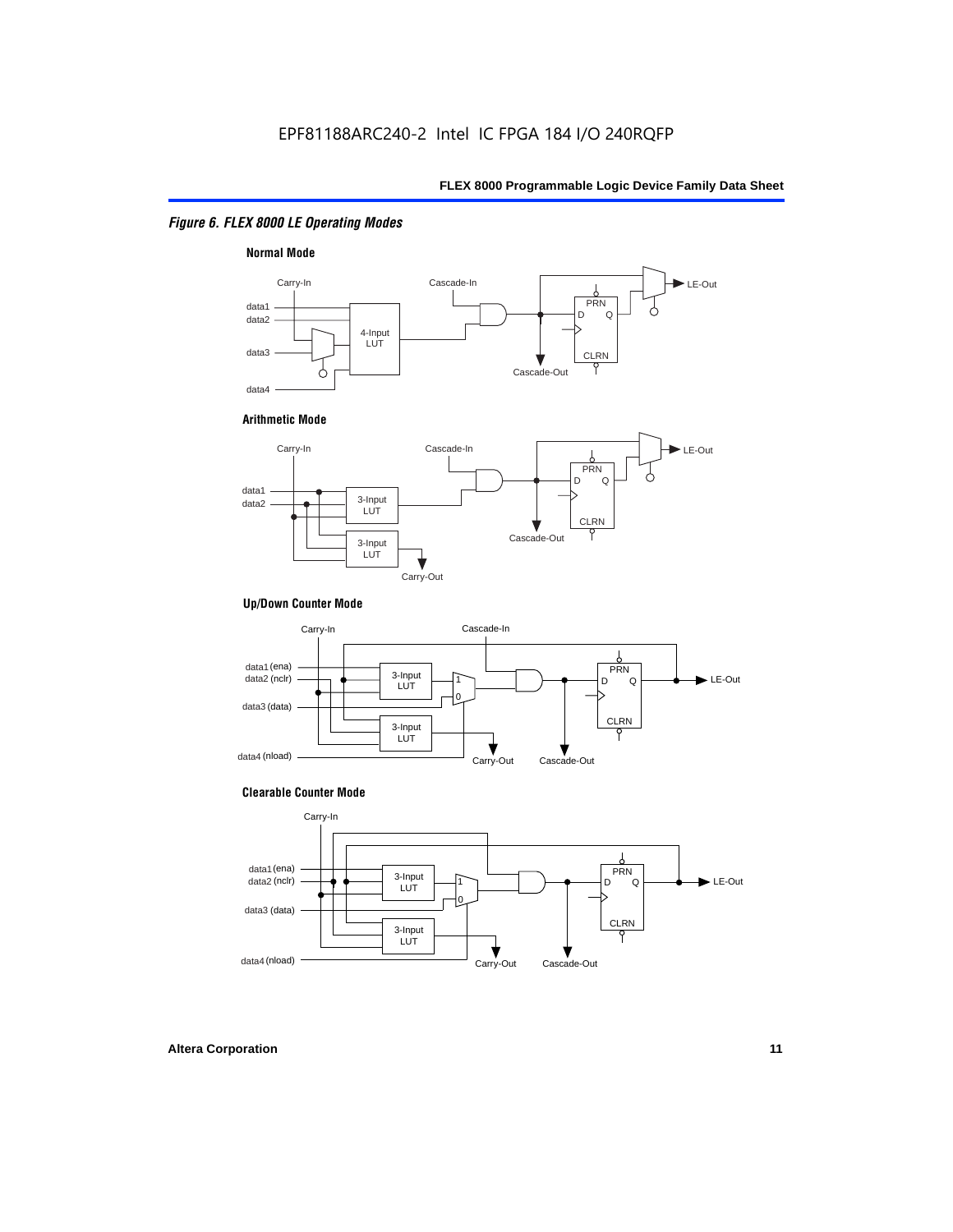#### **Normal Mode**

The normal mode is suitable for general logic applications and wide decoding functions that can take advantage of a cascade chain. In normal mode, four data inputs from the LAB local interconnect and the carry-in signal are the inputs to a 4-input LUT. Using a configurable SRAM bit, the MAX+PLUS II Compiler automatically selects the carry-in or the DATA3 signal as an input. The LUT output can be combined with the cascade-in signal to form a cascade chain through the cascade-out signal. The LE-Out signal—the data output of the LE—is either the combinatorial output of the LUT and cascade chain, or the data output  $(Q)$  of the programmable register.

#### **Arithmetic Mode**

The arithmetic mode offers two 3-input LUTs that are ideal for implementing adders, accumulators, and comparators. One LUT provides a 3-bit function; the other generates a carry bit. As shown in Figure 6, the first LUT uses the carry-in signal and two data inputs from the LAB local interconnect to generate a combinatorial or registered output. For example, in an adder, this output is the sum of three bits: a, b, and the carry-in. The second LUT uses the same three signals to generate a carry-out signal, thereby creating a carry chain. The arithmetic mode also supports a cascade chain.

#### **Up/Down Counter Mode**

The up/down counter mode offers counter enable, synchronous up/down control, and data loading options. These control signals are generated by the data inputs from the LAB local interconnect, the carry-in signal, and output feedback from the programmable register. Two 3-input LUTs are used: one generates the counter data, and the other generates the fast carry bit. A 2-to-1 multiplexer provides synchronous loading. Data can also be loaded asynchronously with the clear and preset register control signals, without using the LUT resources.

#### **Clearable Counter Mode**

The clearable counter mode is similar to the up/down counter mode, but supports a synchronous clear instead of the up/down control; the clear function is substituted for the cascade-in signal in the up/down counter mode. Two 3-input LUTs are used: one generates the counter data, and the other generates the fast carry bit. Synchronous loading is provided by a 2-to-1 multiplexer, and the output of this multiplexer is ANDed with a synchronous clear.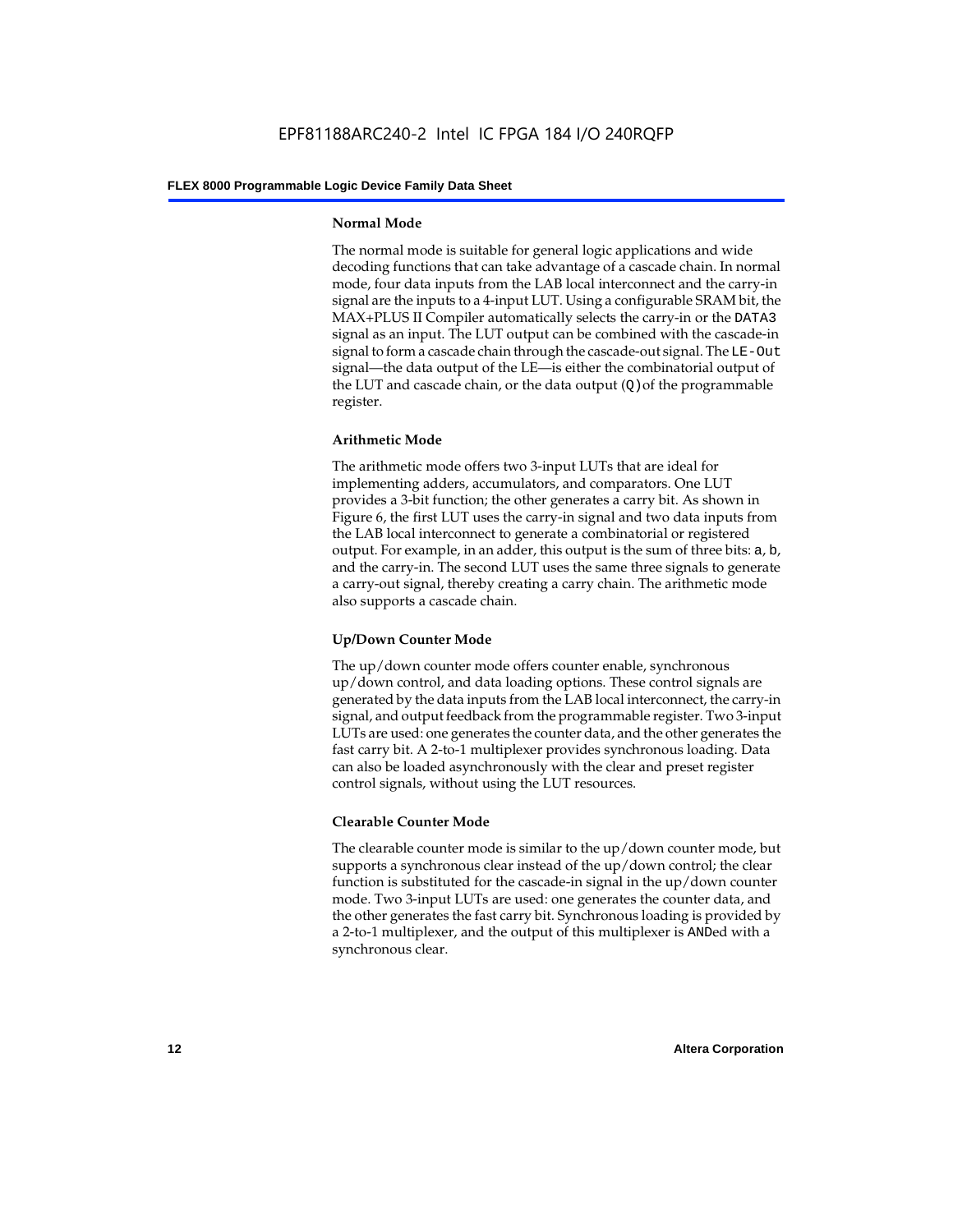#### *Internal Tri-State Emulation*

Internal tri-state emulation provides internal tri-stating without the limitations of a physical tri-state bus. In a physical tri-state bus, the tri-state buffers' output enable signals select the signal that drives the bus. However, if multiple output enable signals are active, contending signals can be driven onto the bus. Conversely, if no output enable signals are active, the bus will float. Internal tri-state emulation resolves contending tri-state buffers to a low value and floating buses to a high value, thereby eliminating these problems. The MAX+PLUS II software automatically implements tri-state bus functionality with a multiplexer.

#### *Clear & Preset Logic Control*

Logic for the programmable register's clear and preset functions is controlled by the DATA3, LABCTRL1, and LABCTRL2 inputs to the LE. The clear and preset control structure of the LE is used to asynchronously load signals into a register. The register can be set up so that LABCTRL1 implements an asynchronous load. The data to be loaded is driven to DATA3; when LABCTRL1 is asserted, DATA3 is loaded into the register.

During compilation, the MAX+PLUS II Compiler automatically selects the best control signal implementation. Because the clear and preset functions are active-low, the Compiler automatically assigns a logic high to an unused clear or preset.

The clear and preset logic is implemented in one of the following six asynchronous modes, which are chosen during design entry. LPM functions that use registers will automatically use the correct asynchronous mode. See Figure 7.

- Clear only
- Preset only
- Clear and preset
- Load with clear
- Load with preset
- Load without clear or preset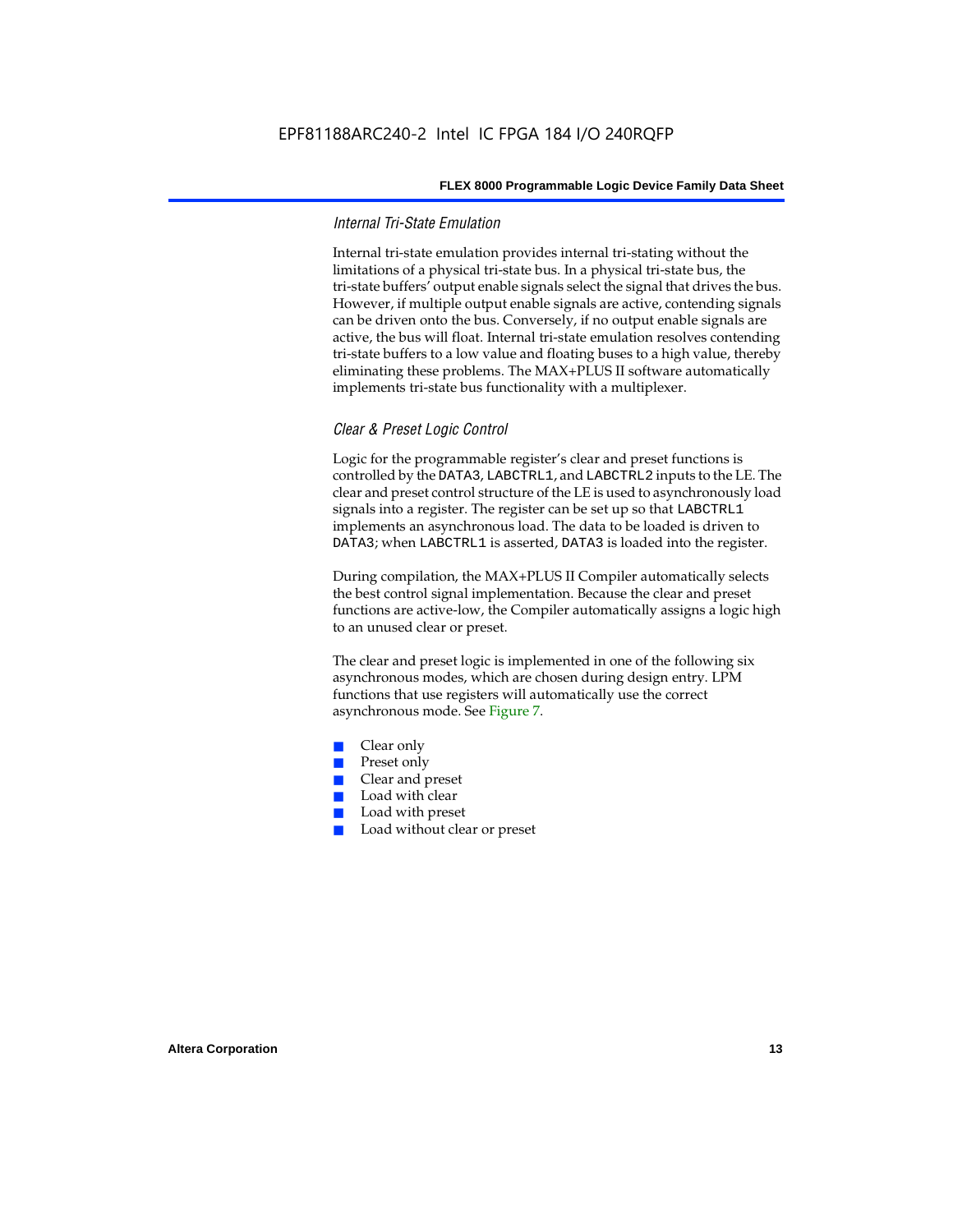#### *Figure 7. FLEX 8000 LE Asynchronous Clear & Preset Modes*



#### **Asynchronous Load with Clear**



#### **Asynchronous Load with Preset**



#### **Asynchronous Load without Clear or Preset**

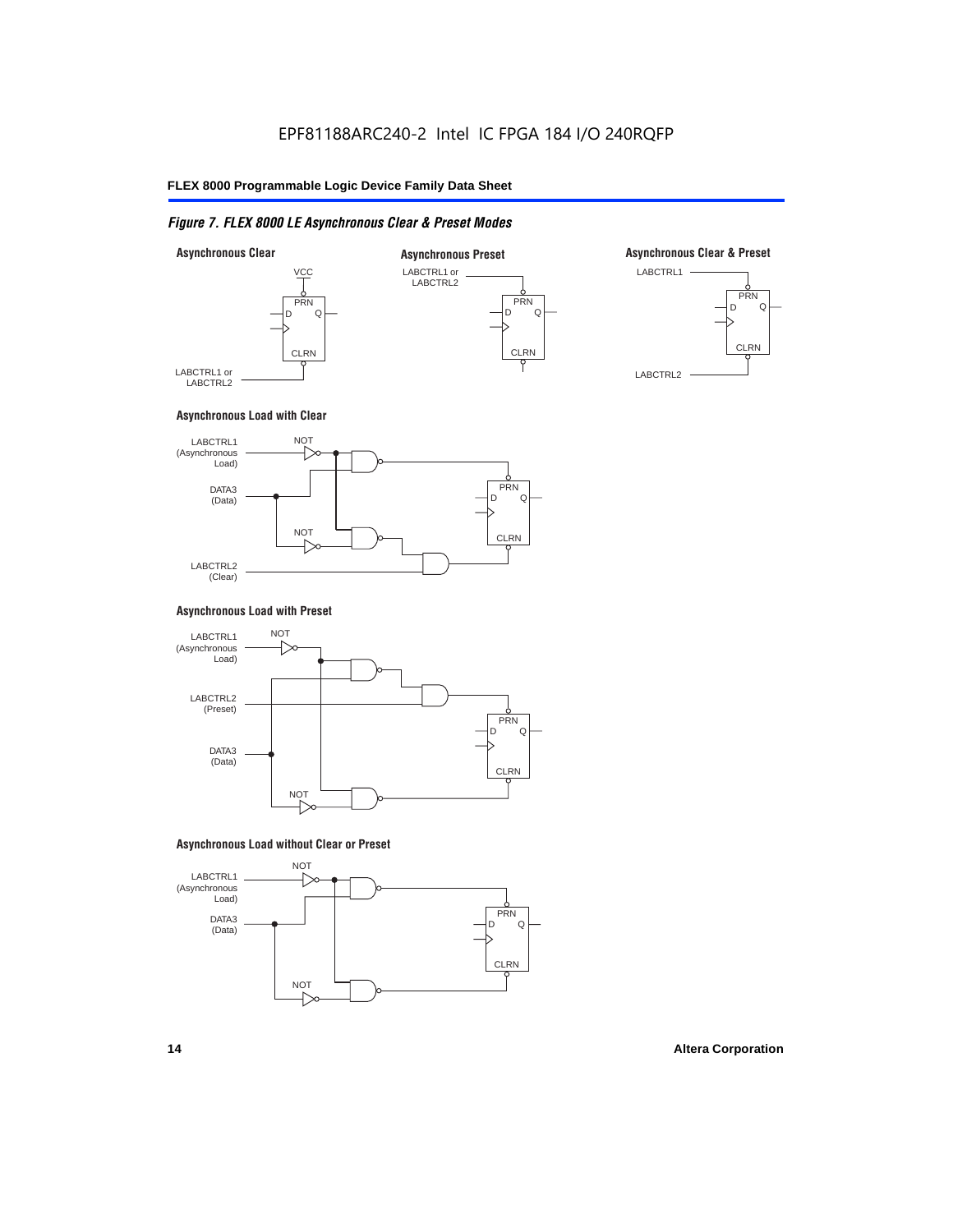#### **Asynchronous Clear**

A register is cleared by one of the two LABCTRL signals. When the CLRn port receives a low signal, the register is set to zero.

#### **Asynchronous Preset**

An asynchronous preset is implemented as either an asynchronous load or an asynchronous clear. If DATA3 is tied to VCC, asserting LABCTRLl asynchronously loads a 1 into the register. Alternatively, the MAX+PLUS II software can provide preset control by using the clear and inverting the input and output of the register. Inversion control is available for the inputs to both LEs and IOEs. Therefore, if a register is preset by only one of the two LABCTRL signals, the DATA3 input is not needed and can be used for one of the LE operating modes.

#### **Asynchronous Clear & Preset**

When implementing asynchronous clear and preset, LABCTRL1 controls the preset and LABCTRL2 controls the clear. The DATA3 input is tied to VCC; therefore, asserting LABCTRL1 asynchronously loads a 1 into the register, effectively presetting the register. Asserting LABCTRL2 clears the register.

#### **Asynchronous Load with Clear**

When implementing an asynchronous load with the clear, LABCTRL1 implements the asynchronous load of DATA3 by controlling the register preset and clear. LABCTRL2 implements the clear by controlling the register clear.

#### **Asynchronous Load with Preset**

When implementing an asynchronous load in conjunction with a preset, the MAX+PLUS II software provides preset control by using the clear and inverting the input and output of the register. Asserting LABCTRL2 clears the register, while asserting LABCTRL1 loads the register. The MAX+PLUS II software inverts the signal that drives the DATA3 signal to account for the inversion of the register's output.

#### **Asynchronous Load without Clear or Preset**

When implementing an asynchronous load without the clear or preset, LABCTRL1 implements the asynchronous load of DATA3 by controlling the register preset and clear.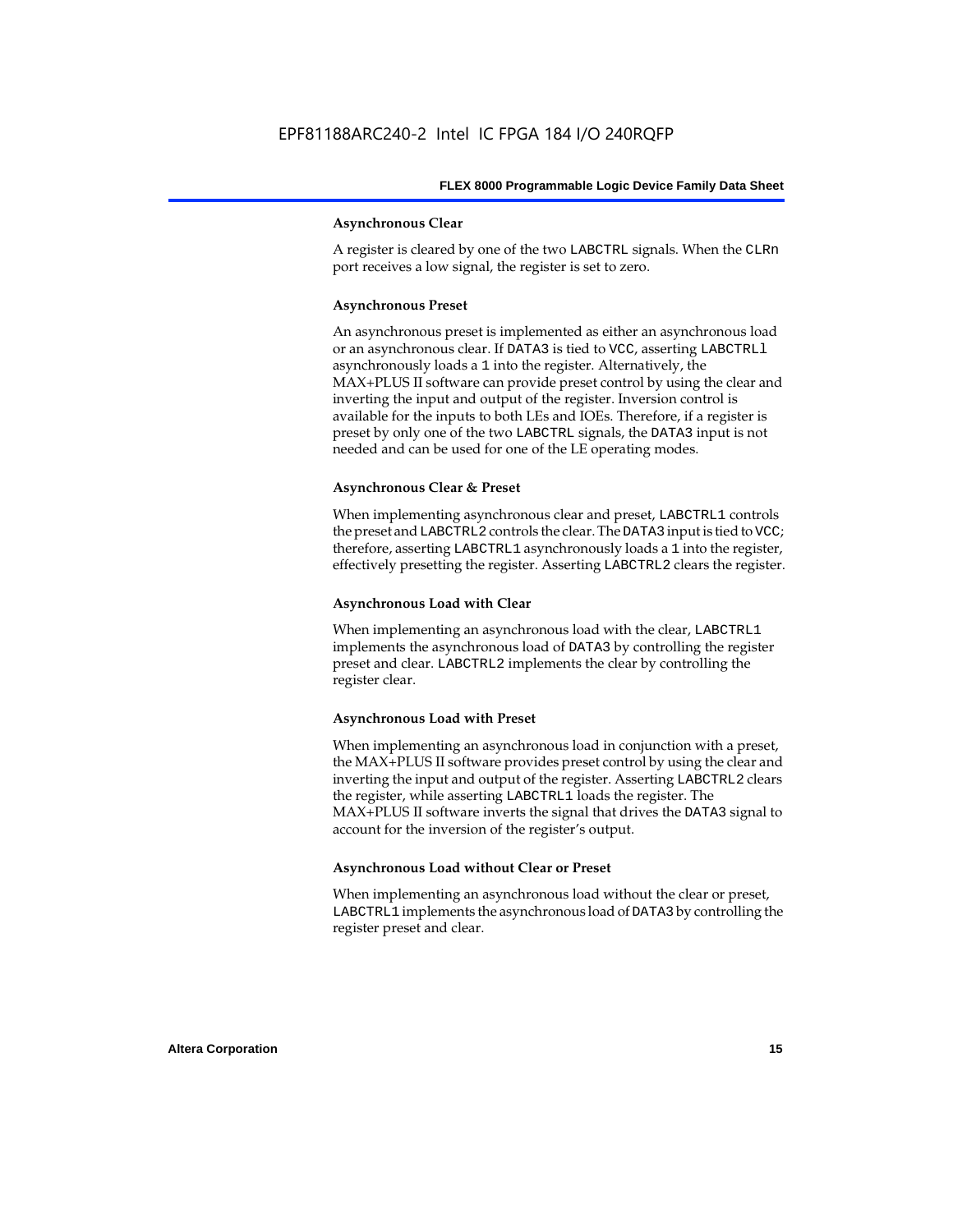#### **FastTrack Interconnect**

In the FLEX 8000 architecture, connections between LEs and device I/O pins are provided by the FastTrack Interconnect, a series of continuous horizontal (row) and vertical (column) routing channels that traverse the entire FLEX 8000 device. This device-wide routing structure provides predictable performance even in complex designs. In contrast, the segmented routing structure in FPGAs requires switch matrices to connect a variable number of routing paths, which increases the delays between logic resources and reduces performance.

The LABs within FLEX 8000 devices are arranged into a matrix of columns and rows. Each row of LABs has a dedicated row interconnect that routes signals both into and out of the LABs in the row. The row interconnect can then drive I/O pins or feed other LABs in the device. Figure 8 shows how an LE drives the row and column interconnect.

*Figure 8. FLEX 8000 LAB Connections to Row & Column Interconnect*





(1) See Table 4 for the number of row channels.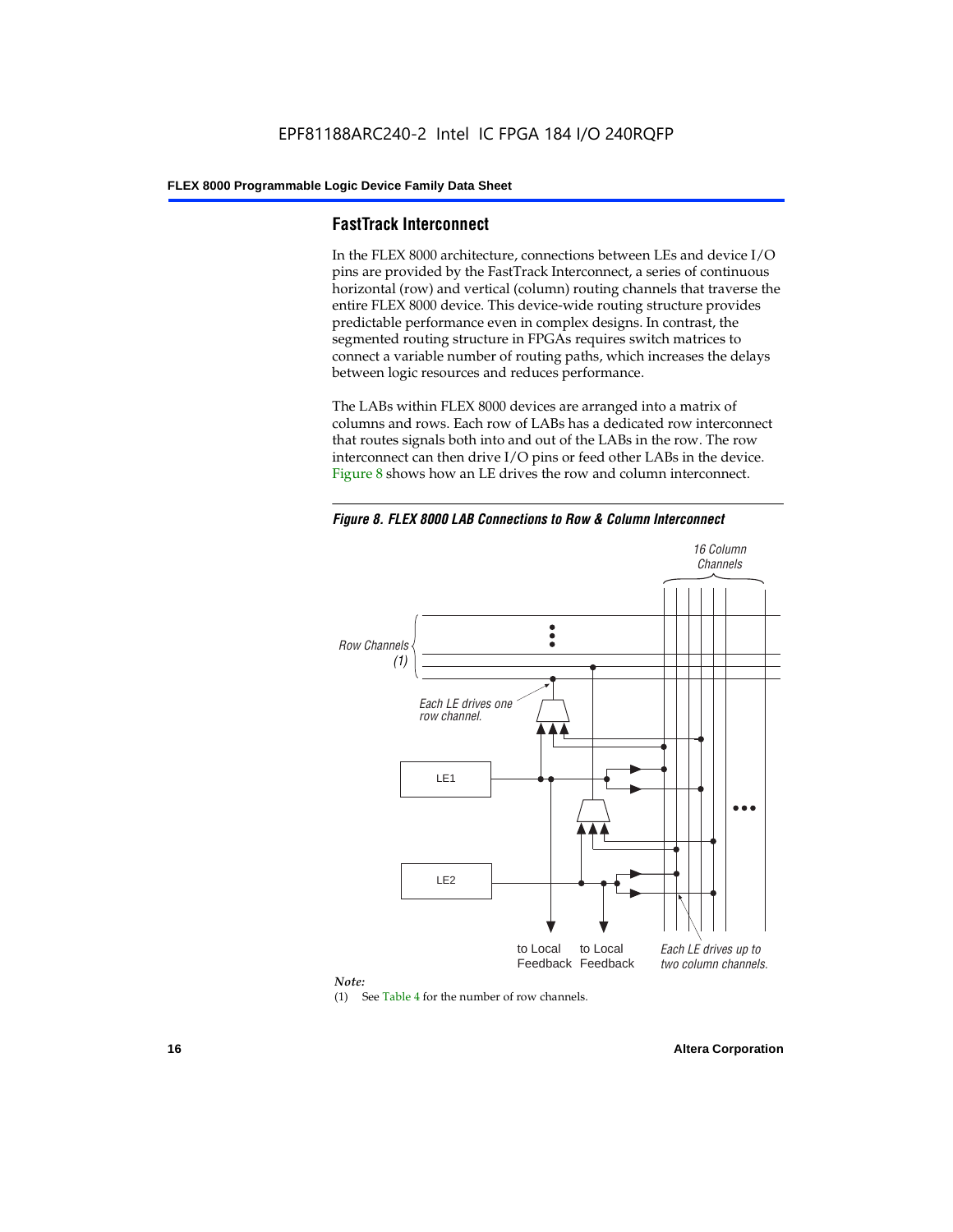Each LE in an LAB can drive up to two separate column interconnect channels. Therefore, all 16 available column channels can be driven by the LAB. The column channels run vertically across the entire device, and share access to LABs in the same column but in different rows. The MAX+PLUS II Compiler chooses which LEs must be connected to a column channel. A row interconnect channel can be fed by the output of the LE or by two column channels. These three signals feed a multiplexer that connects to a specific row channel. Each LE is connected to one 3-to-1 multiplexer. In an LAB, the multiplexers provide all 16 column channels with access to 8 row channels.

Each column of LABs has a dedicated column interconnect that routes signals out of the LABs into the column. The column interconnect can then drive I/O pins or feed into the row interconnect to route the signals to other LABs in the device. A signal from the column interconnect, which can be either the output of an LE or an input from an I/O pin, must transfer to the row interconnect before it can enter an LAB. Table 4 summarizes the FastTrack Interconnect resources available in each FLEX 8000 device.

| Table 4. FLEX 8000 FastTrack Interconnect Resources |             |                         |                |                            |  |  |  |  |  |  |
|-----------------------------------------------------|-------------|-------------------------|----------------|----------------------------|--|--|--|--|--|--|
| Device                                              | <b>Rows</b> | <b>Channels per Row</b> | <b>Columns</b> | <b>Channels per Column</b> |  |  |  |  |  |  |
| EPF8282A<br>EPF8282AV                               | 2           | 168                     | 13             | 16                         |  |  |  |  |  |  |
| EPF8452A                                            | 2           | 168                     | 21             | 16                         |  |  |  |  |  |  |
| EPF8636A                                            | 3           | 168                     | 21             | 16                         |  |  |  |  |  |  |
| EPF8820A                                            | 4           | 168                     | 21             | 16                         |  |  |  |  |  |  |
| EPF81188A                                           | 6           | 168                     | 21             | 16                         |  |  |  |  |  |  |
| EPF81500A                                           | 6           | 216                     | 27             | 16                         |  |  |  |  |  |  |

Figure 9 shows the interconnection of four adjacent LABs, with row, column, and local interconnects, as well as the associated cascade and carry chains.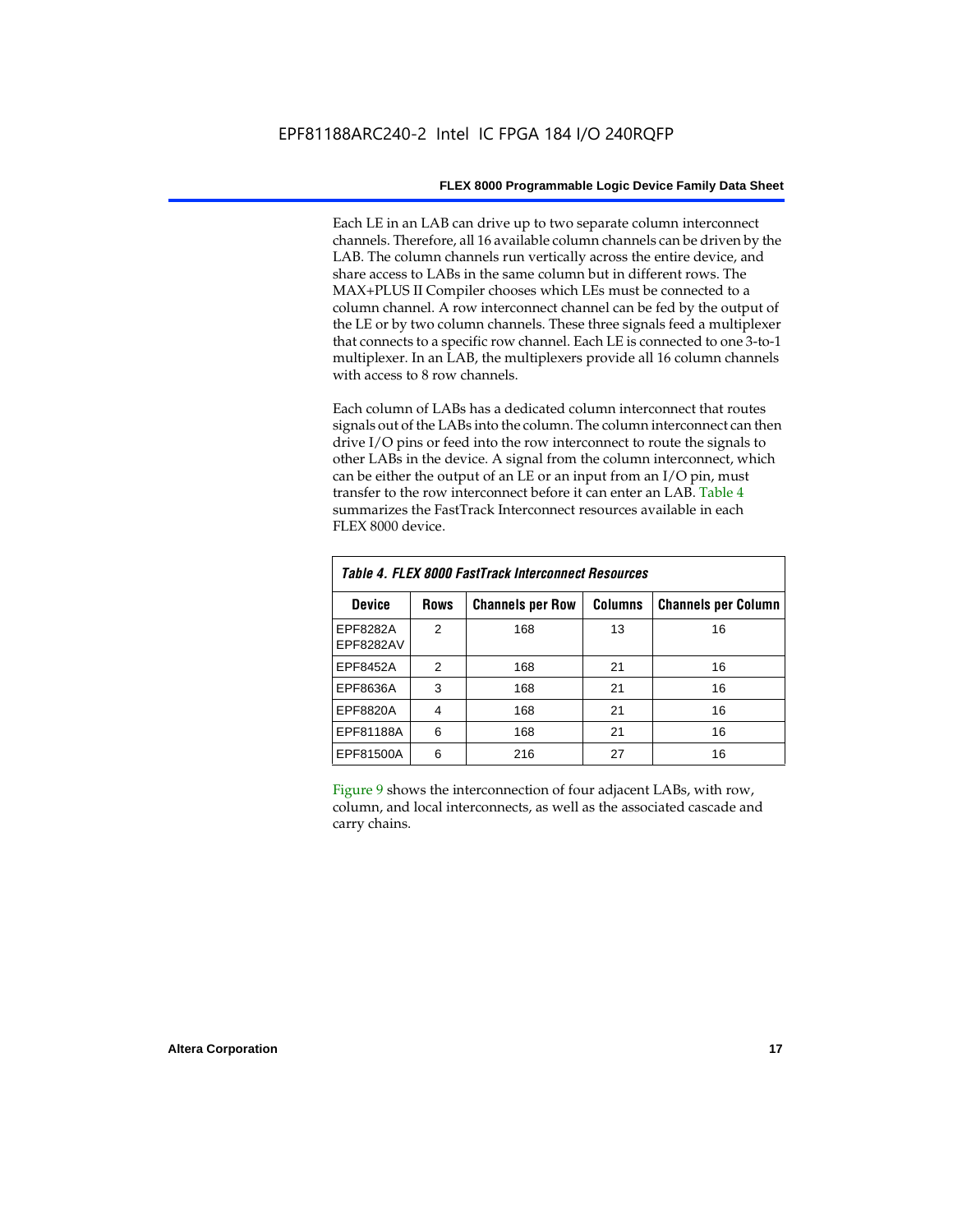#### *Figure 9. FLEX 8000 Device Interconnect Resources*

*Each LAB is named according to its physical row (A, B, C, etc.) and column (1, 2, 3, etc.) position within the device.*



### **I/O Element**

An IOE contains a bidirectional I/O buffer and a register that can be used either as an input register for external data that requires a fast setup time, or as an output register for data that requires fast clock-to-output performance. IOEs can be used as input, output, or bidirectional pins. The MAX+PLUS II Compiler uses the programmable inversion option to automatically invert signals from the row and column interconnect where appropriate. Figure 10 shows the IOE block diagram.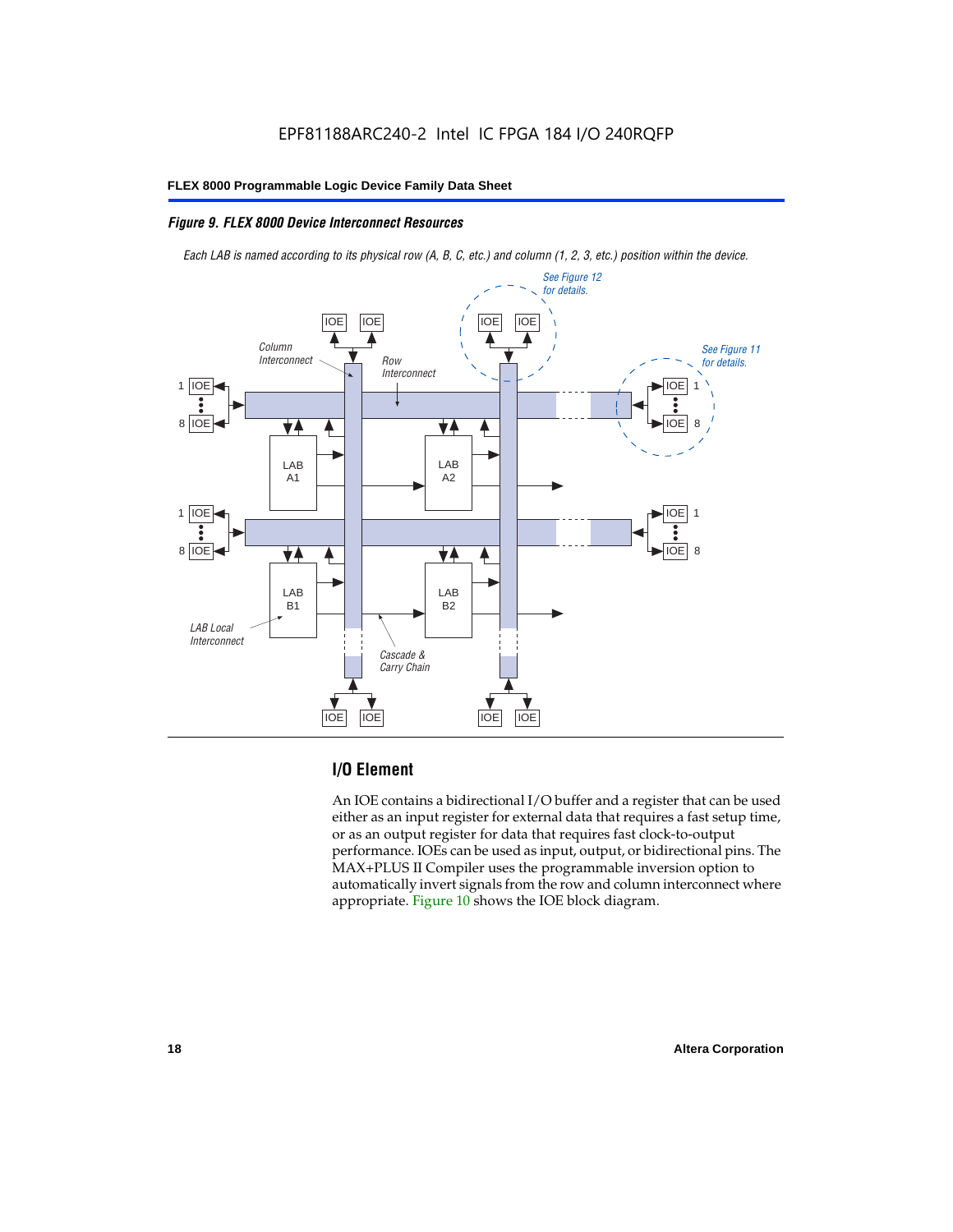#### *Figure 10. FLEX 8000 IOE*



*Numbers in parentheses are for EPF81500A devices only.*

#### *Row-to-IOE Connections*

Figure 11 illustrates the connection between row interconnect channels and IOEs. An input signal from an IOE can drive two separate row channels. When an IOE is used as an output, the signal is driven by an *n*-to-1 multiplexer that selects the row channels. The size of the multiplexer varies with the number of columns in a device. EPF81500A devices use a 27-to-1 multiplexer; EPF81188A, EPF8820A, EPF8636A, and EPF8452A devices use a 21-to-1 multiplexer; and EPF8282A and EPF8282AV devices use a 13-to-1 multiplexer. Eight IOEs are connected to each side of the row channels.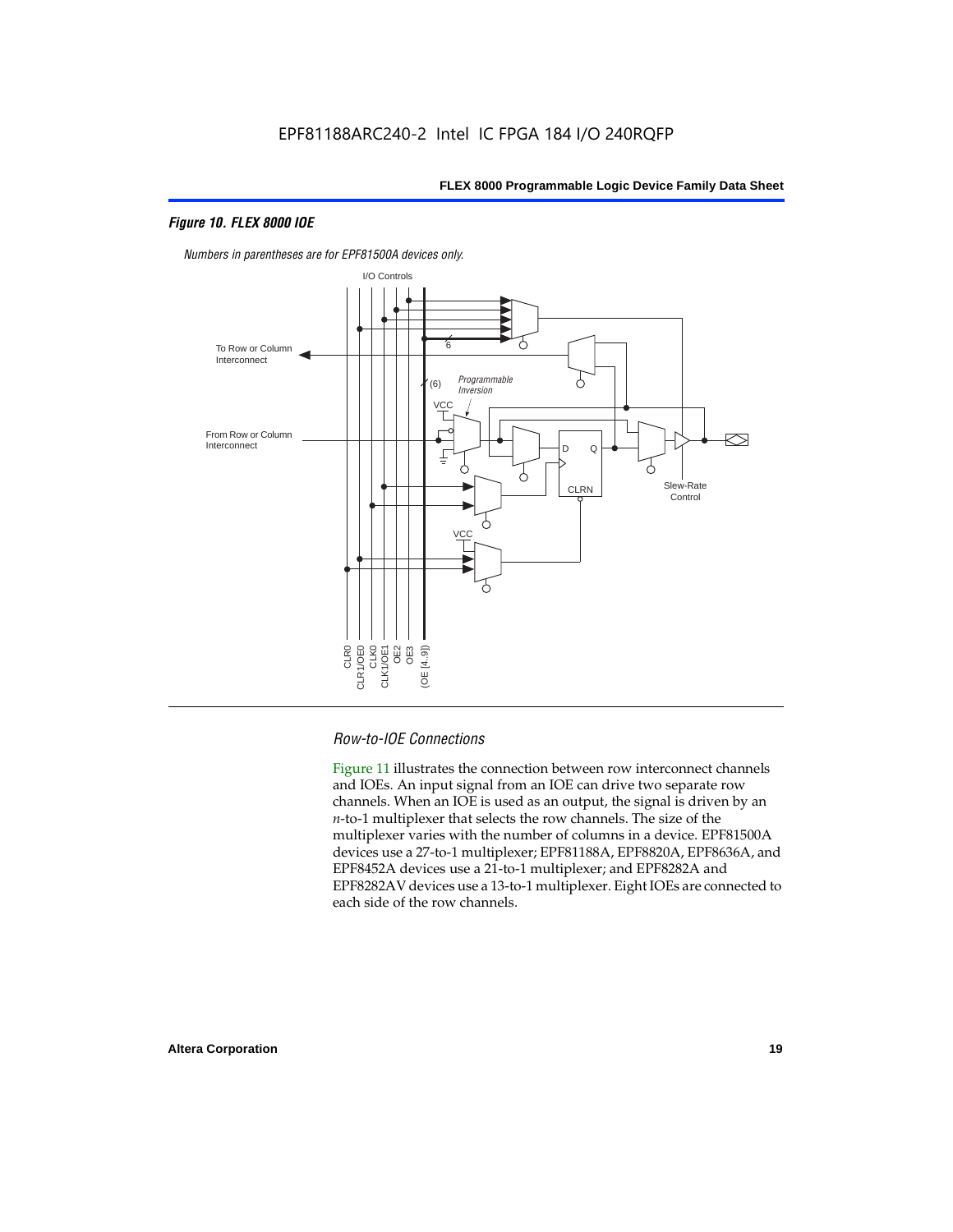#### *Figure 11. FLEX 8000 Row-to-IOE Connections*

*Numbers in parentheses are for EPF81500A devices. See Note (1).*



## *Note:*<br>(1) *n*

- $n = 13$  for EPF8282A and EPF8282AV devices.
	- *n* = 21 for EPF8452A, EPF8636A, EPF8820A, and EPF81188A devices.
	- *n* = 27 for EPF81500A devices.

*Column-to-IOE Connections*

Two IOEs are located at the top and bottom of the column channels (see Figure 12). When an IOE is used as an input, it can drive up to two separate column channels. The output signal to an IOE can choose from 8 of the 16 column channels through an 8-to-1 multiplexer.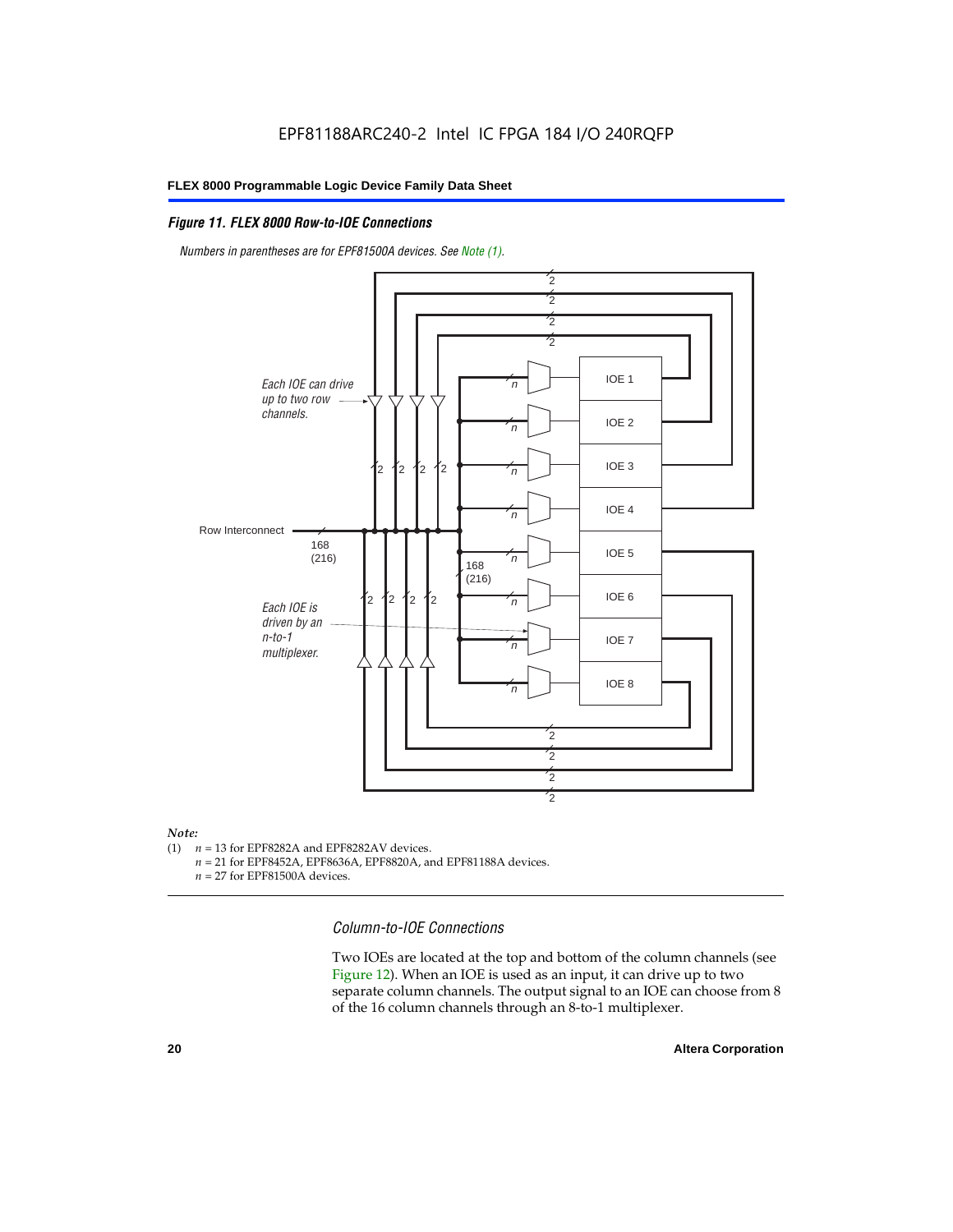

*Figure 12. FLEX 8000 Column-to-IOE Connections*

In addition to general-purpose I/O pins, FLEX 8000 devices have four dedicated input pins. These dedicated inputs provide low-skew, devicewide signal distribution, and are typically used for global clock, clear, and preset control signals. The signals from the dedicated inputs are available as control signals for all LABs and I/O elements in the device. The dedicated inputs can also be used as general-purpose data inputs because they can feed the local interconnect of each LAB in the device.

Signals enter the FLEX 8000 device either from the I/O pins that provide general-purpose input capability or from the four dedicated inputs. The IOEs are located at the ends of the row and column interconnect channels.

I/O pins can be used as input, output, or bidirectional pins. Each I/O pin has a register that can be used either as an input register for external data that requires fast setup times, or as an output register for data that requires fast clock-to-output performance. The MAX+PLUS II Compiler uses the programmable inversion option to invert signals automatically from the row and column interconnect when appropriate.

The clock, clear, and output enable controls for the IOEs are provided by a network of I/O control signals. These signals can be supplied by either the dedicated input pins or by internal logic. The IOE control-signal paths are designed to minimize the skew across the device. All control-signal sources are buffered onto high-speed drivers that drive the signals around the periphery of the device. This "peripheral bus" can be configured to provide up to four output enable signals (10 in EPF81500A devices), and up to two clock or clear signals. Figure 13 on page 22 shows how two output enable signals are shared with one clock and one clear signal.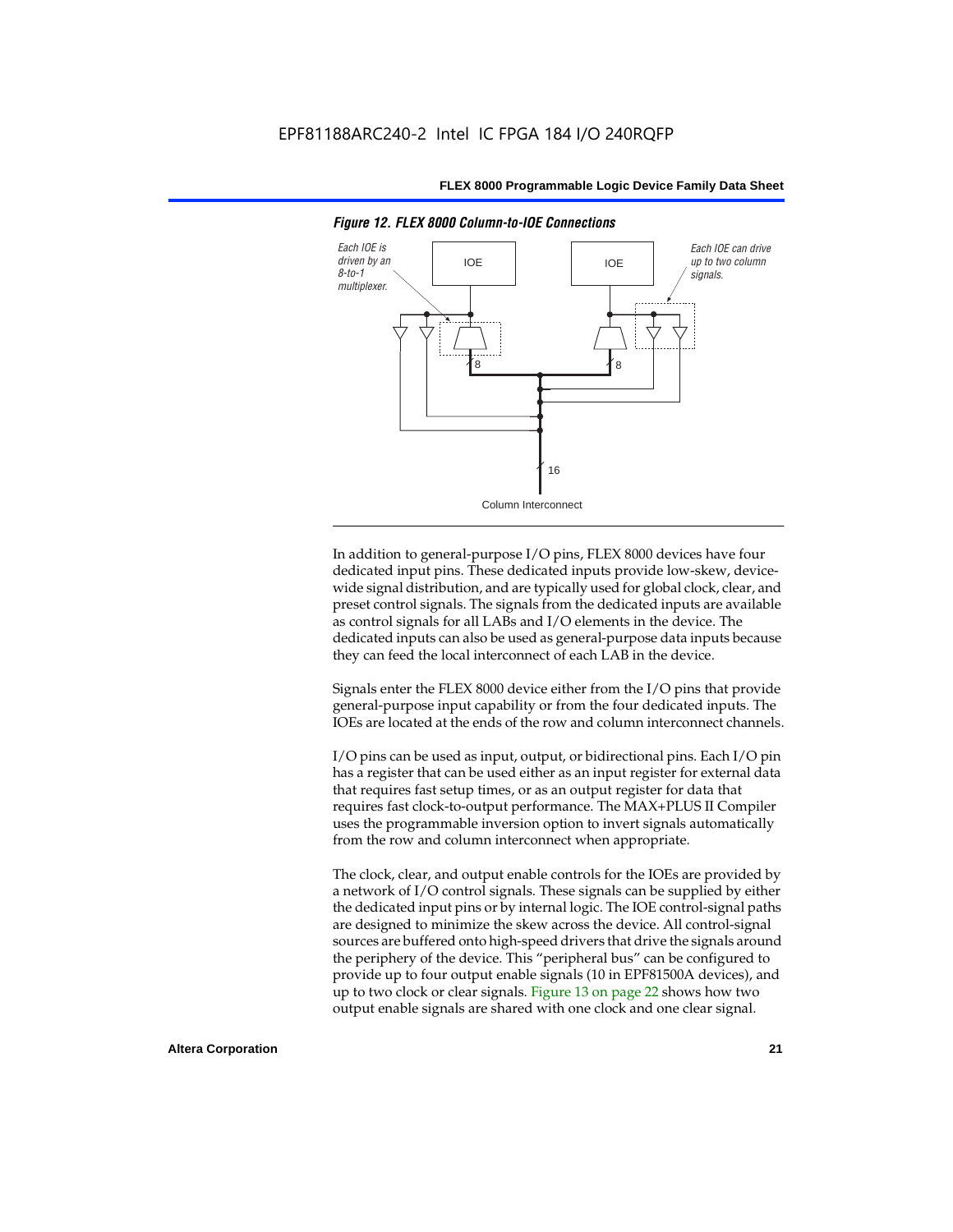The signals for the peripheral bus can be generated by any of the four dedicated inputs or signals on the row interconnect channels, as shown in Figure 13. The number of row channels in a row that can drive the peripheral bus correlates to the number of columns in the FLEX 8000 device. EPF8282A and EPF8282AV devices use 13 channels; EPF8452A, EPF8636A, EPF8820A, and EPF81188A devices use 21 channels; and EPF81500A devices use 27 channels. The first LE in each LAB is the source of the row channel signal. The six peripheral control signals (12 in EPF81500A devices) can be accessed by each IOE.

#### *Figure 13. FLEX 8000 Peripheral Bus*

*Numbers in parentheses are for EPF81500A devices.*



#### *Note:*

- (1)  $n = 13$  for EPF8282A and EPF8282AV devices.
	- *n* = 21 for EPF8452A, EPF8636A, EPF8820A, and EPF81188A devices.
	- *n* = 27 for EPF81500A devices.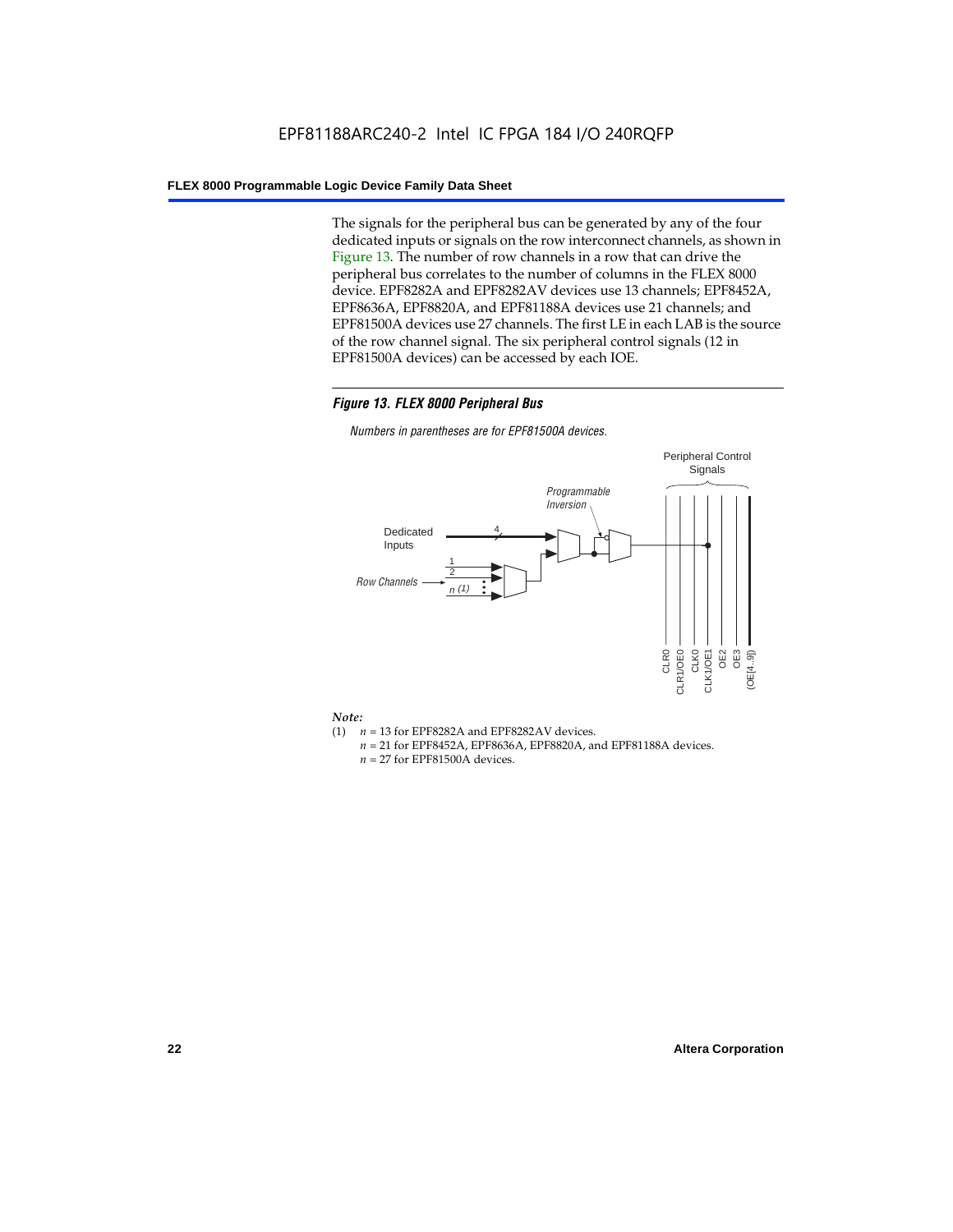Table 5 lists the source of the peripheral control signal for each FLEX 8000 device by row.

| <b>Table 5. Row Sources of FLEX 8000 Peripheral Control Signals</b> |                                     |                 |                 |                 |                  |                  |  |  |  |  |  |
|---------------------------------------------------------------------|-------------------------------------|-----------------|-----------------|-----------------|------------------|------------------|--|--|--|--|--|
| Peripheral<br><b>Control Signal</b>                                 | <b>EPF8282A</b><br><b>EPF8282AV</b> | <b>EPF8452A</b> | <b>EPF8636A</b> | <b>EPF8820A</b> | <b>EPF81188A</b> | <b>EPF81500A</b> |  |  |  |  |  |
| CLK0                                                                | Row A                               | Row A           | Row A           | Row A           | Row E            | Row E            |  |  |  |  |  |
| CLK1/OE1                                                            | Row B                               | Row B           | Row C           | Row C           | Row B            | Row B            |  |  |  |  |  |
| CLR0                                                                | Row A                               | Row A           | Row B           | Row B           | Row F            | Row F            |  |  |  |  |  |
| CLR1/OE0                                                            | Row B                               | Row B           | Row C           | Row D           | Row C            | Row C            |  |  |  |  |  |
| OE <sub>2</sub>                                                     | Row A                               | Row A           | Row A           | Row A           | Row D            | Row A            |  |  |  |  |  |
| OE3                                                                 | Row B                               | Row B           | Row B           | Row B           | Row A            | Row A            |  |  |  |  |  |
| OE4                                                                 |                                     |                 |                 |                 |                  | Row B            |  |  |  |  |  |
| OE5                                                                 |                                     |                 |                 |                 |                  | Row C            |  |  |  |  |  |
| OE6                                                                 |                                     |                 |                 |                 |                  | Row D            |  |  |  |  |  |
| OE7                                                                 |                                     |                 |                 |                 |                  | Row D            |  |  |  |  |  |
| OE8                                                                 |                                     |                 |                 |                 |                  | Row E            |  |  |  |  |  |
| OE9                                                                 |                                     |                 |                 |                 |                  | Row F            |  |  |  |  |  |

### **Output Configuration**

This section discusses slew-rate control and MultiVolt I/O interface operation for FLEX 8000 devices.

### **Slew-Rate Control**

The output buffer in each IOE has an adjustable output slew rate that can be configured for low-noise or high-speed performance. A slow slew rate reduces system noise by slowing signal transitions, adding a maximum delay of 3.5 ns. The slow slew-rate setting affects only the falling edge of a signal. The fast slew rate should be used for speed-critical outputs in systems that are adequately protected against noise. Designers can specify the slew rate on a pin-by-pin basis during design entry or assign a default slew rate to all pins on a global basis.



For more information on high-speed system design, go to *Application Note 75 (High-Speed Board Designs)*.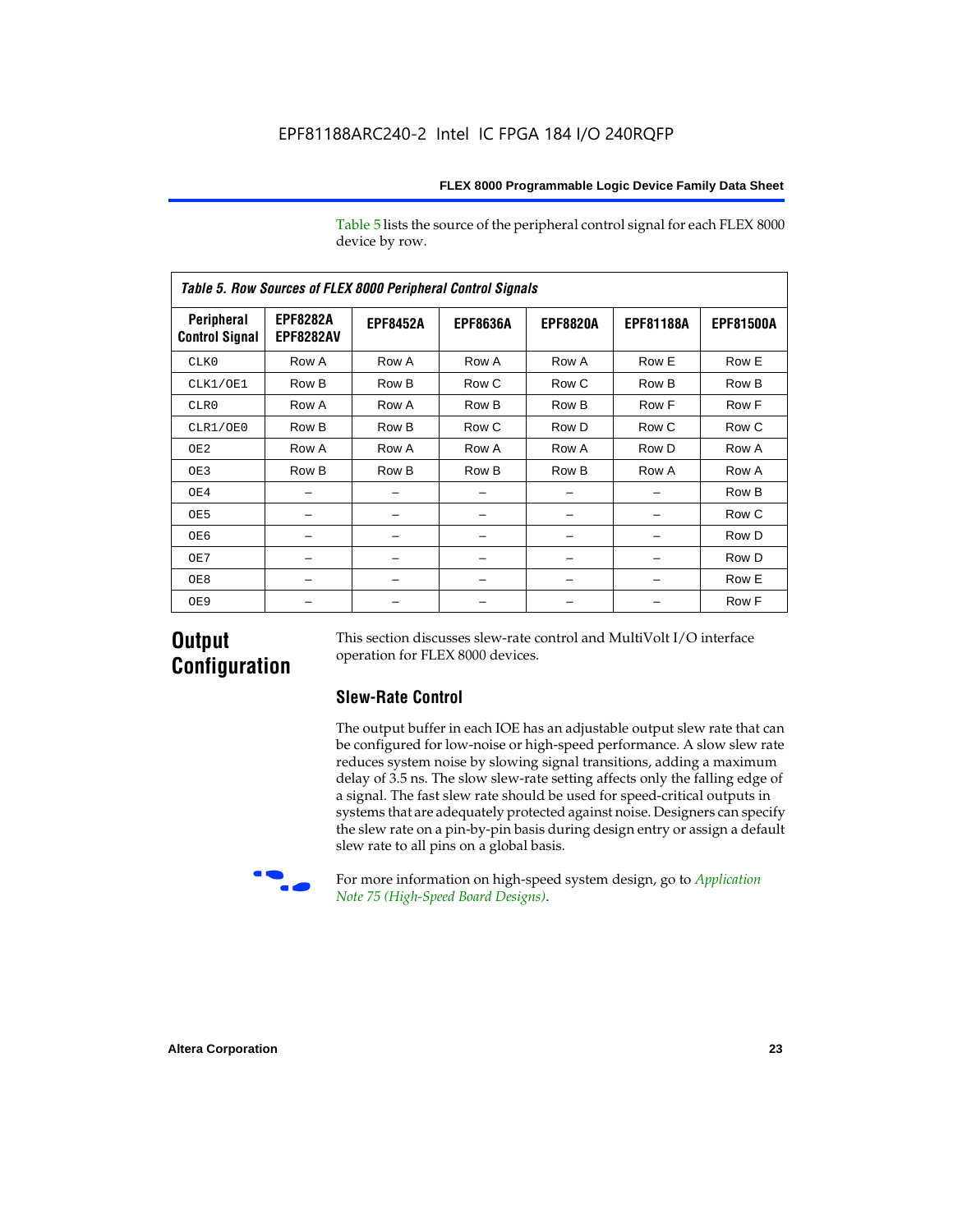#### **MultiVolt I/O Interface**

The FLEX 8000 device architecture supports the MultiVolt I/O interface feature, which allows EPF81500A, EPF81188A, EPF8820A, and EPF8636A devices to interface with systems with differing supply voltages. These devices in all packages—except for EPF8636A devices in 84-pin PLCC packages—can be set for 3.3-V or 5.0-V I/O pin operation. These devices have one set of  $V_{CC}$  pins for internal operation and input buffers (VCCINT), and another set for I/O output drivers (VCCIO).

The VCCINT pins must always be connected to a 5.0-V power supply. With a 5.0-V  $V_{\text{CCINT}}$  level, input voltages are at TTL levels and are therefore compatible with 3.3-V and 5.0-V inputs.

The VCCIO pins can be connected to either a 3.3-V or 5.0-V power supply, depending on the output requirements. When the VCCIO pins are connected to a 5.0-V power supply, the output levels are compatible with 5.0-V systems. When the VCCIO pins are connected to a 3.3-V power supply, the output high is at 3.3 V and is therefore compatible with 3.3-V or 5.0-V systems. Devices operating with  $V_{\text{C}CD}$  levels lower than 4.75 V incur a nominally greater timing delay of  $t_{OD2}$  instead of  $t_{OD1}$ . See Table 8 on page 26.

### **IEEE Std. 1149.1 (JTAG) Boundary-Scan Support**

The EPF8282A, EPF8282AV, EPF8636A, EPF8820A, and EPF81500A devices provide JTAG BST circuitry. FLEX 8000 devices with JTAG circuitry support the JTAG instructions shown in Table 6.

| Table 6. EPF8282A, EPF8282AV, EPF8636A, EPF8820A & EPF81500A JTAG Instructions |                                                                                                                                                                                                      |  |  |  |  |  |
|--------------------------------------------------------------------------------|------------------------------------------------------------------------------------------------------------------------------------------------------------------------------------------------------|--|--|--|--|--|
| <b>JTAG Instruction</b>                                                        | <b>Description</b>                                                                                                                                                                                   |  |  |  |  |  |
| SAMPLE/PRELOAD                                                                 | Allows a snapshot of the signals at the device pins to be captured and examined during<br>normal device operation, and permits an initial data pattern to be output at the device pins.              |  |  |  |  |  |
| <b>EXTEST</b>                                                                  | Allows the external circuitry and board-level interconnections to be tested by forcing a test<br>pattern at the output pins and capturing test results at the input pins.                            |  |  |  |  |  |
| <b>BYPASS</b>                                                                  | Places the 1-bit bypass register between the TDI and TDO pins, which allows the BST<br>data to pass synchronously through the selected device to adjacent devices during<br>normal device operation. |  |  |  |  |  |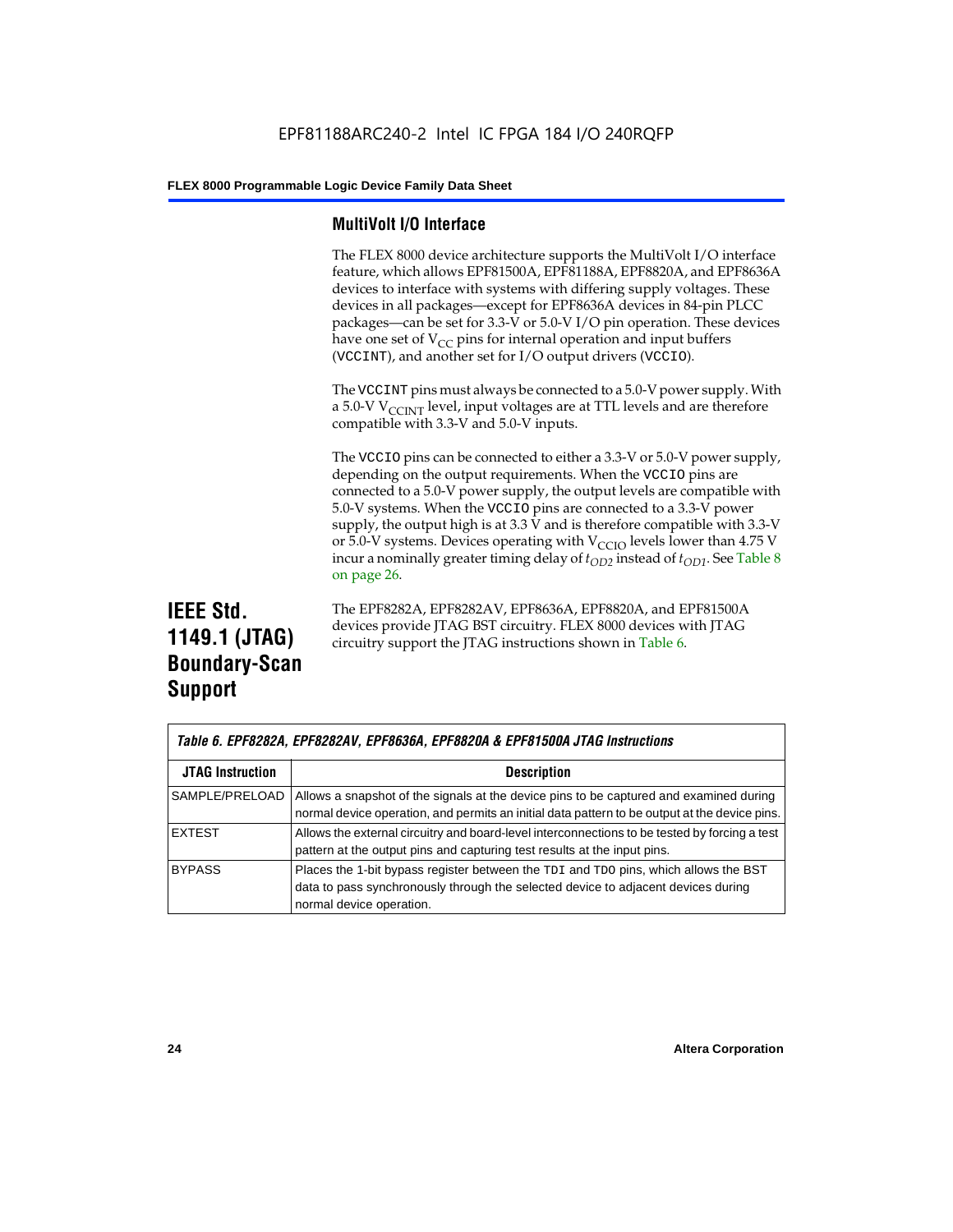The instruction register length for FLEX 8000 devices is three bits. Table 7 shows the boundary-scan register length for FLEX 8000 devices.

| Table 7. FLEX 8000 Boundary-Scan Register Length |                                      |  |  |  |  |  |  |
|--------------------------------------------------|--------------------------------------|--|--|--|--|--|--|
| <b>Device</b>                                    | <b>Boundary-Scan Register Length</b> |  |  |  |  |  |  |
| EPF8282A, EPF8282AV                              | 273                                  |  |  |  |  |  |  |
| EPF8636A                                         | 417                                  |  |  |  |  |  |  |
| EPF8820A                                         | 465                                  |  |  |  |  |  |  |
| EPF81500A                                        | 645                                  |  |  |  |  |  |  |

FLEX 8000 devices that support JTAG include weak pull-ups on the JTAG pins. Figure 14 shows the timing requirements for the JTAG signals.





Table 8 shows the timing parameters and values for EPF8282A, EPF8282AV, EPF8636A, EPF8820A, and EPF81500A devices.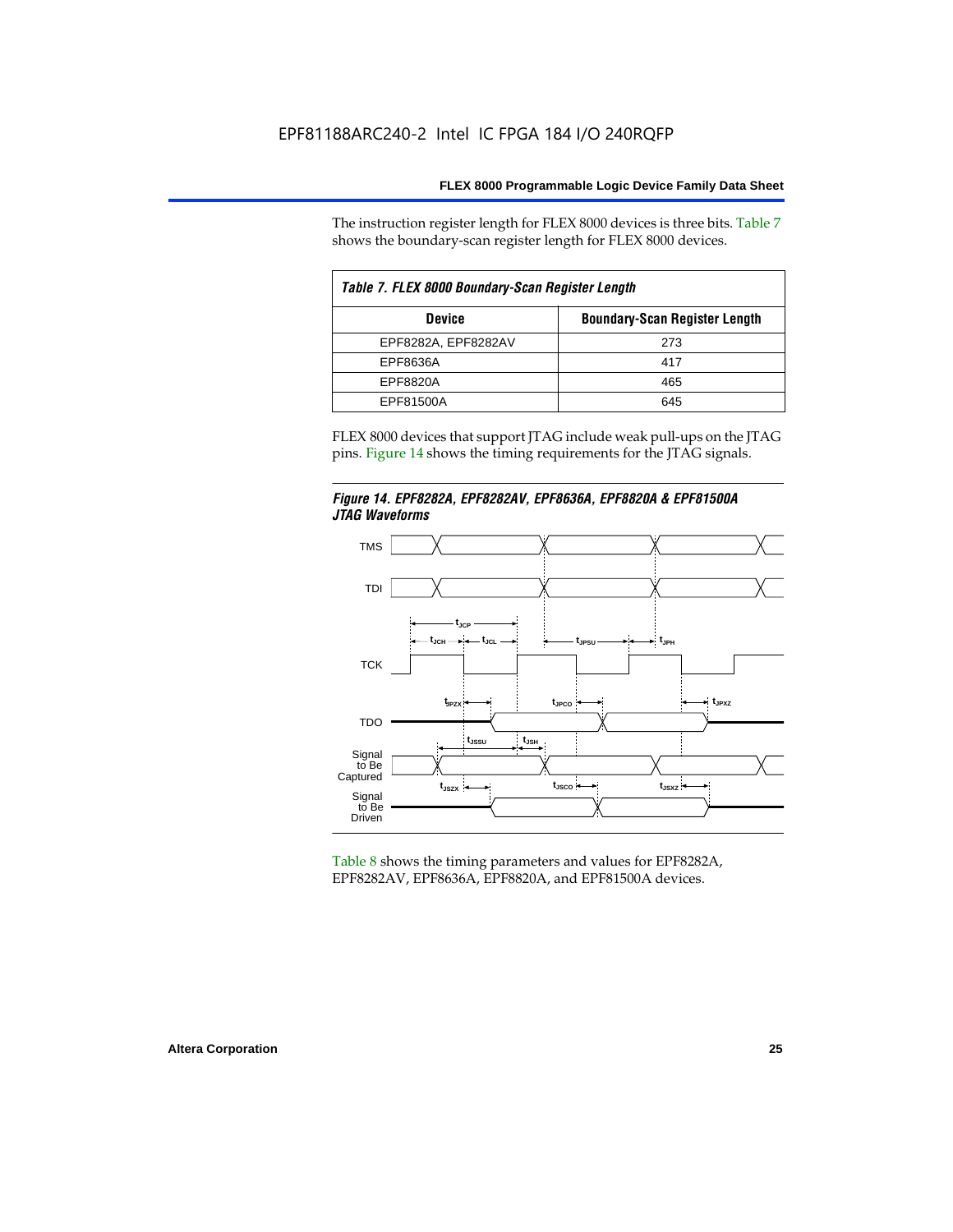| Table 8. JTAG Timing Parameters & Values |                                                |                                                                                               |     |      |  |  |  |  |  |  |
|------------------------------------------|------------------------------------------------|-----------------------------------------------------------------------------------------------|-----|------|--|--|--|--|--|--|
| Symbol                                   | <b>Parameter</b>                               | <b>EPF8282A</b><br><b>EPF8282AV</b><br><b>EPF8636A</b><br><b>EPF8820A</b><br><b>EPF81500A</b> |     | Unit |  |  |  |  |  |  |
|                                          |                                                | Min                                                                                           | Max |      |  |  |  |  |  |  |
| $t_{\rm JCP}$                            | TCK clock period                               | 100                                                                                           |     | ns   |  |  |  |  |  |  |
| t <sub>JCH</sub>                         | TCK clock high time                            | 50                                                                                            |     | ns   |  |  |  |  |  |  |
| $t_{JCL}$                                | TCK clock low time                             | 50                                                                                            |     | ns   |  |  |  |  |  |  |
| t <sub>JPSU</sub>                        | JTAG port setup time                           | 20                                                                                            |     | ns   |  |  |  |  |  |  |
| t <sub>JPH</sub>                         | JTAG port hold time                            | 45                                                                                            |     | ns   |  |  |  |  |  |  |
| t <sub>JPCO</sub>                        | JTAG port clock to output                      |                                                                                               | 25  | ns   |  |  |  |  |  |  |
| t <sub>JPZX</sub>                        | JTAG port high-impedance to valid output       |                                                                                               | 25  | ns   |  |  |  |  |  |  |
| t <sub>JPXZ</sub>                        | JTAG port valid output to high-impedance       |                                                                                               | 25  | ns   |  |  |  |  |  |  |
| tjssu                                    | Capture register setup time                    | 20                                                                                            |     | ns   |  |  |  |  |  |  |
| $t_{JSH}$                                | Capture register hold time                     | 45                                                                                            |     | ns   |  |  |  |  |  |  |
| tjsco                                    | Update register clock to output                |                                                                                               | 35  | ns   |  |  |  |  |  |  |
| t <sub>JSZX</sub>                        | Update register high-impedance to valid output |                                                                                               | 35  | ns   |  |  |  |  |  |  |
| tjsxz                                    | Update register valid output to high-impedance |                                                                                               | 35  | ns   |  |  |  |  |  |  |

For detailed information on JTAG operation in FLEX 8000 devices, refer to *Application Note 39 (IEEE 1149.1 (JTAG) Boundary-Scan Testing in Altera Devices)*.

**Generic Testing** Each FLEX 8000 device is functionally tested and specified by Altera. Complete testing of each configurable SRAM bit and all logic functionality ensures 100% configuration yield. AC test measurements for FLEX 8000 devices are made under conditions equivalent to those shown in Figure 15. Designers can use multiple test patterns to configure devices during all stages of the production flow.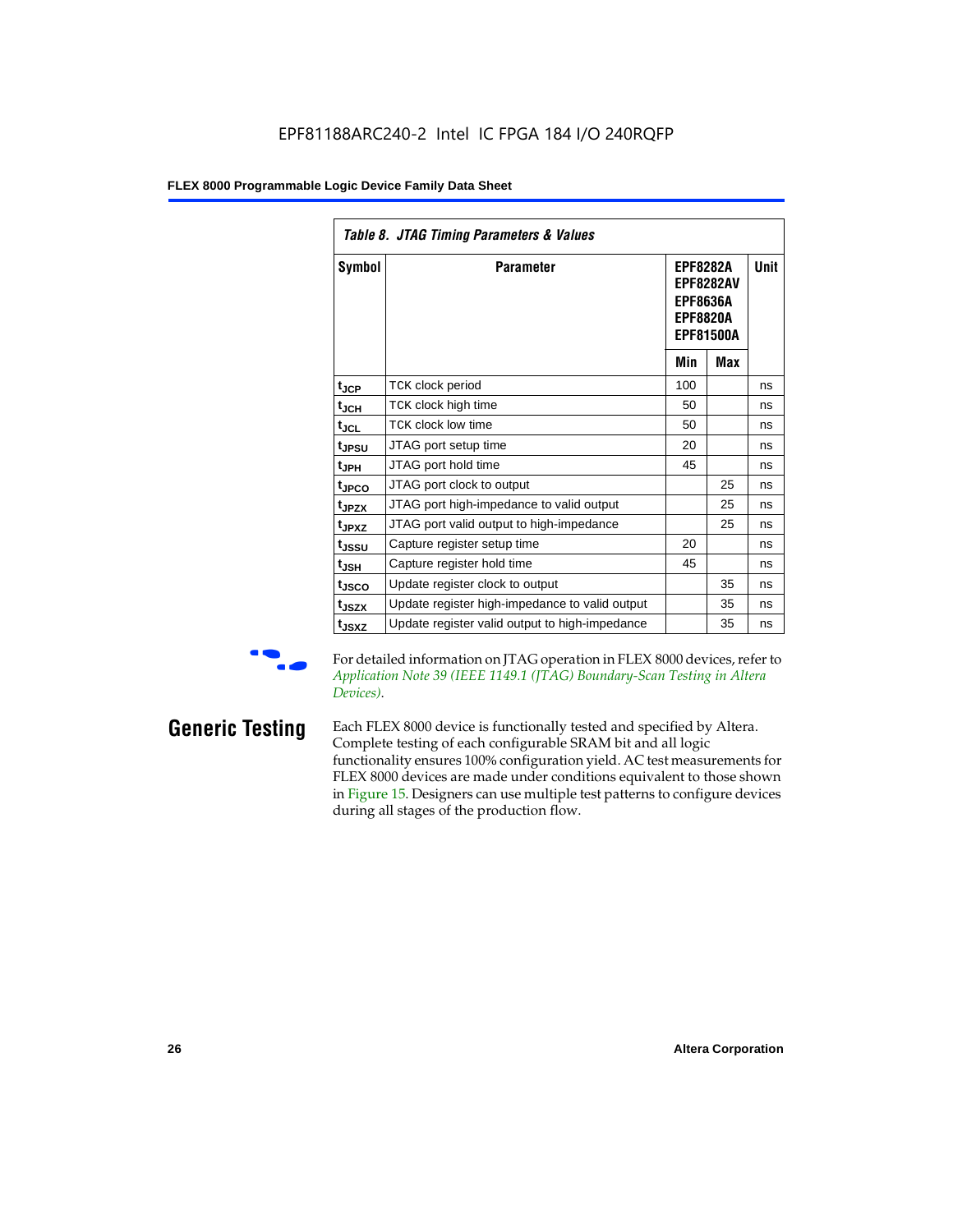#### *Figure 15. FLEX 8000 AC Test Conditions*

*Power supply transients can affect AC measurements. Simultaneous transitions*  **VCC** *of multiple outputs should be avoided for accurate measurement. Threshold tests*  464 Ω *must not be performed under AC*   $(703 \Omega)$ *conditions. Large-amplitude, fast-ground-*Device To Test *current transients normally occur as the*  **Output** System *device outputs discharge the load*   $\Box$ ↽ *capacitances. When these transients flow through the parasitic inductance between*  250 Ω *the device ground pin and the test system*   $(8.06 \text{ K}\Omega)$ C1 (includes *ground, significant reductions in*  JIG capacitance) *observable noise immunity can result.*  Device input *Numbers in parentheses are for 3.3-V*  rise and fall *devices or outputs. Numbers without*  times  $<$  3 ns ╧ *parentheses are for 5.0-V devices or outputs.*

### **Operating Conditions**

Tables 9 through 12 provide information on absolute maximum ratings, recommended operating conditions, operating conditions, and capacitance for 5.0-V FLEX 8000 devices.

|               | Table 9. FLEX 8000 5.0-V Device Absolute Maximum Ratings<br>Note (1) |                              |        |     |              |  |  |  |  |  |  |  |
|---------------|----------------------------------------------------------------------|------------------------------|--------|-----|--------------|--|--|--|--|--|--|--|
| Symbol        | <b>Parameter</b>                                                     | <b>Conditions</b>            | Min    | Max | <b>Unit</b>  |  |  |  |  |  |  |  |
| $V_{\rm CC}$  | Supply voltage                                                       | With respect to ground (2)   | $-2.0$ | 7.0 | V            |  |  |  |  |  |  |  |
| $V_{1}$       | DC input voltage                                                     |                              | $-2.0$ | 7.0 | V            |  |  |  |  |  |  |  |
| $I_{OUT}$     | DC output current, per pin                                           |                              | $-25$  | 25  | mA           |  |  |  |  |  |  |  |
| $T_{STG}$     | Storage temperature                                                  | No bias                      | $-65$  | 150 | $^{\circ}$ C |  |  |  |  |  |  |  |
| $T_{\rm AMB}$ | Ambient temperature                                                  | Under bias                   | $-65$  | 135 | $^{\circ}$ C |  |  |  |  |  |  |  |
| $T_{\rm J}$   | Junction temperature                                                 | Ceramic packages, under bias |        | 150 | $^{\circ}$ C |  |  |  |  |  |  |  |
|               |                                                                      | PQFP and RQFP, under bias    |        | 135 | ° C          |  |  |  |  |  |  |  |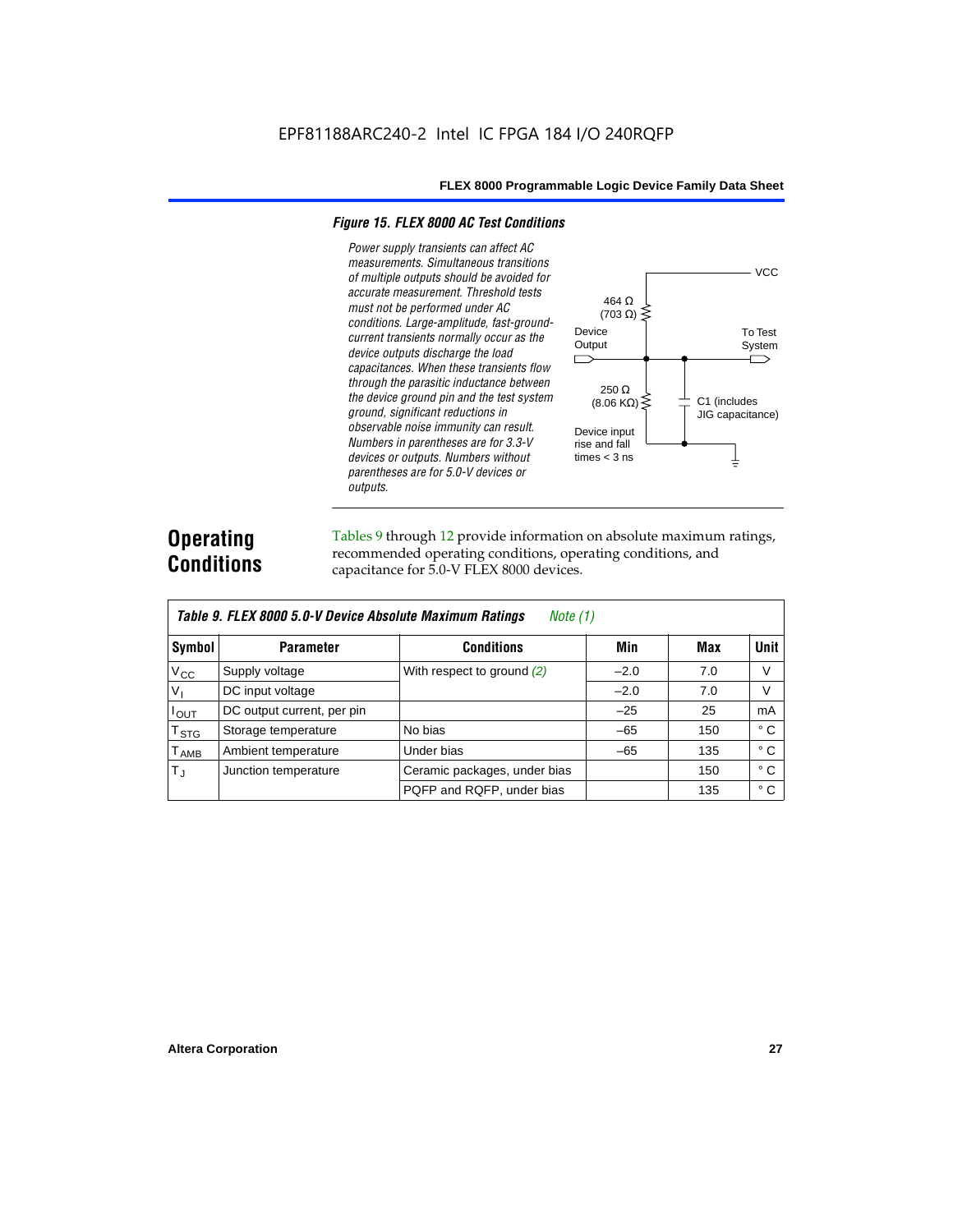|                          | Table 10. FLEX 8000 5.0-V Device Recommended Operating Conditions |                    |             |                          |        |  |  |  |  |  |
|--------------------------|-------------------------------------------------------------------|--------------------|-------------|--------------------------|--------|--|--|--|--|--|
| Symbol                   | <b>Parameter</b>                                                  | <b>Conditions</b>  | Min         | Max                      | Unit   |  |  |  |  |  |
| <b>V<sub>CCINT</sub></b> | Supply voltage for internal logic<br>and input buffers            | (3), (4)           | 4.75 (4.50) | 5.25(5.50)               | $\vee$ |  |  |  |  |  |
| V <sub>CCIO</sub>        | Supply voltage for output<br>buffers, 5.0-V operation             | (3), (4)           | 4.75(4.50)  | 5.25(5.50)               | $\vee$ |  |  |  |  |  |
|                          | Supply voltage for output<br>buffers, 3.3-V operation             | (3), (4)           | 3.00(3.00)  | 3.60(3.60)               | $\vee$ |  |  |  |  |  |
| $V_{I}$                  | Input voltage                                                     |                    | $-0.5$      | $V_{\text{CCINT}} + 0.5$ | $\vee$ |  |  |  |  |  |
| $V_{\rm O}$              | Output voltage                                                    |                    | 0           | V <sub>CCIO</sub>        | $\vee$ |  |  |  |  |  |
| $T_A$                    | Operating temperature                                             | For commercial use | $\Omega$    | 70                       | °C     |  |  |  |  |  |
|                          |                                                                   | For industrial use | $-40$       | 85                       | °C     |  |  |  |  |  |
| $t_{R}$                  | Input rise time                                                   |                    |             | 40                       | ns     |  |  |  |  |  |
| $t_F$                    | Input fall time                                                   |                    |             | 40                       | ns     |  |  |  |  |  |

|                           | Table 11. FLEX 8000 5.0-V Device DC Operating Conditions<br>Notes (5), (6) |                                                                   |                         |            |                          |        |  |  |  |  |  |
|---------------------------|----------------------------------------------------------------------------|-------------------------------------------------------------------|-------------------------|------------|--------------------------|--------|--|--|--|--|--|
| Symbol                    | <b>Parameter</b>                                                           | <b>Conditions</b>                                                 | Min                     | <b>Typ</b> | Max                      | Unit   |  |  |  |  |  |
| V <sub>IH</sub>           | High-level input voltage                                                   |                                                                   | 2.0                     |            | $V_{\text{CCINT}} + 0.5$ | $\vee$ |  |  |  |  |  |
| $V_{IL}$                  | Low-level input voltage                                                    |                                                                   | $-0.5$                  |            | 0.8                      | V      |  |  |  |  |  |
| V <sub>OH</sub>           | 5.0-V high-level TTL output<br>voltage                                     | $I_{OH} = -4$ mA DC (7)<br>$V_{\text{CCIO}} = 4.75 V$             | 2.4                     |            |                          | V      |  |  |  |  |  |
|                           | 3.3-V high-level TTL output<br>voltage                                     | $I_{OH} = -4$ mA DC (7)<br>$V_{\text{CCIO}} = 3.00 \text{ V}$     | 2.4                     |            |                          | $\vee$ |  |  |  |  |  |
|                           | 3.3-V high-level CMOS output<br>voltage                                    | $I_{OH} = -0.1$ mA DC (7)<br>$V_{\text{CCIO}} = 3.00 \text{ V}$   | $V_{\text{CCIO}} - 0.2$ |            |                          | $\vee$ |  |  |  |  |  |
| $V_{OL}$                  | 5.0-V low-level TTL output<br>voltage                                      | $I_{OL}$ = 12 mA DC (7)<br>$V_{\text{CCIO}} = 4.75 V$             |                         |            | 0.45                     | V      |  |  |  |  |  |
|                           | 3.3-V low-level TTL output<br>voltage                                      | $I_{\Omega}$ = 12 mA DC (7)<br>$V_{\text{CCIO}} = 3.00 \text{ V}$ |                         |            | 0.45                     | $\vee$ |  |  |  |  |  |
|                           | 3.3-V low-level CMOS output<br>voltage                                     | $I_{OL} = 0.1$ mA DC (7)<br>$VCCIO = 3.00 V$                      |                         |            | 0.2                      | $\vee$ |  |  |  |  |  |
| $\mathbf{I}_{\mathbf{I}}$ | Input leakage current                                                      | $V_1 = V_{CC}$ or ground                                          | $-10$                   |            | 10                       | μA     |  |  |  |  |  |
| $I_{OZ}$                  | Tri-state output off-state<br>current                                      | $V_{\Omega} = V_{\Omega}$ or ground                               | $-40$                   |            | 40                       | μA     |  |  |  |  |  |
| ICCO                      | $V_{CC}$ supply current (standby) $ V_1 $ = ground, no load                |                                                                   |                         | 0.5        | 10                       | mA     |  |  |  |  |  |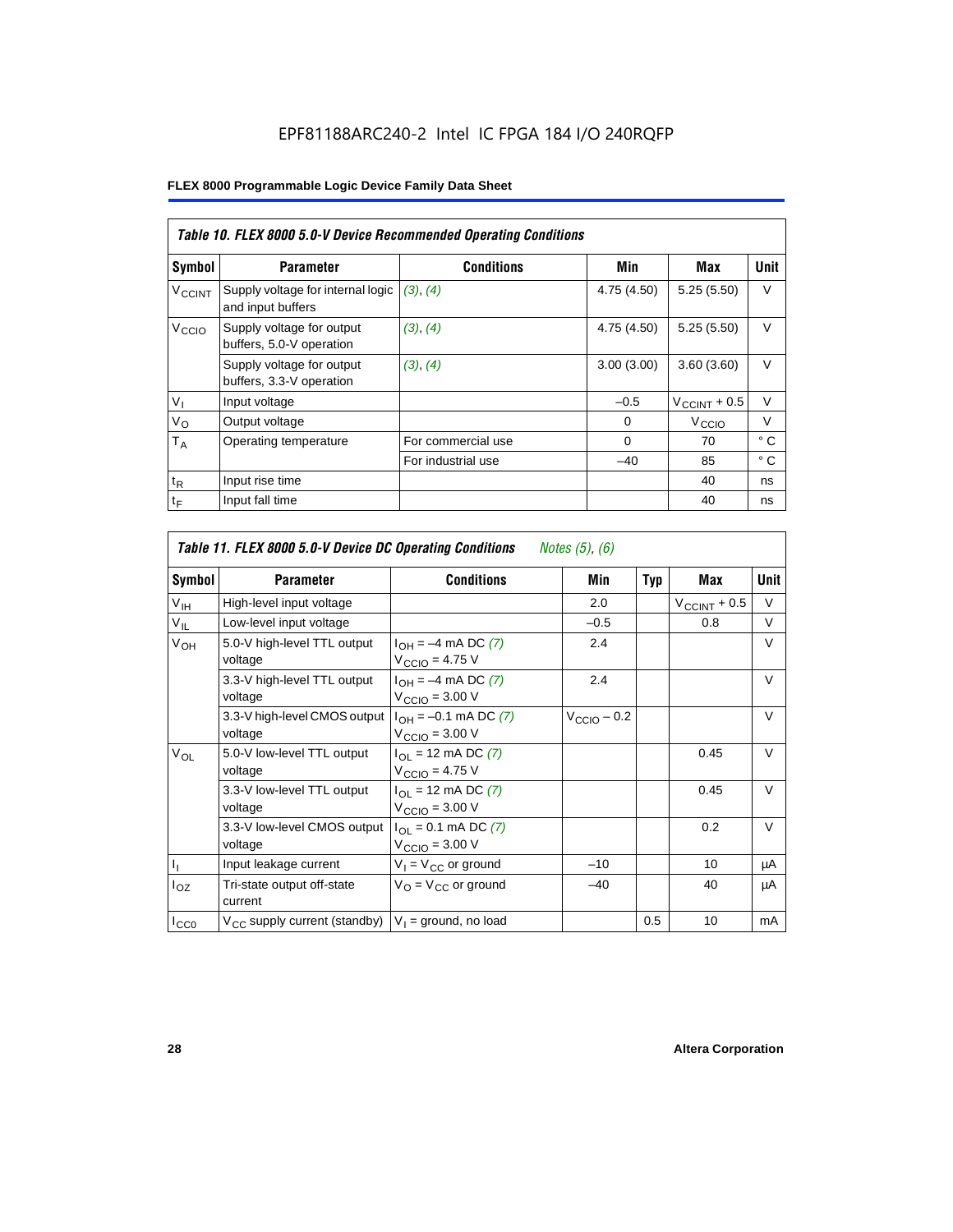| Table 12. FLEX 8000 5.0-V Device Capacitance<br>Note (8) |                    |                               |     |     |        |
|----------------------------------------------------------|--------------------|-------------------------------|-----|-----|--------|
| Symbol                                                   | <b>Parameter</b>   | <b>Conditions</b>             | Min | Max | Unit I |
| $C_{IN}$                                                 | Input capacitance  | $V_{IN} = 0 V$ , f = 1.0 MHz  |     | 10  | pF     |
| $C_{OUT}$                                                | Output capacitance | $V_{OIII}$ = 0 V, f = 1.0 MHz |     | 10  | pF     |

#### *Notes to tables:*

(1) See the *Operating Requirements for Altera Devices Data Sheet*.

- (2) Minimum DC input is –0.5 V. During transitions, the inputs may undershoot to –2.0 V or overshoot to 7.0 V for input currents less than 100 mA and periods shorter than 20 ns.
- (3) The maximum  $V_{CC}$  rise time is 100 ms.
- (4) Numbers in parentheses are for industrial-temperature-range devices.
- (5) Typical values are for  $T_A = 25^\circ$  C and  $V_{CC} = 5.0$  V.
- (6) These values are specified in Table 10 on page 28.
- (7) The  $I_{OH}$  parameter refers to high-level TTL or CMOS output current; the  $I_{OL}$  parameter refers to low-level TTL or CMOS output current.
- (8) Capacitance is sample-tested only.

Tables 13 through 16 provide information on absolute maximum ratings, recommended operating conditions, operating conditions, and capacitance for 3.3-V FLEX 8000 devices.

| Table 13. FLEX 8000 3.3-V Device Absolute Maximum Ratings<br><i>Note</i> $(1)$ |                            |                              |        |     |      |  |  |
|--------------------------------------------------------------------------------|----------------------------|------------------------------|--------|-----|------|--|--|
| Symbol                                                                         | <b>Parameter</b>           | <b>Conditions</b>            | Min    | Max | Unit |  |  |
| $V_{CC}$                                                                       | Supply voltage             | With respect to ground (2)   | $-2.0$ | 5.3 | V    |  |  |
| V <sub>1</sub>                                                                 | DC input voltage           |                              | $-2.0$ | 5.3 | v    |  |  |
| $I_{\text{OUT}}$                                                               | DC output current, per pin |                              | $-25$  | 25  | mA   |  |  |
| T <sub>STG</sub>                                                               | Storage temperature        | No bias                      | $-65$  | 150 | ° C  |  |  |
| <b>T</b> <sub>AMB</sub>                                                        | Ambient temperature        | Under bias                   | $-65$  | 135 | ° C  |  |  |
| $T_J$                                                                          | Junction temperature       | Plastic packages, under bias |        | 135 | ° C  |  |  |

| Table 14. FLEX 8000 3.3-V Device Recommended Operating Conditions |                       |                    |          |                    |        |  |  |
|-------------------------------------------------------------------|-----------------------|--------------------|----------|--------------------|--------|--|--|
| Symbol                                                            | <b>Parameter</b>      | <b>Conditions</b>  | Min      | Max                | Unit I |  |  |
| $V_{\rm CC}$                                                      | Supply voltage        | (3)                | 3.0      | 3.6                | V      |  |  |
| $V_{1}$                                                           | Input voltage         |                    | $-0.3$   | $V_{\rm CC}$ + 0.3 | $\vee$ |  |  |
| $V_{\rm O}$                                                       | Output voltage        |                    | $\Omega$ | $V_{\rm CC}$       | $\vee$ |  |  |
| $T_A$                                                             | Operating temperature | For commercial use | 0        | 70                 | ۰c     |  |  |
| $t_{R}$                                                           | Input rise time       |                    |          | 40                 | ns     |  |  |
| $t_F$                                                             | Input fall time       |                    |          | 40                 | ns     |  |  |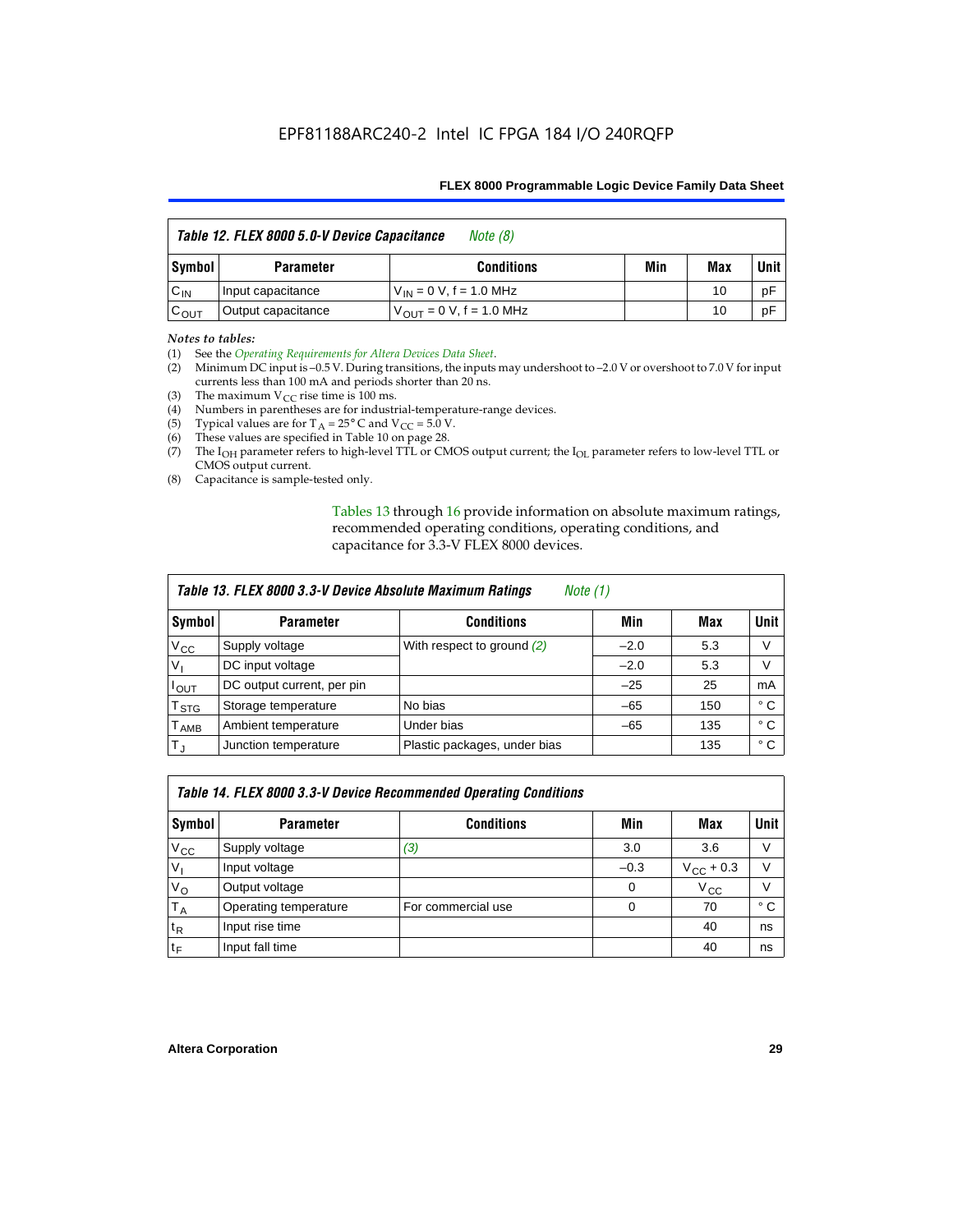| Table 15. FLEX 8000 3.3-V Device DC Operating Conditions<br>Note $(4)$ |                                          |                                          |                    |     |                    |        |  |
|------------------------------------------------------------------------|------------------------------------------|------------------------------------------|--------------------|-----|--------------------|--------|--|
| Symbol                                                                 | <b>Parameter</b>                         | <b>Conditions</b>                        | Min                | Typ | Max                | Unit   |  |
| V <sub>IH</sub>                                                        | High-level input voltage                 |                                          | 2.0                |     | $V_{\rm CC}$ + 0.3 | $\vee$ |  |
| $V_{IL}$                                                               | Low-level input voltage                  |                                          | $-0.3$             |     | 0.8                | V      |  |
| $V_{OH}$                                                               | High-level output voltage                | $I_{OH} = -0.1$ mA DC (5)                | $V_{\rm CC}$ – 0.2 |     |                    | V      |  |
| $V_{OL}$                                                               | Low-level output voltage                 | $I_{OL}$ = 4 mA DC (5)                   |                    |     | 0.45               | $\vee$ |  |
| П                                                                      | Input leakage current                    | $V_1 = V_{CC}$ or ground                 | $-10$              |     | 10                 | μA     |  |
| $I_{OZ}$                                                               | Tri-state output off-state current       | $V_{\text{O}} = V_{\text{CC}}$ or ground | $-40$              |     | 40                 | μA     |  |
| ICCO                                                                   | $V_{\text{CC}}$ supply current (standby) | $V_1$ = ground, no load (6)              |                    | 0.3 | 10                 | mA     |  |

| Table 16. FLEX 8000 3.3-V Device Capacitance | Note $(7)$ |
|----------------------------------------------|------------|
|----------------------------------------------|------------|

| Symbol           | <b>Parameter</b>   | <b>Conditions</b>                   | Min | Max | Unit |
|------------------|--------------------|-------------------------------------|-----|-----|------|
| $C_{IN}$         | Input capacitance  | $V_{1N} = 0 V$ , f = 1.0 MHz        |     | 10  | рF   |
| $c_{\text{OUT}}$ | Output capacitance | $V_{\text{OUT}} = 0 V, f = 1.0 MHz$ |     | 10  | pF   |

*Notes to tables:*

(1) See the *Operating Requirements for Altera Devices Data Sheet*.

(2) Minimum DC input voltage is –0.3 V. During transitions, the inputs may undershoot to –2.0 V or overshoot to 5.3 V for input currents less than 100 mA and periods shorter than 20 ns.

(3) The maximum  $V_{CC}$  rise time is 100 ms.  $V_{CC}$  must rise monotonically.<br>(4) These values are specified in Table 14 on page 29.

These values are specified in Table 14 on page 29.

(5) The I<sub>OH</sub> parameter refers to high-level TTL output current; the I<sub>OL</sub> parameter refers to low-level TTL output current.<br>(6) Typical values are for T<sub>A</sub> = 25° C and V<sub>CC</sub> = 3.3 V.

(6) Typical values are for  $T_A = 25^\circ$  C and  $V_{CC} = 3.3$  V.<br>(7) Capacitance is sample-tested only.

Capacitance is sample-tested only.

Figure 16 shows the typical output drive characteristics of 5.0-V FLEX 8000 devices. The output driver is compliant with *PCI Local Bus Specification, Revision 2.2*.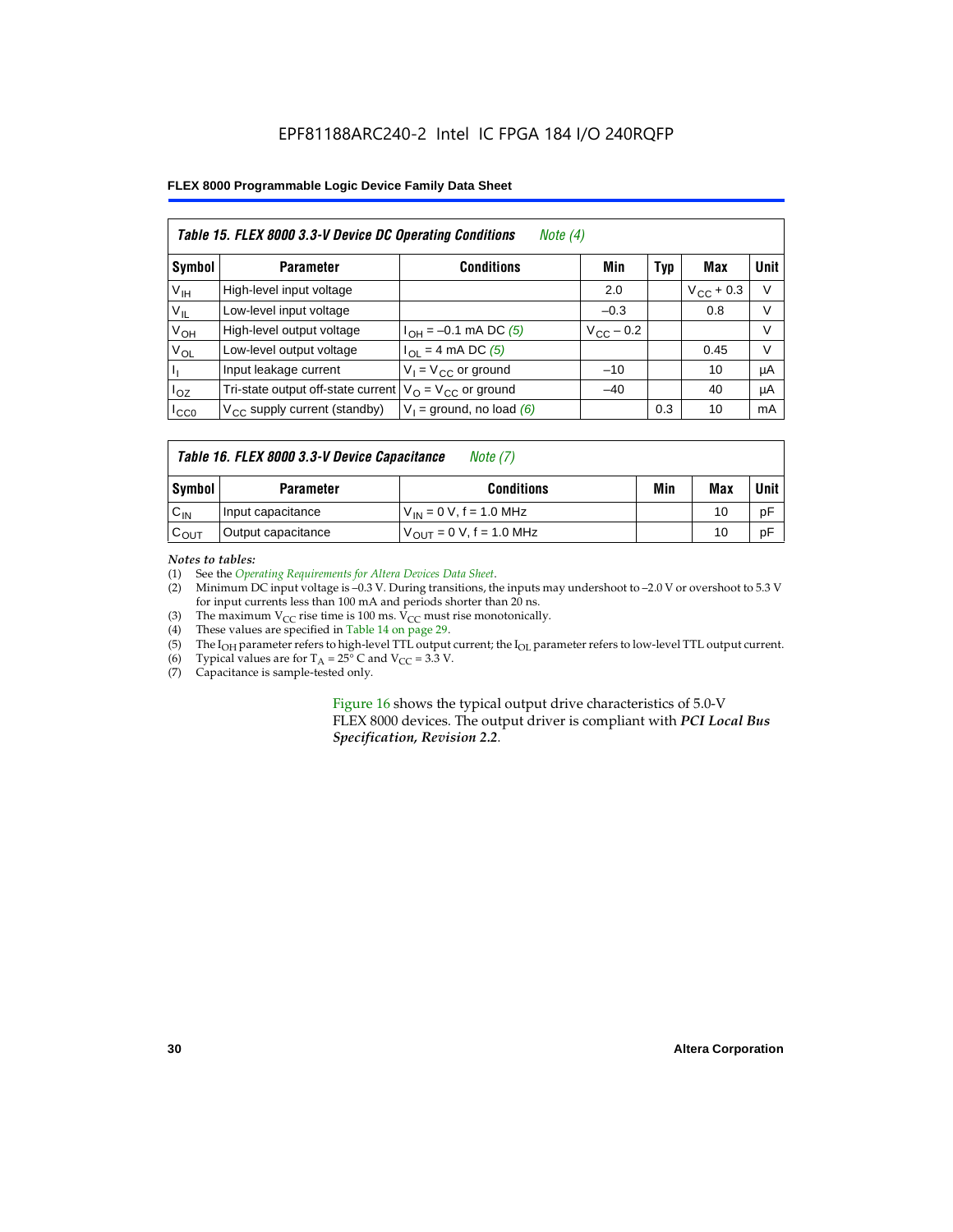



Figure 17 shows the typical output drive characteristics of 5.0-V EPF8282A devices. The output driver is compliant with *PCI Local Bus Specification, Revision 2.2*.





Figure 18 shows the typical output drive characteristics of EPF8282AV devices.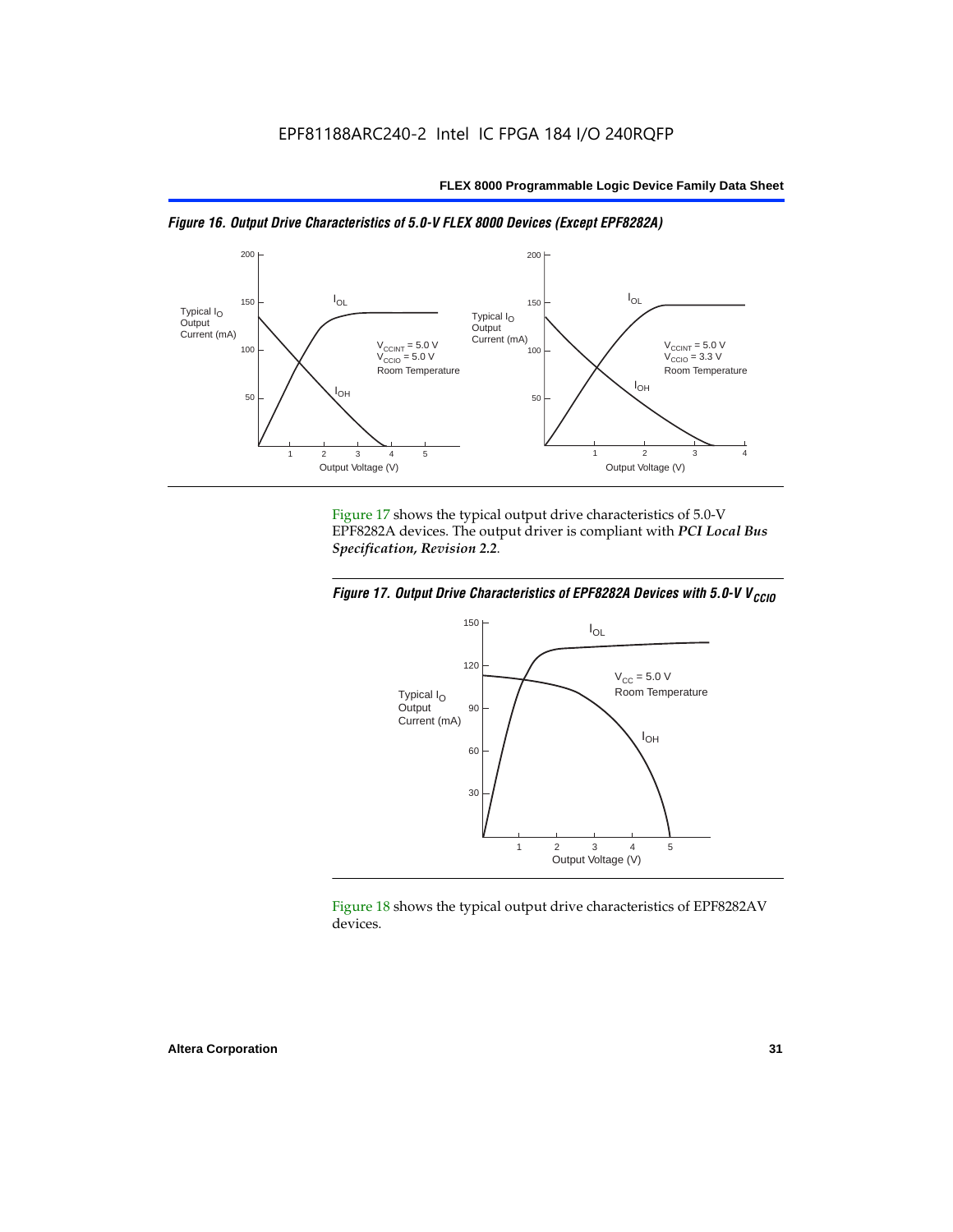

#### *Figure 18. Output Drive Characteristics of EPF8282AV Devices*

**Timing Model** The continuous, high-performance FastTrack Interconnect routing structure ensures predictable performance and accurate simulation and timing analysis. This predictable performance contrasts with that of FPGAs, which use a segmented connection scheme and hence have unpredictable performance. Timing simulation and delay prediction are available with the MAX+PLUS II Simulator and Timing Analyzer, or with industry-standard EDA tools. The Simulator offers both pre-synthesis functional simulation to evaluate logic design accuracy and postsynthesis timing simulation with 0.1-ns resolution. The Timing Analyzer provides point-to-point timing delay information, setup and hold time prediction, and device-wide performance analysis.

> Tables 17 through 20 describe the FLEX 8000 timing parameters and their symbols.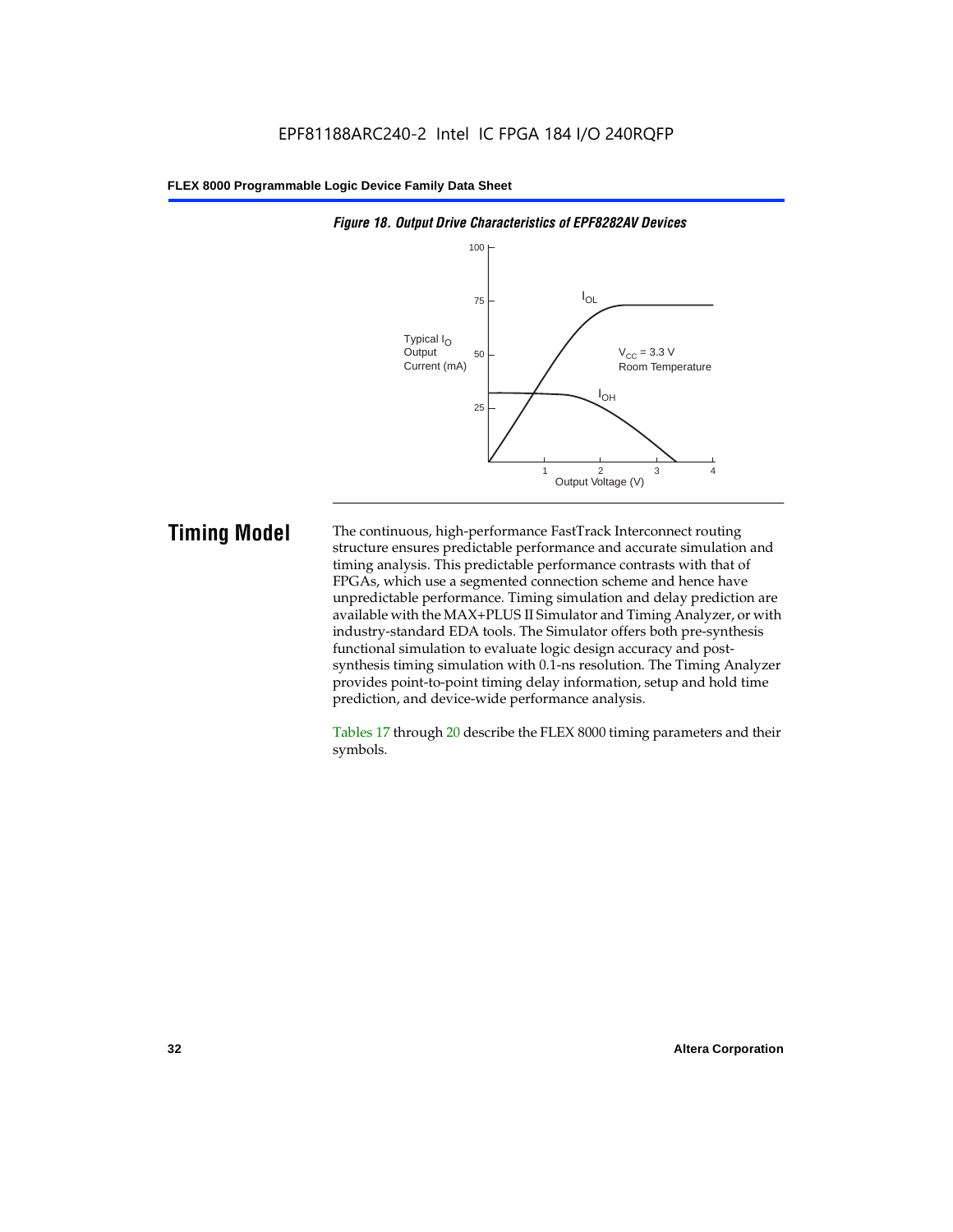| Table 17. FLEX 8000 Internal Timing Parameters<br>Note $(1)$ |                                                                                                              |  |  |  |  |
|--------------------------------------------------------------|--------------------------------------------------------------------------------------------------------------|--|--|--|--|
| Symbol                                                       | <b>Parameter</b>                                                                                             |  |  |  |  |
| $t_{\text{IOD}}$                                             | IOE register data delay                                                                                      |  |  |  |  |
| $t_{\text{IOC}}$                                             | IOE register control signal delay                                                                            |  |  |  |  |
| $t_{IOE}$                                                    | Output enable delay                                                                                          |  |  |  |  |
| $t_{IOCO}$                                                   | IOE register clock-to-output delay                                                                           |  |  |  |  |
| $t_{IOCOMB}$                                                 | IOE combinatorial delay                                                                                      |  |  |  |  |
| $t_{IOSU}$                                                   | IOE register setup time before clock; IOE register recovery time after asynchronous clear                    |  |  |  |  |
| $t_{IOH}$                                                    | IOE register hold time after clock                                                                           |  |  |  |  |
| $t_{IOCLR}$                                                  | IOE register clear delay                                                                                     |  |  |  |  |
| $t_{IN}$                                                     | Input pad and buffer delay                                                                                   |  |  |  |  |
| $t_{OD1}$                                                    | Output buffer and pad delay, slow slew rate = off, $V_{\text{CCIO}} = 5.0 \text{ V C1} = 35 \text{ pF } (2)$ |  |  |  |  |
| $t_{OD2}$                                                    | Output buffer and pad delay, slow slew rate = off, $V_{\text{CCIO}} = 3.3 \text{ V C1} = 35 \text{ pF}$ (2)  |  |  |  |  |
| $t_{OD3}$                                                    | Output buffer and pad delay, slow slew rate = on, $C1 = 35$ pF (3)                                           |  |  |  |  |
| $t_{XZ}$                                                     | Output buffer disable delay, $C1 = 5$ pF                                                                     |  |  |  |  |
| $t_{ZX1}$                                                    | Output buffer enable delay, slow slew rate = off, $V_{\text{CCIO}} = 5.0$ V, C1 = 35 pF (2)                  |  |  |  |  |
| $t_{ZX2}$                                                    | Output buffer enable delay, slow slew rate = off, $V_{\text{CCIO}} = 3.3$ V, C1 = 35 pF (2)                  |  |  |  |  |
| $t_{ZX3}$                                                    | Output buffer enable delay, slow slew rate = on, $C1 = 35$ pF (3)                                            |  |  |  |  |

| Table 18. FLEX 8000 LE Timing Parameters<br>Note (1) |                                                                                                             |  |  |  |  |
|------------------------------------------------------|-------------------------------------------------------------------------------------------------------------|--|--|--|--|
| Symbol                                               | <b>Parameter</b>                                                                                            |  |  |  |  |
| $t_{LUT}$                                            | LUT delay for data-in                                                                                       |  |  |  |  |
| $t_{CLUT}$                                           | LUT delay for carry-in                                                                                      |  |  |  |  |
| $t_{RLUT}$                                           | LUT delay for LE register feedback                                                                          |  |  |  |  |
| $t$ GATE                                             | Cascade gate delay                                                                                          |  |  |  |  |
| $t_{CASC}$                                           | Cascade chain routing delay                                                                                 |  |  |  |  |
| $t_{CICO}$                                           | Carry-in to carry-out delay                                                                                 |  |  |  |  |
| $t_{CGEN}$                                           | Data-in to carry-out delay                                                                                  |  |  |  |  |
| ${}^{t}$ CGENR                                       | LE register feedback to carry-out delay                                                                     |  |  |  |  |
| $t_C$                                                | LE register control signal delay                                                                            |  |  |  |  |
| $t_{CH}$                                             | LE register clock high time                                                                                 |  |  |  |  |
| $t_{CL}$                                             | LE register clock low time                                                                                  |  |  |  |  |
| $t_{CO}$                                             | LE register clock-to-output delay                                                                           |  |  |  |  |
| $t_{COMB}$                                           | Combinatorial delay                                                                                         |  |  |  |  |
| t <sub>SU</sub>                                      | LE register setup time before clock; LE register recovery time after asynchronous preset, clear, or<br>load |  |  |  |  |
| $t_H$                                                | LE register hold time after clock                                                                           |  |  |  |  |
| $t_{PRE}$                                            | LE register preset delay                                                                                    |  |  |  |  |
| $t_{CLR}$                                            | LE register clear delay                                                                                     |  |  |  |  |

**Altera Corporation 33**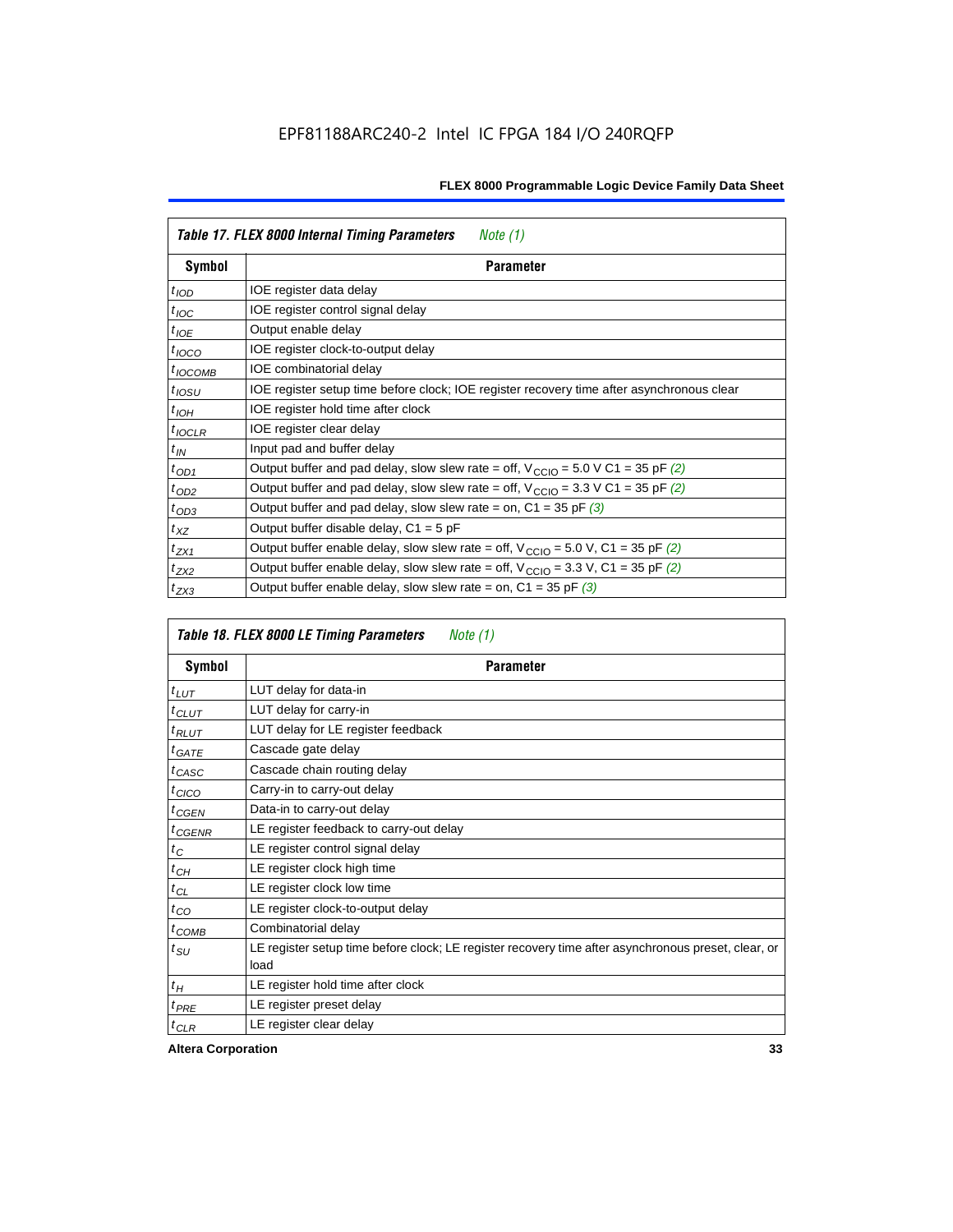| Table 19. FLEX 8000 Interconnect Timing Parameters<br>Note (1) |                                             |  |  |  |  |
|----------------------------------------------------------------|---------------------------------------------|--|--|--|--|
| <b>Symbol</b>                                                  | <b>Parameter</b>                            |  |  |  |  |
| <sup>t</sup> LABCASC                                           | Cascade delay between LEs in different LABs |  |  |  |  |
| $t_{LABCARRY}$                                                 | Carry delay between LEs in different LABs   |  |  |  |  |
| $t_{\text{LOCAL}}$                                             | LAB local interconnect delay                |  |  |  |  |
| $t_{ROW}$                                                      | Row interconnect routing delay (4)          |  |  |  |  |
| $t_{COL}$                                                      | Column interconnect routing delay           |  |  |  |  |
| $t_{DIN}$ $C$                                                  | Dedicated input to LE control delay         |  |  |  |  |
| $t_{DIN}$ D                                                    | Dedicated input to LE data delay (4)        |  |  |  |  |
| $t_{DIN}$ 10                                                   | Dedicated input to IOE control delay        |  |  |  |  |

#### *Table 20. FLEX 8000 External Reference Timing Characteristics Note (5)*

| Symbol<br>Parameter |                                                                                            |  |
|---------------------|--------------------------------------------------------------------------------------------|--|
| <sup>T</sup> DRR    | Register-to-register delay via 4 LEs, 3 row interconnects, and 4 local interconnects $(6)$ |  |
| <sup>L</sup> ODH    | Output data hold time after clock (7)                                                      |  |

*Notes to tables:*

- (1) Internal timing parameters cannot be measured explicitly. They are worst-case delays based on testable and external parameters specified by Altera. Internal timing parameters should be used for estimating device performance. Post-compilation timing simulation or timing analysis is required to determine actual worst-case performance.
- (2) These values are specified in Table 10 on page 28 or Table 14 on page 29.<br>(3) For the  $t_{OD3}$  and  $t_{ZX3}$  parameters,  $V_{CCIO} = 3.3$  V or 5.0 V.
- (3) For the  $t_{OD3}$  and  $t_{ZX3}$  parameters,  $V_{CCIO} = 3.3$  V or 5.0 V.<br>(4) The  $t_{ROM}$  and  $t_{DIN}$   $_D$  delays are worst-case values for type
- The *t<sub>ROW</sub>* and *t<sub>DIN\_D</sub>* delays are worst-case values for typical applications. Post-compilation timing simulation or timing analysis is required to determine actual worst-case performance.
- (5) External reference timing characteristics are factory-tested, worst-case values specified by Altera. A representative subset of signal paths is tested to approximate typical device applications.
- (6) For more information on test conditions, see *Application Note 76* (*Understanding FLEX 8000 Timing*).
- (7) This parameter is a guideline that is sample-tested only and is based on extensive device characterization. This parameter applies to global and non-global clocking, and for LE and I/O element registers.

The FLEX 8000 timing model shows the delays for various paths and functions in the circuit. See Figure 19. This model contains three distinct parts: the LE; the IOE; and the interconnect, including the row and column FastTrack Interconnect, LAB local interconnect, and carry and cascade interconnect paths. Each parameter shown in Figure 19 is expressed as a worst-case value in Tables 22 through 49. Hand-calculations that use the FLEX 8000 timing model and these timing parameters can be used to estimate FLEX 8000 device performance. Timing simulation or timing analysis after compilation is required to determine the final worst-case performance. Table 21 summarizes the interconnect paths shown in Figure 19.



f For more information on timing parameters, go to *Application Note 76 (Understanding FLEX 8000 Timing)*.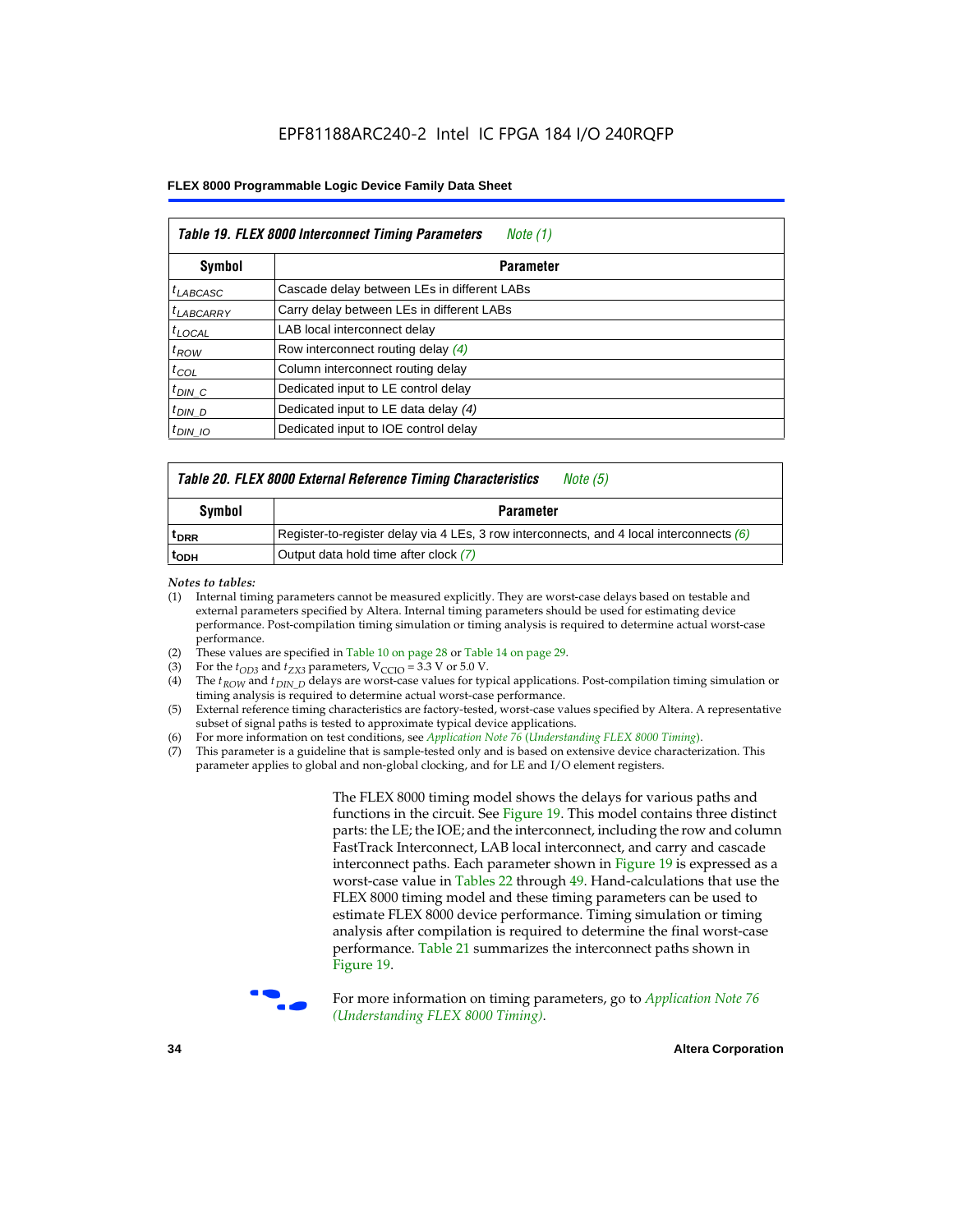EPF81188ARC240-2 Intel IC FPGA 184 I/O 240RQFP

Altera Corporation **Altera Corporation 35**

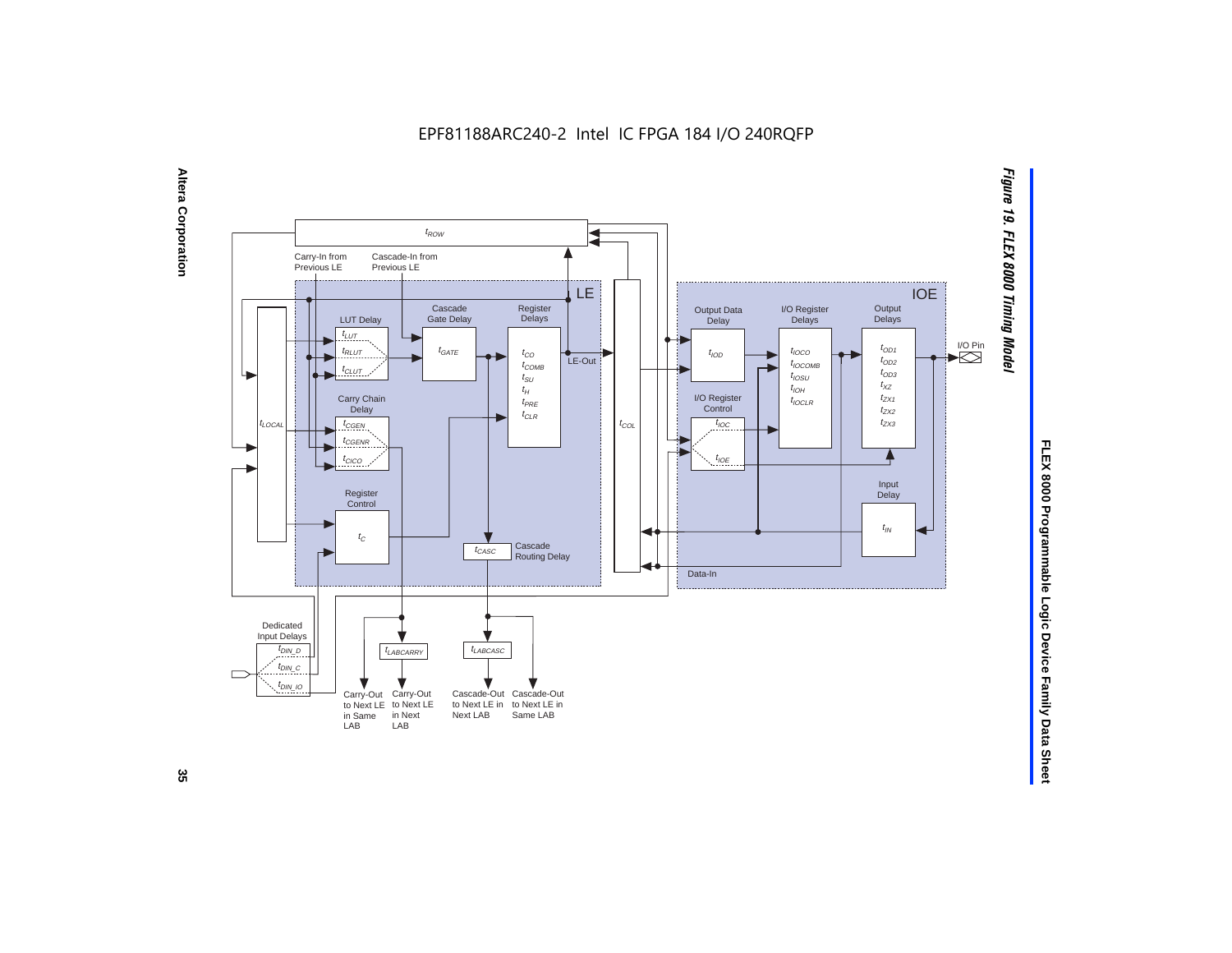| <b>Table 21. FLEX 8000 Timing Model Interconnect Paths</b> |                               |                                 |  |  |  |  |
|------------------------------------------------------------|-------------------------------|---------------------------------|--|--|--|--|
| <b>Source</b>                                              | <b>Destination</b>            | <b>Total Delay</b>              |  |  |  |  |
| LE-Out                                                     | LE in same LAB                | $t_{LOCAL}$                     |  |  |  |  |
| LE-Out                                                     | LE in same row, different LAB | $t_{ROW} + t_{LOCAL}$           |  |  |  |  |
| LE-Out                                                     | LE in different row           | $t_{COL} + t_{ROW} + t_{LOCAL}$ |  |  |  |  |
| LE-Out                                                     | IOE on column                 | $t_{COL}$                       |  |  |  |  |
| LE-Out                                                     | IOE on row                    | $t_{ROW}$                       |  |  |  |  |
| IOE on row                                                 | LE in same row                | $t_{ROW} + t_{LOCAL}$           |  |  |  |  |
| IOE on column                                              | Any LE                        | $t_{COL} + t_{ROW} + t_{LOCAL}$ |  |  |  |  |

Tables 22 through 49 show the FLEX 8000 internal and external timing parameters.

| Table 22. EPF8282A Internal I/O Element Timing Parameters |                    |       |       |                          |       |     |    |  |
|-----------------------------------------------------------|--------------------|-------|-------|--------------------------|-------|-----|----|--|
| <b>Symbol</b>                                             | <b>Speed Grade</b> |       |       |                          |       |     |    |  |
|                                                           |                    | $A-2$ | $A-3$ |                          | $A-4$ |     |    |  |
|                                                           | Min                | Max   | Min   | Max                      | Min   | Max |    |  |
| $t_{\rm 1OD}$                                             |                    | 0.7   |       | 0.8                      |       | 0.9 | ns |  |
| $t_{\textit{IOC}}$                                        |                    | 1.7   |       | 1.8                      |       | 1.9 | ns |  |
| $t_{IOE}$                                                 |                    | 1.7   |       | 1.8                      |       | 1.9 | ns |  |
| $t_{IOCO}$                                                |                    | 1.0   |       | 1.0                      |       | 1.0 | ns |  |
| $t_{IOCOMB}$                                              |                    | 0.3   |       | 0.2                      |       | 0.1 | ns |  |
| $t_{\rm \textit{IOSU}}$                                   | 1.4                |       | 1.6   |                          | 1.8   |     | ns |  |
| $t_{IOH}$                                                 | 0.0                |       | 0.0   |                          | 0.0   |     | ns |  |
| $t_{IOCLR}$                                               |                    | 1.2   |       | 1.2                      |       | 1.2 | ns |  |
| $t_{I\!N}$                                                |                    | 1.5   |       | 1.6                      |       | 1.7 | ns |  |
| $t_{OD1}$                                                 |                    | 1.1   |       | 1.4                      |       | 1.7 | ns |  |
| $t_{\mathrm{OD2}}$                                        |                    | -     |       | $\overline{\phantom{0}}$ |       |     | ns |  |
| $t_{OD3}$                                                 |                    | 4.6   |       | 4.9                      |       | 5.2 | ns |  |
| $t_{XZ}$                                                  |                    | 1.4   |       | 1.6                      |       | 1.8 | ns |  |
| $t_{ZX1}$                                                 |                    | 1.4   |       | 1.6                      |       | 1.8 | ns |  |
| $t_{ZX2}$                                                 |                    | -     |       | $\overline{\phantom{0}}$ |       |     | ns |  |
| $t_{ZX3}$                                                 |                    | 4.9   |       | 5.1                      |       | 5.3 | ns |  |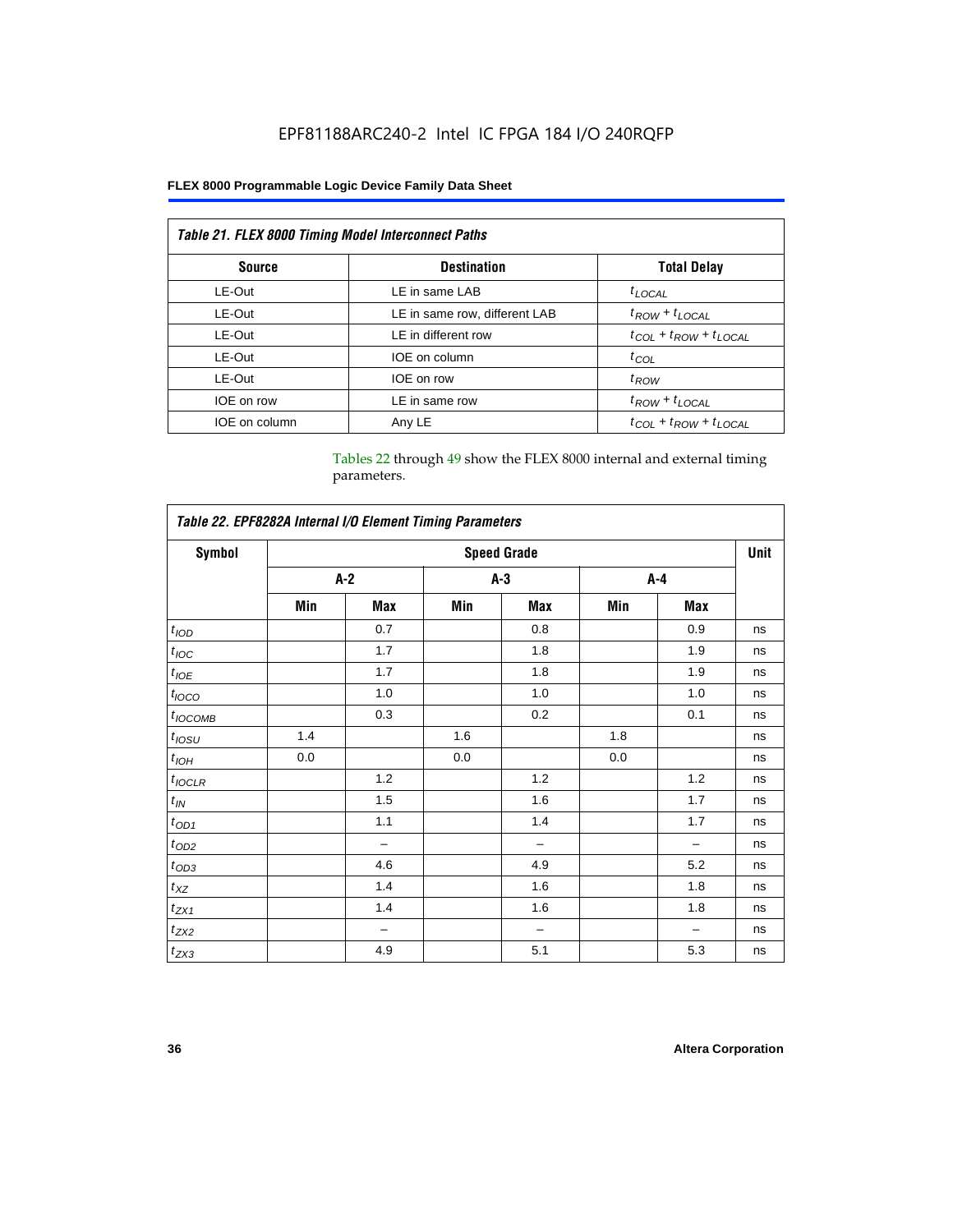| Table 23. EPF8282A Interconnect Timing Parameters |     |                    |     |            |     |     |    |  |  |  |
|---------------------------------------------------|-----|--------------------|-----|------------|-----|-----|----|--|--|--|
| Symbol                                            |     | <b>Speed Grade</b> |     |            |     |     |    |  |  |  |
|                                                   |     | $A-3$<br>$A-2$     |     |            |     | A-4 |    |  |  |  |
|                                                   | Min | <b>Max</b>         | Min | <b>Max</b> | Min | Max |    |  |  |  |
| $t_{LABCASC}$                                     |     | 0.3                |     | 0.3        |     | 0.4 | ns |  |  |  |
| <sup>t</sup> LABCARRY                             |     | 0.3                |     | 0.3        |     | 0.4 | ns |  |  |  |
| $t_{\text{LOCAL}}$                                |     | 0.5                |     | 0.6        |     | 0.8 | ns |  |  |  |
| $t_{ROW}$                                         |     | 4.2                |     | 4.2        |     | 4.2 | ns |  |  |  |
| $t_{COL}$                                         |     | 2.5                |     | 2.5        |     | 2.5 | ns |  |  |  |
| $t_{DIN\_C}$                                      |     | 5.0                |     | 5.0        |     | 5.5 | ns |  |  |  |
| $t_{DIN\_D}$                                      |     | 7.2                |     | 7.2        |     | 7.2 | ns |  |  |  |
| $t_{DIN\_IO}$                                     |     | 5.0                |     | 5.0        |     | 5.5 | ns |  |  |  |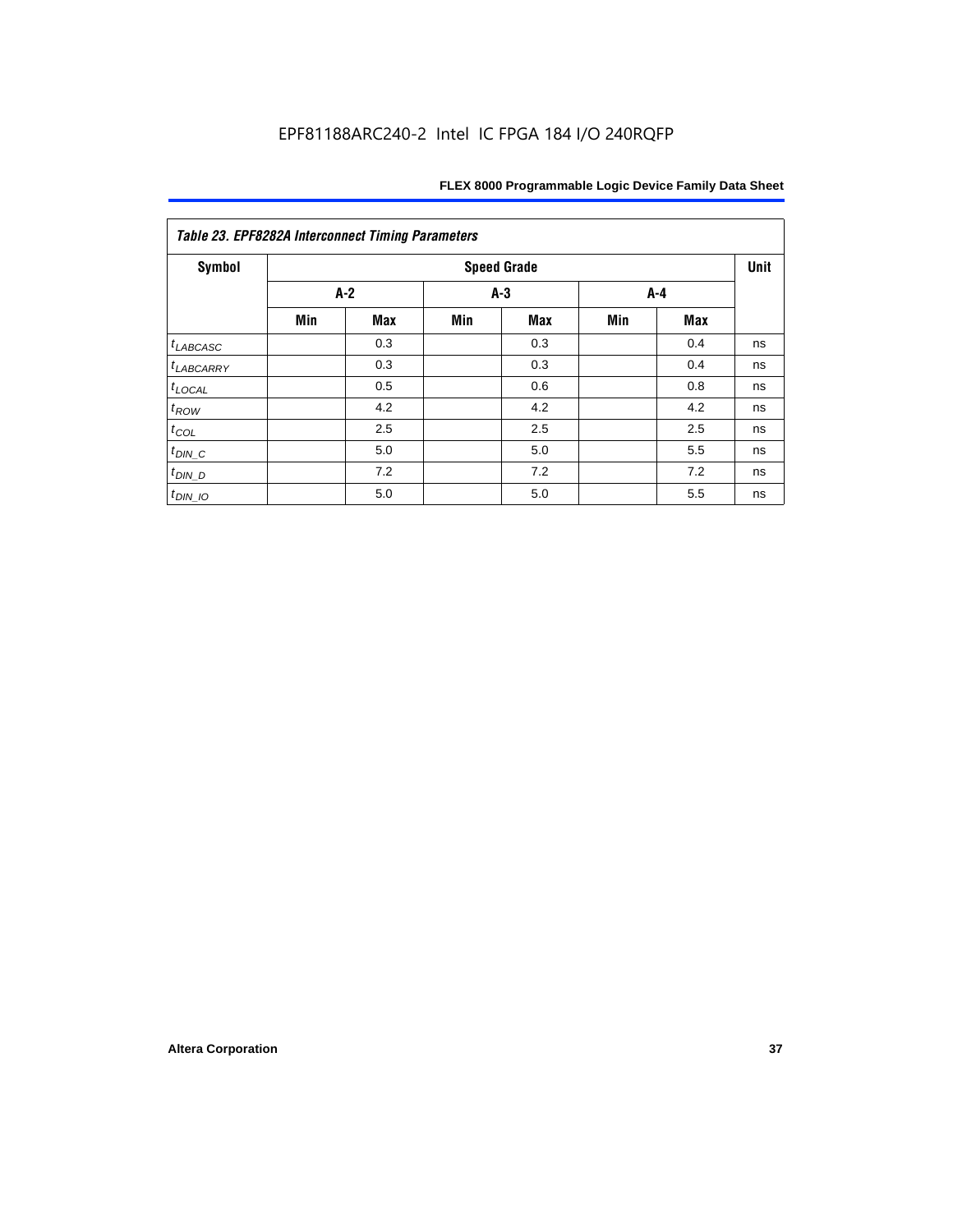| Table 24. EPF8282A LE Timing Parameters |     |            |     |                    |     |     |             |  |  |
|-----------------------------------------|-----|------------|-----|--------------------|-----|-----|-------------|--|--|
| Symbol                                  |     |            |     | <b>Speed Grade</b> |     |     | <b>Unit</b> |  |  |
|                                         |     | $A-2$      |     | $A-3$              |     | A-4 |             |  |  |
|                                         | Min | <b>Max</b> | Min | Max                | Min | Max |             |  |  |
| $t_{LUT}$                               |     | 2.0        |     | 2.5                |     | 3.2 | ns          |  |  |
| $t$ CLUT                                |     | 0.0        |     | 0.0                |     | 0.0 | ns          |  |  |
| $t_{RLUT}$                              |     | 0.9        |     | 1.1                |     | 1.5 | ns          |  |  |
| $t_{GATE}$                              |     | 0.0        |     | 0.0                |     | 0.0 | ns          |  |  |
| $t_{\mathsf{CASC}}$                     |     | 0.6        |     | 0.7                |     | 0.9 | ns          |  |  |
| $t_{CICO}$                              |     | 0.4        |     | 0.5                |     | 0.6 | ns          |  |  |
| $t_{CGEN}$                              |     | 0.4        |     | 0.5                |     | 0.7 | ns          |  |  |
| $t_{CGENR}$                             |     | 0.9        |     | 1.1                |     | 1.5 | ns          |  |  |
| $t_C$                                   |     | 1.6        |     | 2.0                |     | 2.5 | ns          |  |  |
| $t_{C\underline{H}}$                    | 4.0 |            | 4.0 |                    | 4.0 |     | ns          |  |  |
| $t_{CL}$                                | 4.0 |            | 4.0 |                    | 4.0 |     | ns          |  |  |
| $t_{CQ}$                                |     | 0.4        |     | 0.5                |     | 0.6 | ns          |  |  |
| $t_{COMB}$                              |     | 0.4        |     | 0.5                |     | 0.6 | ns          |  |  |
| $t_{\text{SU}}$                         | 0.8 |            | 1.1 |                    | 1.2 |     | ns          |  |  |
| $t_H$                                   | 0.9 |            | 1.1 |                    | 1.5 |     | ns          |  |  |
| $t_{PRE}$                               |     | 0.6        |     | 0.7                |     | 0.8 | ns          |  |  |
| $t_{CLR}$                               |     | 0.6        |     | 0.7                |     | 0.8 | ns          |  |  |

|  |  | <b>Table 25. EPF8282A External Timing Parameters</b> |
|--|--|------------------------------------------------------|
|  |  |                                                      |

| Symbol           | <b>Speed Grade</b> |            |     |            |     |            |    |  |
|------------------|--------------------|------------|-----|------------|-----|------------|----|--|
|                  |                    | A-2<br>A-3 |     |            | A-4 |            |    |  |
|                  | Min                | Max        | Min | <b>Max</b> | Min | <b>Max</b> |    |  |
| <sup>t</sup> DRR |                    | 15.8       |     | 19.8       |     | 24.8       | ns |  |
| t <sub>ODH</sub> | 1.0                |            | 1.0 |            | 1.0 |            | ns |  |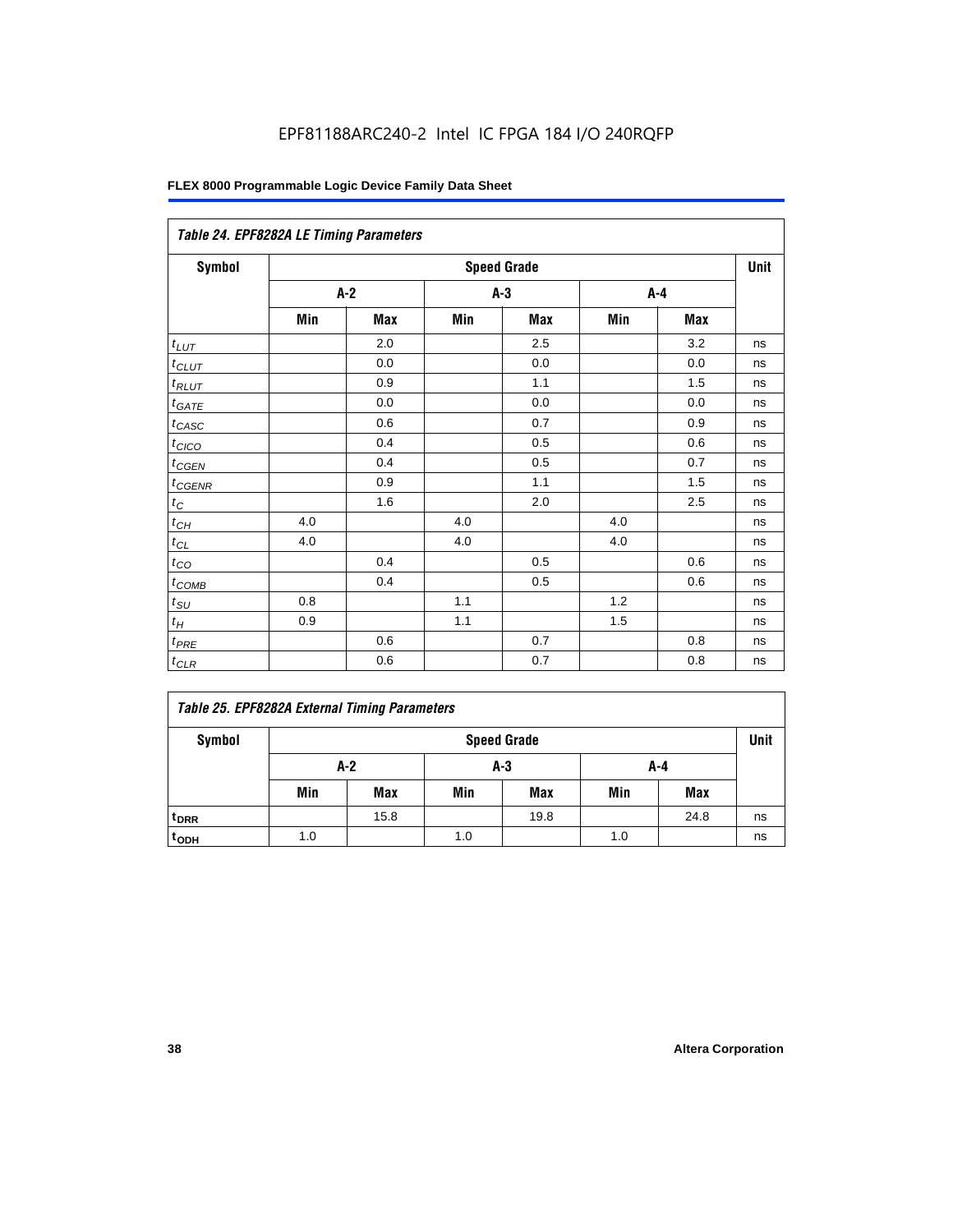| Table 26. EPF8282AV I/O Element Timing Parameters |     |       |                    |       |      |  |  |
|---------------------------------------------------|-----|-------|--------------------|-------|------|--|--|
| <b>Symbol</b>                                     |     |       | <b>Speed Grade</b> |       | Unit |  |  |
|                                                   |     | $A-3$ |                    | $A-4$ |      |  |  |
|                                                   | Min | Max   | Min                | Max   |      |  |  |
| t <sub>IOD</sub>                                  |     | 0.9   |                    | 2.2   | ns   |  |  |
| $t_{\text{loc}}$                                  |     | 1.9   |                    | 2.0   | ns   |  |  |
| $t_{IOE}$                                         |     | 1.9   |                    | 2.0   | ns   |  |  |
| $t_{IOCO}$                                        |     | 1.0   |                    | 2.0   | ns   |  |  |
| t <sub>IОСОМВ</sub>                               |     | 0.1   |                    | 0.0   | ns   |  |  |
| $t_{IOSU}$                                        | 1.8 |       | 2.8                |       | ns   |  |  |
| $t_{IOH}$                                         | 0.0 |       | 0.2                |       | ns   |  |  |
| $t_{IOCLR}$                                       |     | 1.2   |                    | 2.3   | ns   |  |  |
| $t_{IN}$                                          |     | 1.7   |                    | 3.4   | ns   |  |  |
| $t_{\text{OD1}}$                                  |     | 1.7   |                    | 4.1   | ns   |  |  |
| $t_{\text{OD2}}$                                  |     |       |                    |       | ns   |  |  |
| $t_{OD3}$                                         |     | 5.2   |                    | 7.1   | ns   |  |  |
| $t_{XZ}$                                          |     | 1.8   |                    | 4.3   | ns   |  |  |
| $t_{ZX1}$                                         |     | 1.8   |                    | 4.3   | ns   |  |  |
| $t_{ZX2}$                                         |     |       |                    |       | ns   |  |  |
| $t_{ZX3}$                                         |     | 5.3   |                    | 8.3   | ns   |  |  |

| Table 27. EPF8282AV Interconnect Timing Parameters |     |       |     |       |    |  |  |  |  |
|----------------------------------------------------|-----|-------|-----|-------|----|--|--|--|--|
| <b>Symbol</b>                                      |     | Unit  |     |       |    |  |  |  |  |
|                                                    |     | $A-3$ |     | $A-4$ |    |  |  |  |  |
|                                                    | Min | Max   | Min | Max   |    |  |  |  |  |
| $t_{LABCASC}$                                      |     | 0.4   |     | 1.3   | ns |  |  |  |  |
| t <sub>LABCARRY</sub>                              |     | 0.4   |     | 0.8   | ns |  |  |  |  |
| $t_{\text{LOCAL}}$                                 |     | 0.8   |     | 1.5   | ns |  |  |  |  |
| $t_{ROW}$                                          |     | 4.2   |     | 6.3   | ns |  |  |  |  |
| $t_{COL}$                                          |     | 2.5   |     | 3.8   | ns |  |  |  |  |
| $t_{DI\underline{N}C}$                             |     | 5.5   |     | 8.0   | ns |  |  |  |  |
| $t_{DIN\_D}$                                       |     | 7.2   |     | 10.8  | ns |  |  |  |  |
| $t_{DIN\_IO}$                                      |     | 5.5   |     | 9.0   | ns |  |  |  |  |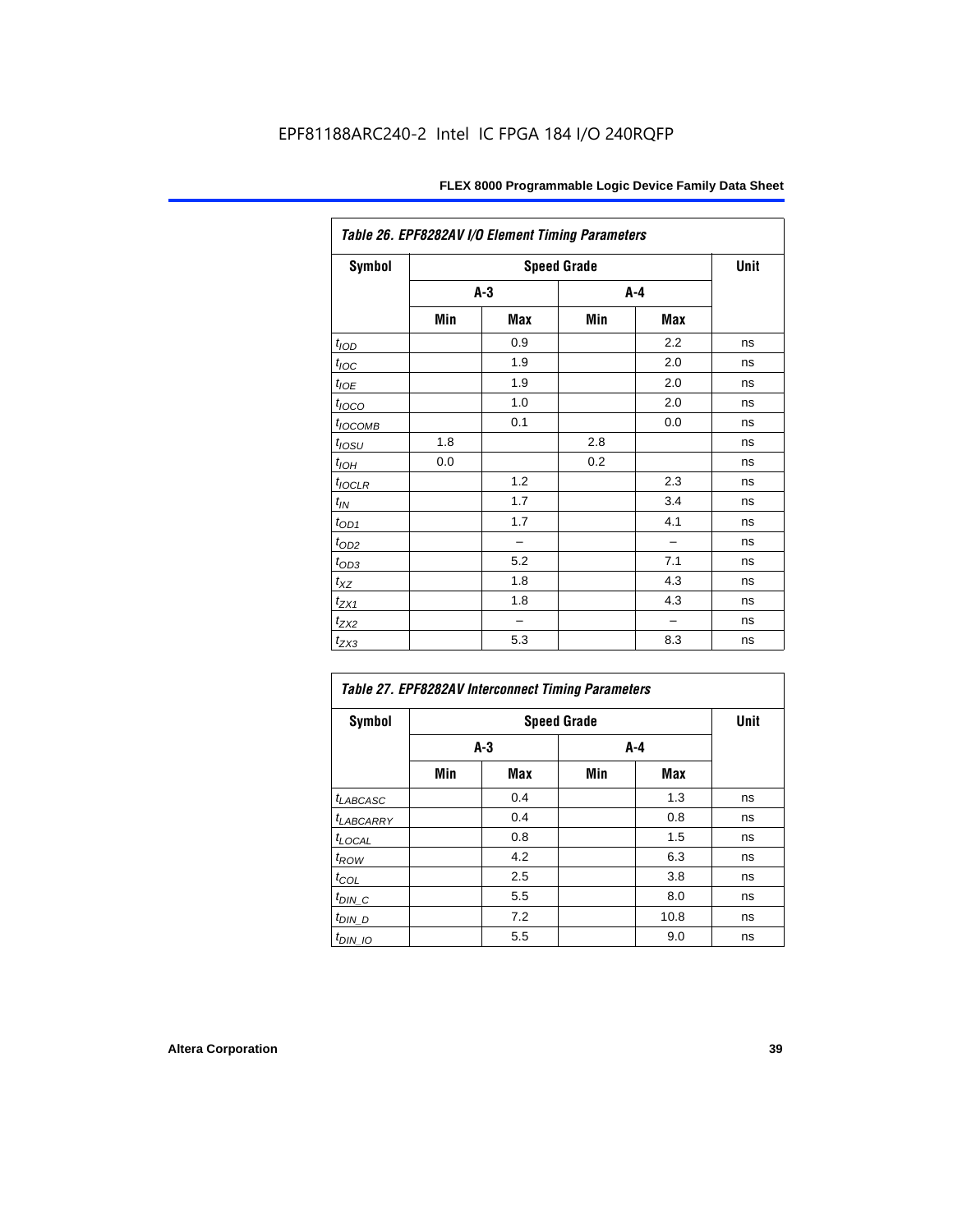|                    | Table 28. EPF8282AV Logic Element Timing Parameters |      |         |       |    |  |  |  |
|--------------------|-----------------------------------------------------|------|---------|-------|----|--|--|--|
| Symbol             |                                                     | Unit |         |       |    |  |  |  |
|                    | $A-3$                                               |      | $A - 4$ |       |    |  |  |  |
|                    | Min                                                 | Max  | Min     | Max   |    |  |  |  |
| $t_{LUT}$          |                                                     | 3.2  |         | 7.3   | ns |  |  |  |
| $t_{CLUT}$         |                                                     | 0.0  |         | 1.4   | ns |  |  |  |
| $t_{RLUT}$         |                                                     | 1.5  |         | 5.1   | ns |  |  |  |
| $t_{GATE}$         |                                                     | 0.0  |         | 0.0   | ns |  |  |  |
| $t_{CASC}$         |                                                     | 0.9  |         | 2.8   | ns |  |  |  |
| $t_{CICO}$         |                                                     | 0.6  |         | 1.5   | ns |  |  |  |
| $t_{CGEN}$         |                                                     | 0.7  |         | 2.2   | ns |  |  |  |
| $t_{\text{CGENR}}$ |                                                     | 1.5  |         | 3.7   | ns |  |  |  |
| $t_C$              |                                                     | 2.5  |         | 4.7   | ns |  |  |  |
| $t_{CH}$           | 4.0                                                 |      | 6.0     |       | ns |  |  |  |
| $t_{CL}$           | 4.0                                                 |      | 6.0     |       | ns |  |  |  |
| $t_{CO}$           |                                                     | 0.6  |         | 0.9   | ns |  |  |  |
| $t_{COMB}$         |                                                     | 0.6  |         | 0.9   | ns |  |  |  |
| $t_{\text{SU}}$    | 1.2                                                 |      | 2.4     |       | ns |  |  |  |
| $t_H$              | 1.5                                                 |      | 4.6     |       | ns |  |  |  |
| $t_{PRE}$          |                                                     | 0.8  |         | $1.3$ | ns |  |  |  |
| $t_{\text{CLR}}$   |                                                     | 0.8  |         | 1.3   | ns |  |  |  |

| Table 29. EPF8282AV External Timing Parameters |     |                    |     |      |    |  |  |  |
|------------------------------------------------|-----|--------------------|-----|------|----|--|--|--|
| Symbol                                         |     | <b>Speed Grade</b> |     |      |    |  |  |  |
|                                                |     | A-3                | A-4 |      |    |  |  |  |
|                                                | Min | Max                | Min | Max  |    |  |  |  |
| <sup>t</sup> DRR                               |     | 24.8               |     | 50.1 | ns |  |  |  |
| toph                                           | 1.0 |                    | 1.0 |      | ns |  |  |  |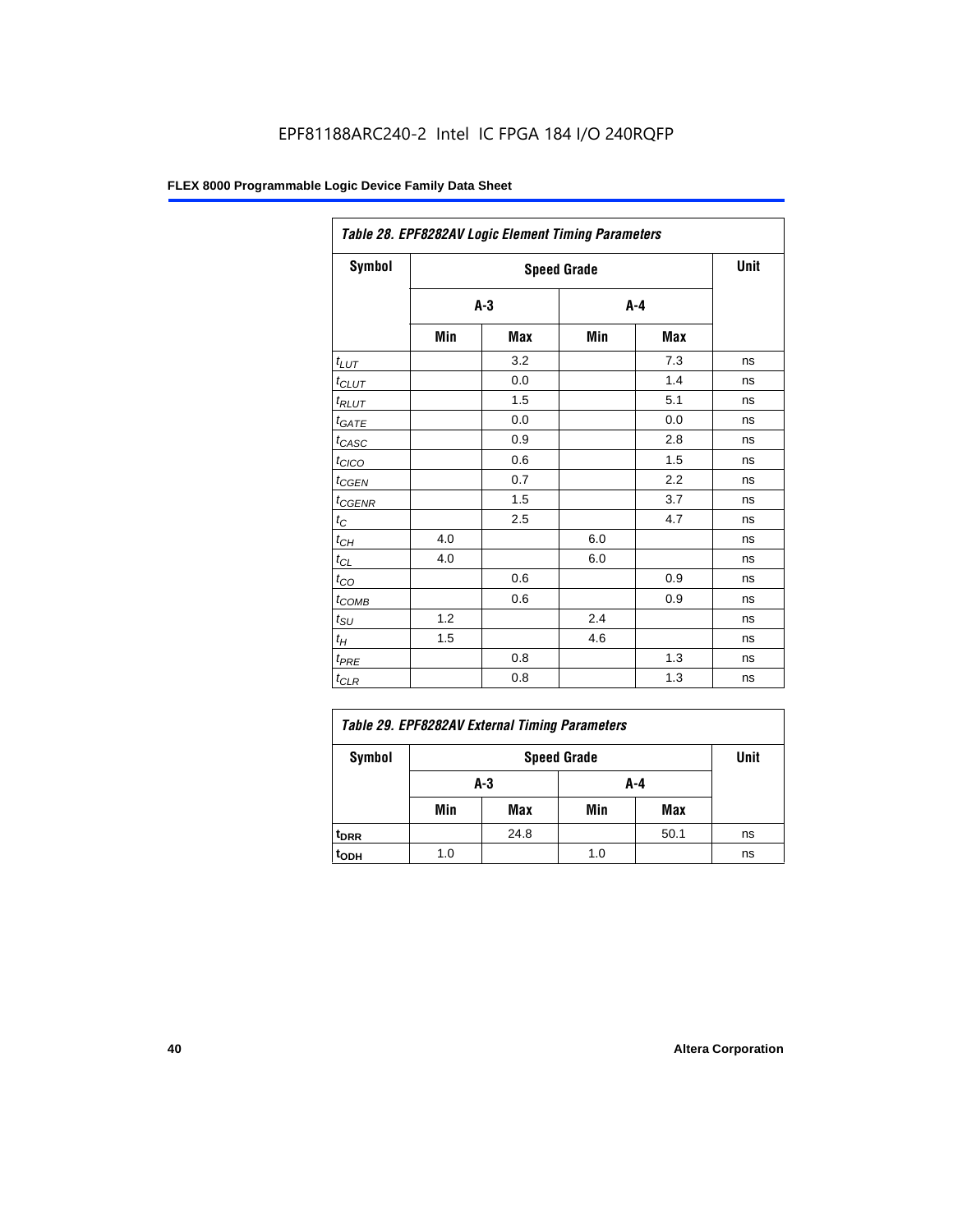| Table 30. EPF8452A I/O Element Timing Parameters |     |                          |     |                          |     |                          |    |  |  |  |
|--------------------------------------------------|-----|--------------------------|-----|--------------------------|-----|--------------------------|----|--|--|--|
| <b>Symbol</b>                                    |     | <b>Speed Grade</b>       |     |                          |     |                          |    |  |  |  |
|                                                  |     | $A-2$                    |     | $A-3$                    |     | $A-4$                    |    |  |  |  |
|                                                  | Min | Max                      | Min | Max                      | Min | Max                      |    |  |  |  |
| t <sub>IOD</sub>                                 |     | 0.7                      |     | 0.8                      |     | 0.9                      | ns |  |  |  |
| $t_{\text{IOC}}$                                 |     | 1.7                      |     | 1.8                      |     | 1.9                      | ns |  |  |  |
| $t_{IOE}$                                        |     | 1.7                      |     | 1.8                      |     | 1.9                      | ns |  |  |  |
| $t_{IOCO}$                                       |     | 1.0                      |     | 1.0                      |     | 1.0                      | ns |  |  |  |
| $t_{IOCOMB}$                                     |     | 0.3                      |     | 0.2                      |     | 0.1                      | ns |  |  |  |
| $t_{IOSU}$                                       | 1.4 |                          | 1.6 |                          | 1.8 |                          | ns |  |  |  |
| $t_{IOH}$                                        | 0.0 |                          | 0.0 |                          | 0.0 |                          | ns |  |  |  |
| $t_{IOCLR}$                                      |     | 1.2                      |     | 1.2                      |     | 1.2                      | ns |  |  |  |
| $t_{I\!N}$                                       |     | 1.5                      |     | 1.6                      |     | 1.7                      | ns |  |  |  |
| $t_{OD1}$                                        |     | 1.1                      |     | 1.4                      |     | 1.7                      | ns |  |  |  |
| $t_{OD2}$                                        |     | $\overline{\phantom{0}}$ |     | $\overline{\phantom{0}}$ |     | $\overline{\phantom{0}}$ | ns |  |  |  |
| $t_{OD3}$                                        |     | 4.6                      |     | 4.9                      |     | 5.2                      | ns |  |  |  |
| $t_{XZ}$                                         |     | 1.4                      |     | 1.6                      |     | 1.8                      | ns |  |  |  |
| $t_{ZX1}$                                        |     | 1.4                      |     | 1.6                      |     | 1.8                      | ns |  |  |  |
| $t_{ZX2}$                                        |     | $\qquad \qquad -$        |     | $\overline{\phantom{0}}$ |     | $\overline{\phantom{0}}$ | ns |  |  |  |
| $t_{ZX3}$                                        |     | 4.9                      |     | 5.1                      |     | 5.3                      | ns |  |  |  |

### *Table 31. EPF8452A Interconnect Timing Parameters*

| Symbol                | <b>Speed Grade</b> |            |       |     |     |       |    |  |
|-----------------------|--------------------|------------|-------|-----|-----|-------|----|--|
|                       | A-2                |            | $A-3$ |     |     | $A-4$ |    |  |
|                       | Min                | <b>Max</b> | Min   | Max | Min | Max   |    |  |
| $t_{LABCASC}$         |                    | 0.3        |       | 0.4 |     | 0.4   | ns |  |
| t <sub>LABCARRY</sub> |                    | 0.3        |       | 0.4 |     | 0.4   | ns |  |
| $t_{\text{LOCAL}}$    |                    | 0.5        |       | 0.5 |     | 0.7   | ns |  |
| $t_{ROW}$             |                    | 5.0        |       | 5.0 |     | 5.0   | ns |  |
| $t_{COL}$             |                    | 3.0        |       | 3.0 |     | 3.0   | ns |  |
| $t_{DIN\_C}$          |                    | 5.0        |       | 5.0 |     | 5.5   | ns |  |
| $t_{DIN\_D}$          |                    | 7.0        |       | 7.0 |     | 7.5   | ns |  |
| $t_{DIN\_IO}$         |                    | 5.0        |       | 5.0 |     | 5.5   | ns |  |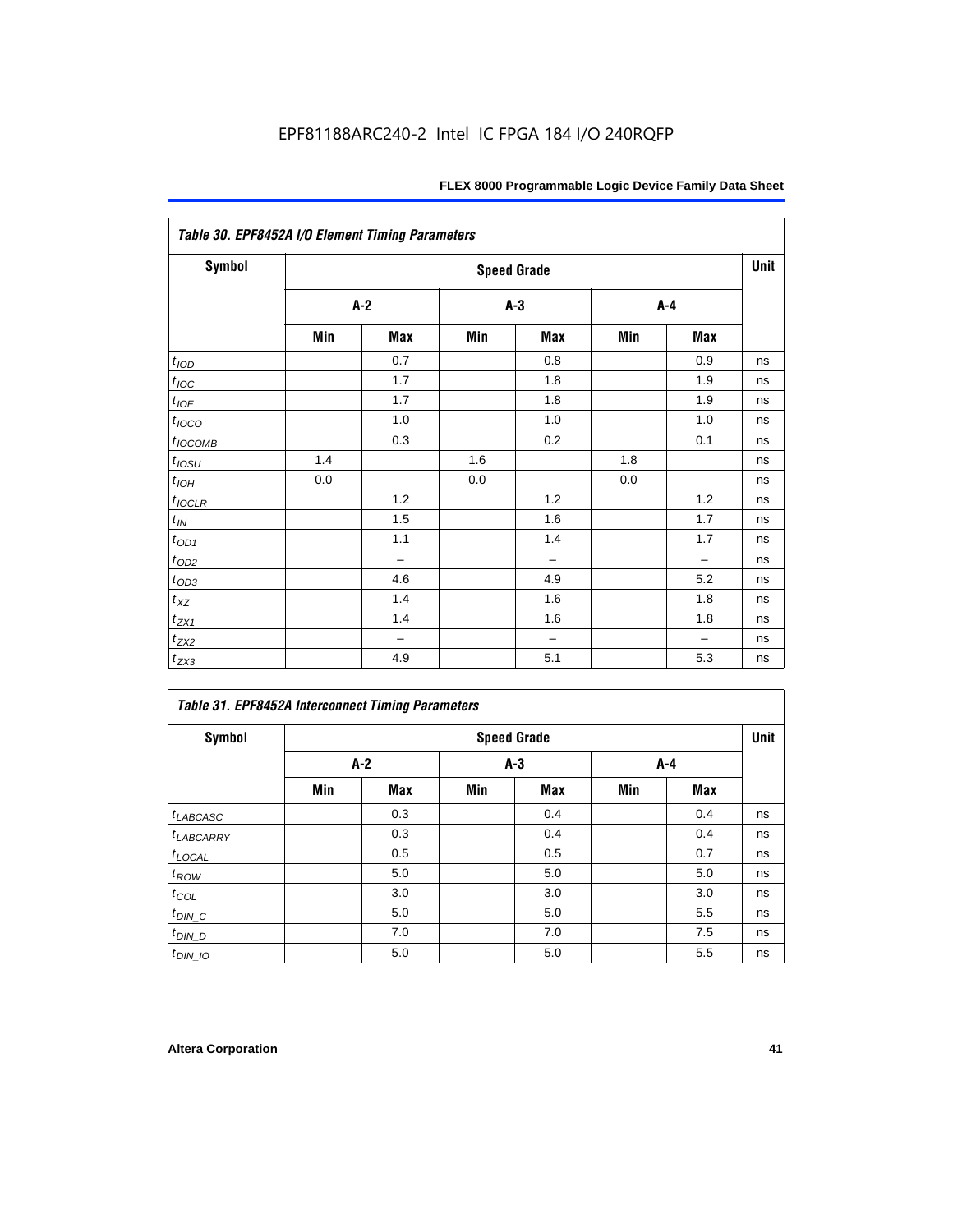| Table 32. EPF8452A LE Timing Parameters |     |       |     |                    |     |         |      |  |  |
|-----------------------------------------|-----|-------|-----|--------------------|-----|---------|------|--|--|
| <b>Symbol</b>                           |     |       |     | <b>Speed Grade</b> |     |         | Unit |  |  |
|                                         |     | $A-2$ |     | $A-3$              |     | $A-4$   |      |  |  |
|                                         | Min | Max   | Min | Max                | Min | Max     |      |  |  |
| $t_{LUT}$                               |     | 2.0   |     | 2.3                |     | 3.0     | ns   |  |  |
| $t_{CLUT}$                              |     | 0.0   |     | 0.2                |     | 0.1     | ns   |  |  |
| $t_{RLUT}$                              |     | 0.9   |     | 1.6                |     | 1.6     | ns   |  |  |
| $t_{\underline{GATE}}$                  |     | 0.0   |     | 0.0                |     | 0.0     | ns   |  |  |
| $t_{CASC}$                              |     | 0.6   |     | 0.7                |     | 0.9     | ns   |  |  |
| $t_{CICO}$                              |     | 0.4   |     | 0.5                |     | 0.6     | ns   |  |  |
| $t_{CGEN}$                              |     | 0.4   |     | 0.9                |     | 0.8     | ns   |  |  |
| $t_{CGENR}$                             |     | 0.9   |     | 1.4                |     | 1.5     | ns   |  |  |
| $t_C$                                   |     | 1.6   |     | 1.8                |     | 2.4     | ns   |  |  |
| $t_{\mathit{CH}}$                       | 4.0 |       | 4.0 |                    | 4.0 |         | ns   |  |  |
| $t_{\ensuremath{\text{CL}}}$            | 4.0 |       | 4.0 |                    | 4.0 |         | ns   |  |  |
| $t_{CQ}$                                |     | 0.4   |     | 0.5                |     | 0.6     | ns   |  |  |
| $t_{\text{COMB}}$                       |     | 0.4   |     | 0.5                |     | 0.6     | ns   |  |  |
| $t_{\text{S}\underline{U}}$             | 0.8 |       | 1.0 |                    | 1.1 |         | ns   |  |  |
| $t_H\,$                                 | 0.9 |       | 1.1 |                    | 1.4 |         | ns   |  |  |
| $t_{PRE}$                               |     | 0.6   |     | 0.7                |     | 0.8     | ns   |  |  |
| $t_{CLR}$                               |     | 0.6   |     | 0.7                |     | $0.8\,$ | ns   |  |  |

#### *Table 33. EPF8452A External Timing Parameters*

| Symbol                      |     | <b>Speed Grade</b> |     |            |     |            |    |  |  |  |
|-----------------------------|-----|--------------------|-----|------------|-----|------------|----|--|--|--|
|                             |     | A-2<br>$A-3$       |     |            |     | A-4        |    |  |  |  |
|                             | Min | Max                | Min | <b>Max</b> | Min | <b>Max</b> |    |  |  |  |
| <sup>t</sup> <sub>DRR</sub> |     | 16.0               |     | 20.0       |     | 25.0       | ns |  |  |  |
| t <sub>ODH</sub>            | 1.0 |                    | 1.0 |            | 1.0 |            | ns |  |  |  |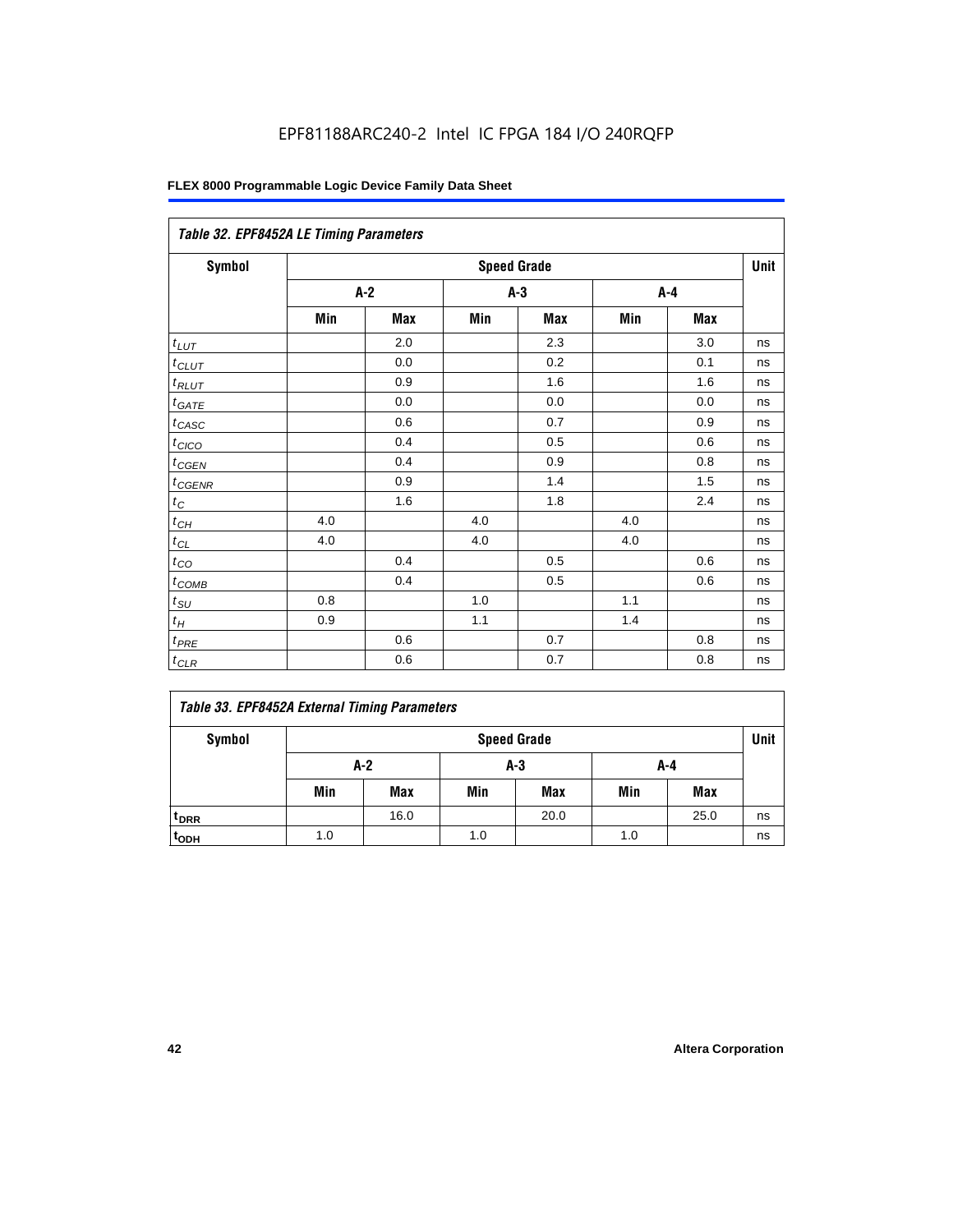| Table 34. EPF8636A I/O Element Timing Parameters |     |       |                    |       |     |         |      |  |
|--------------------------------------------------|-----|-------|--------------------|-------|-----|---------|------|--|
| <b>Symbol</b>                                    |     |       | <b>Speed Grade</b> |       |     |         | Unit |  |
|                                                  |     | $A-2$ |                    | $A-3$ |     | $A - 4$ |      |  |
|                                                  | Min | Max   | Min                | Max   | Min | Max     |      |  |
| $t_{IQD}$                                        |     | 0.7   |                    | 0.8   |     | 0.9     | ns   |  |
| $t_{\textit{IOC}}$                               |     | 1.7   |                    | 1.8   |     | 1.9     | ns   |  |
| $t_{IOE}$                                        |     | 1.7   |                    | 1.8   |     | 1.9     | ns   |  |
| $t_{IOCO}$                                       |     | 1.0   |                    | 1.0   |     | 1.0     | ns   |  |
| $t_{IOCOMB}$                                     |     | 0.3   |                    | 0.2   |     | 0.1     | ns   |  |
| $t_{IOSU}$                                       | 1.4 |       | 1.6                |       | 1.8 |         | ns   |  |
| $t_{IOH}$                                        | 0.0 |       | 0.0                |       | 0.0 |         | ns   |  |
| $t_{IOCLR}$                                      |     | 1.2   |                    | 1.2   |     | 1.2     | ns   |  |
| $t_{I\!N}$                                       |     | 1.5   |                    | 1.6   |     | 1.7     | ns   |  |
| $t_{OD1}$                                        |     | 1.1   |                    | 1.4   |     | 1.7     | ns   |  |
| $t_{\underline{OD2}}$                            |     | 1.6   |                    | 1.9   |     | 2.2     | ns   |  |
| $t_{OD3}$                                        |     | 4.6   |                    | 4.9   |     | 5.2     | ns   |  |
| $t_{XZ}$                                         |     | 1.4   |                    | 1.6   |     | 1.8     | ns   |  |
| $t_{ZX1}$                                        |     | 1.4   |                    | 1.6   |     | 1.8     | ns   |  |
| $t_{ZX2}$                                        |     | 1.9   |                    | 2.1   |     | 2.3     | ns   |  |
| $t_{ZX3}$                                        |     | 4.9   |                    | 5.1   |     | 5.3     | ns   |  |

| <b>Symbol</b>         |     |            | <b>Speed Grade</b> |       |     |            | Unit |
|-----------------------|-----|------------|--------------------|-------|-----|------------|------|
|                       |     | A-2        |                    | $A-3$ |     | A-4        |      |
|                       | Min | <b>Max</b> | Min                | Max   | Min | <b>Max</b> |      |
| $t_{LABCASC}$         |     | 0.3        |                    | 0.4   |     | 0.4        | ns   |
| t <sub>LABCARRY</sub> |     | 0.3        |                    | 0.4   |     | 0.4        | ns   |
| $t_{\text{LOCAL}}$    |     | 0.5        |                    | 0.5   |     | 0.7        | ns   |
| $t_{ROW}$             |     | 5.0        |                    | 5.0   |     | 5.0        | ns   |
| $t_{COL}$             |     | 3.0        |                    | 3.0   |     | 3.0        | ns   |
| $t_{DIN\_C}$          |     | 5.0        |                    | 5.0   |     | 5.5        | ns   |
| $t_{DIN\_D}$          |     | 7.0        |                    | 7.0   |     | 7.5        | ns   |
| $t_{DIN\_IO}$         |     | 5.0        |                    | 5.0   |     | 5.5        | ns   |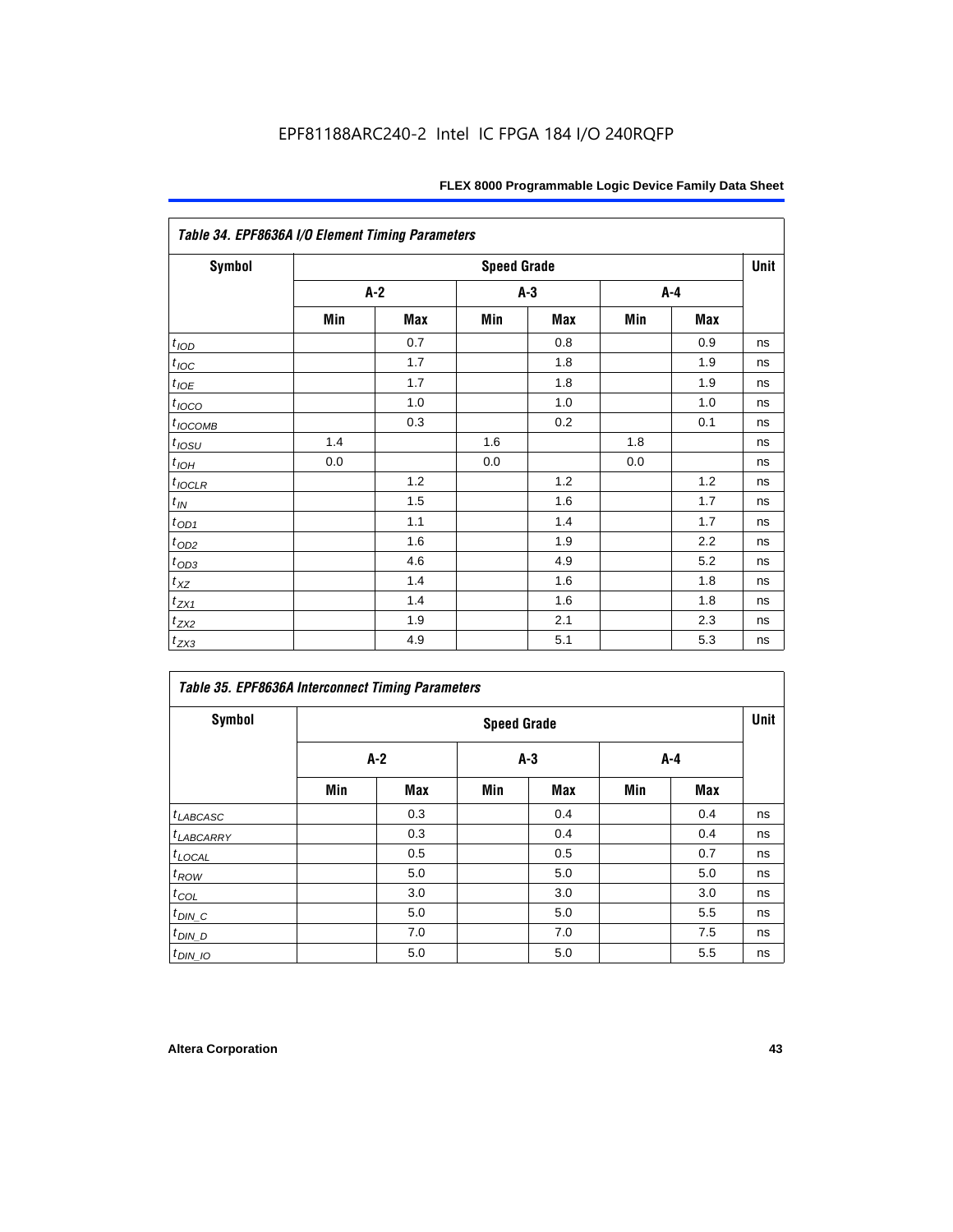| Table 36. EPF8636A LE Timing Parameters |     |       |                    |       |     |         |      |  |
|-----------------------------------------|-----|-------|--------------------|-------|-----|---------|------|--|
| Symbol                                  |     |       | <b>Speed Grade</b> |       |     |         | Unit |  |
|                                         |     | $A-2$ |                    | $A-3$ |     | $A - 4$ |      |  |
|                                         | Min | Max   | Min                | Max   | Min | Max     |      |  |
| $t_{LUT}$                               |     | 2.0   |                    | 2.3   |     | 3.0     | ns   |  |
| $t_{CLUT}$                              |     | 0.0   |                    | 0.2   |     | 0.1     | ns   |  |
| $t_{RLUT}$                              |     | 0.9   |                    | 1.6   |     | 1.6     | ns   |  |
| $t_{GATE}$                              |     | 0.0   |                    | 0.0   |     | 0.0     | ns   |  |
| $t_{CASC}$                              |     | 0.6   |                    | 0.7   |     | 0.9     | ns   |  |
| t <sub>CICO</sub>                       |     | 0.4   |                    | 0.5   |     | 0.6     | ns   |  |
| $t_{GEN}$                               |     | 0.4   |                    | 0.9   |     | 0.8     | ns   |  |
| $t_{CGENR}$                             |     | 0.9   |                    | 1.4   |     | 1.5     | ns   |  |
| $t_C$                                   |     | 1.6   |                    | 1.8   |     | 2.4     | ns   |  |
| $t_{CH}$                                | 4.0 |       | 4.0                |       | 4.0 |         | ns   |  |
| $t_{CL}$                                | 4.0 |       | 4.0                |       | 4.0 |         | ns   |  |
| $t_{CO}$                                |     | 0.4   |                    | 0.5   |     | 0.6     | ns   |  |
| $t_{\text{COMB}}$                       |     | 0.4   |                    | 0.5   |     | 0.6     | ns   |  |
| $t_{\textit{SU}}$                       | 0.8 |       | 1.0                |       | 1.1 |         | ns   |  |
| $t_H$                                   | 0.9 |       | 1.1                |       | 1.4 |         | ns   |  |
| $t_{PRE}$                               |     | 0.6   |                    | 0.7   |     | 0.8     | ns   |  |
| $t_{CLR}$                               |     | 0.6   |                    | 0.7   |     | 0.8     | ns   |  |

#### *Table 37. EPF8636A External Timing Parameters*

| Symbol           |       | <b>Speed Grade</b> |     |            |     |      |    |  |  |  |
|------------------|-------|--------------------|-----|------------|-----|------|----|--|--|--|
|                  | $A-2$ |                    |     | $A-3$      | A-4 |      |    |  |  |  |
|                  | Min   | <b>Max</b>         | Min | <b>Max</b> | Min | Max  |    |  |  |  |
| t <sub>DRR</sub> |       | 16.0               |     | 20.0       |     | 25.0 | ns |  |  |  |
| t <sub>ODH</sub> | 1.0   |                    | 1.0 |            | 1.0 |      | ns |  |  |  |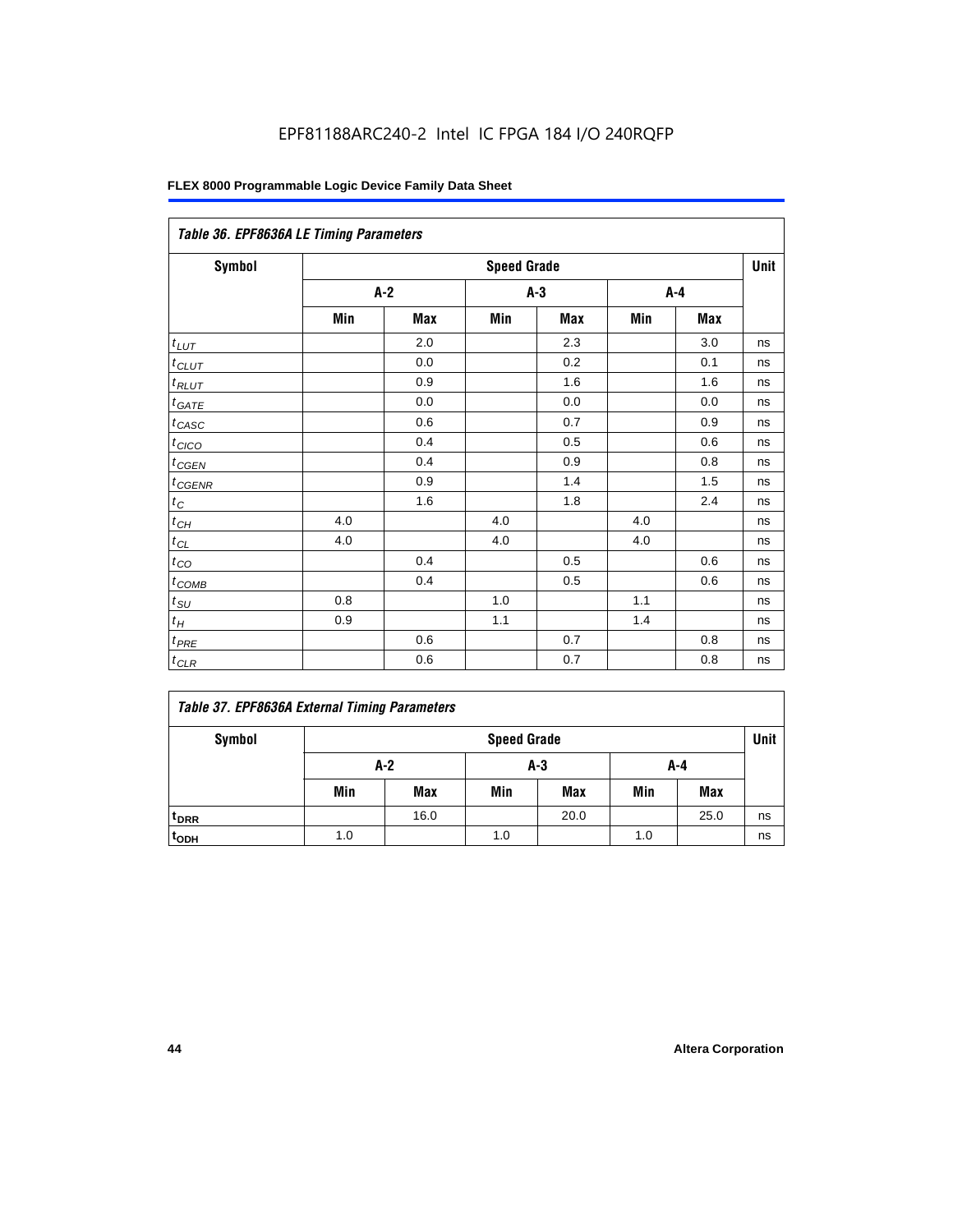| FLEX 8000 Programmable Logic Device Family Data Sheet |  |
|-------------------------------------------------------|--|
|                                                       |  |

| Table 38. EPF8820A I/O Element Timing Parameters |     |     |     |                    |     |            |      |  |
|--------------------------------------------------|-----|-----|-----|--------------------|-----|------------|------|--|
| <b>Symbol</b>                                    |     |     |     | <b>Speed Grade</b> |     |            | Unit |  |
|                                                  |     | A-2 |     | $A-3$              |     | A-4        |      |  |
|                                                  | Min | Max | Min | Max                | Min | <b>Max</b> |      |  |
| t <sub>IOD</sub>                                 |     | 0.7 |     | 0.8                |     | 0.9        | ns   |  |
| $t_{\text{IOC}}$                                 |     | 1.7 |     | 1.8                |     | 1.9        | ns   |  |
| $t_{IOE}$                                        |     | 1.7 |     | 1.8                |     | 1.9        | ns   |  |
| $t_{IOCO}$                                       |     | 1.0 |     | 1.0                |     | 1.0        | ns   |  |
| $t_{IOCOMB}$                                     |     | 0.3 |     | 0.2                |     | 0.1        | ns   |  |
| $t_{IOSU}$                                       | 1.4 |     | 1.6 |                    | 1.8 |            | ns   |  |
| $t_{IOH}$                                        | 0.0 |     | 0.0 |                    | 0.0 |            | ns   |  |
| $t_{IOCLR}$                                      |     | 1.2 |     | 1.2                |     | 1.2        | ns   |  |
| $t_{I\!N}$                                       |     | 1.5 |     | 1.6                |     | 1.7        | ns   |  |
| $t_{\text{OD1}}$                                 |     | 1.1 |     | 1.4                |     | 1.7        | ns   |  |
| $t_{OD2}$                                        |     | 1.6 |     | 1.9                |     | 2.2        | ns   |  |
| $t_{OD3}$                                        |     | 4.6 |     | 4.9                |     | 5.2        | ns   |  |
| $t_{\text{XZ}}$                                  |     | 1.4 |     | 1.6                |     | 1.8        | ns   |  |
| $t_{ZX1}$                                        |     | 1.4 |     | 1.6                |     | 1.8        | ns   |  |
| $t_{ZX2}$                                        |     | 1.9 |     | 2.1                |     | 2.3        | ns   |  |
| $t_{ZX3}$                                        |     | 4.9 |     | 5.1                |     | 5.3        | ns   |  |

| Table 39. EPF8820A Interconnect Timing Parameters |     |            |     |                    |     |       |      |  |
|---------------------------------------------------|-----|------------|-----|--------------------|-----|-------|------|--|
| Symbol                                            |     |            |     | <b>Speed Grade</b> |     |       | Unit |  |
|                                                   |     | $A-2$      |     | $A-3$              |     | $A-4$ |      |  |
|                                                   | Min | <b>Max</b> | Min | <b>Max</b>         | Min | Max   |      |  |
| $t_{LABCASC}$                                     |     | 0.3        |     | 0.3                |     | 0.4   | ns   |  |
| $t_{LABCARRY}$                                    |     | 0.3        |     | 0.3                |     | 0.4   | ns   |  |
| $t_{\text{LOCAL}}$                                |     | 0.5        |     | 0.6                |     | 0.8   | ns   |  |
| $t_{\mathit{ROW}}$                                |     | 5.0        |     | 5.0                |     | 5.0   | ns   |  |
| $t_{COL}$                                         |     | 3.0        |     | 3.0                |     | 3.0   | ns   |  |
| $t_{DIN\_C}$                                      |     | 5.0        |     | 5.0                |     | 5.5   | ns   |  |
| $t_{DIN}$ D                                       |     | 7.0        |     | 7.0                |     | 7.5   | ns   |  |
| $t_{DIN}$ 10                                      |     | 5.0        |     | 5.0                |     | 5.5   | ns   |  |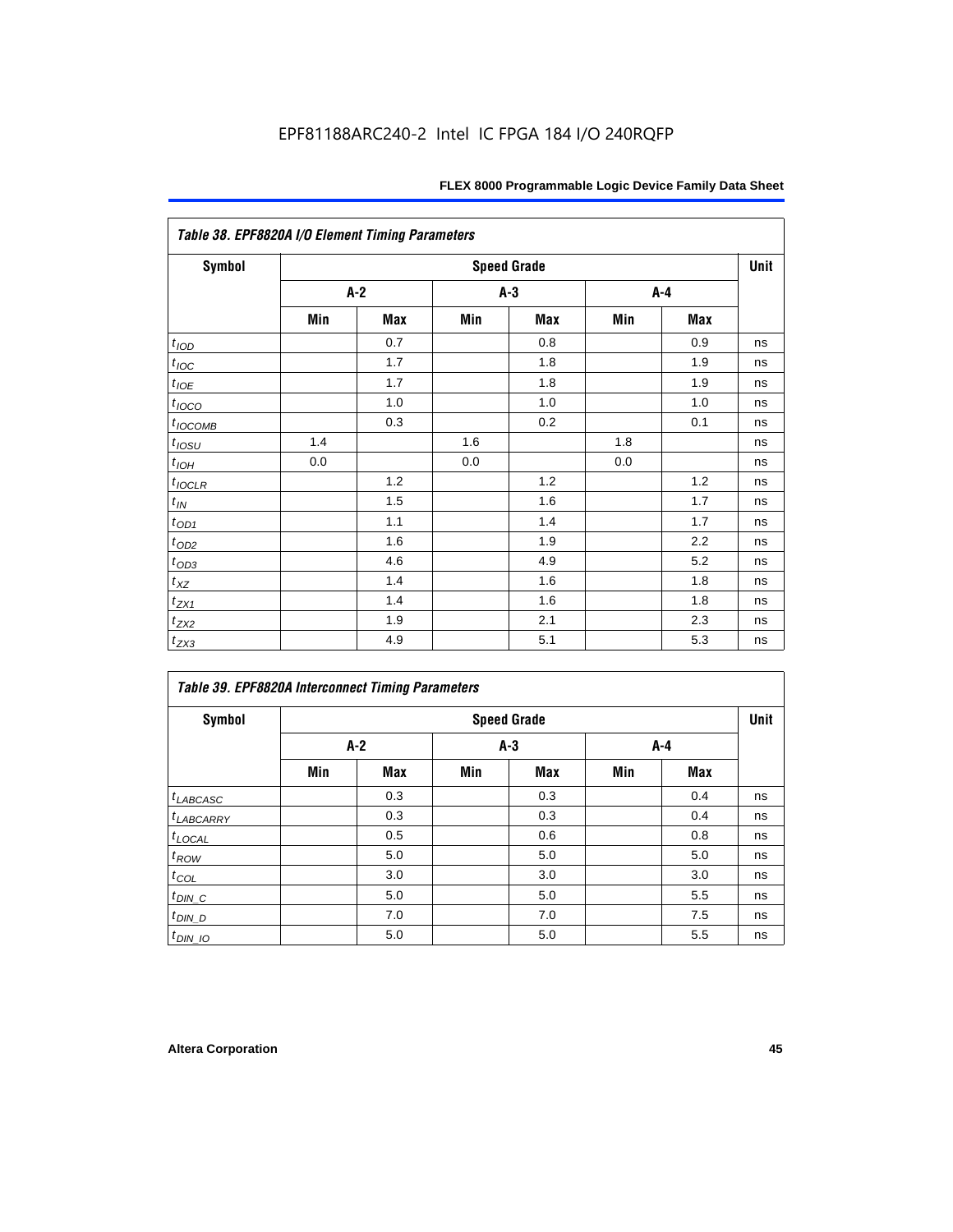| Table 40. EPF8820A LE Timing Parameters |     |         |     |                    |     |         |      |  |
|-----------------------------------------|-----|---------|-----|--------------------|-----|---------|------|--|
| Symbol                                  |     |         |     | <b>Speed Grade</b> |     |         | Unit |  |
|                                         |     | $A-2$   |     | $A-3$              |     | $A - 4$ |      |  |
|                                         | Min | Max     | Min | Max                | Min | Max     |      |  |
| $t_{LUT}$                               |     | 2.0     |     | 2.5                |     | 3.2     | ns   |  |
| $t_{CLUT}$                              |     | 0.0     |     | 0.0                |     | 0.0     | ns   |  |
| $t_{RLUT}$                              |     | 0.9     |     | 1.1                |     | 1.5     | ns   |  |
| $t_{GATE}$                              |     | 0.0     |     | 0.0                |     | 0.0     | ns   |  |
| $t_{CASC}$                              |     | 0.6     |     | 0.7                |     | 0.9     | ns   |  |
| $t_{CICO}$                              |     | 0.4     |     | 0.5                |     | 0.6     | ns   |  |
| $t_{CGEN}$                              |     | 0.4     |     | 0.5                |     | 0.7     | ns   |  |
| $t_{CGENR}$                             |     | 0.9     |     | 1.1                |     | 1.5     | ns   |  |
| $t_C$                                   |     | 1.6     |     | 2.0                |     | 2.5     | ns   |  |
| $t_{CH}$                                | 4.0 |         | 4.0 |                    | 4.0 |         | ns   |  |
| $t_{CL}$                                | 4.0 |         | 4.0 |                    | 4.0 |         | ns   |  |
| $t_{CO}$                                |     | 0.4     |     | 0.5                |     | 0.6     | ns   |  |
| $t_{\text{COMB}}$                       |     | 0.4     |     | 0.5                |     | 0.6     | ns   |  |
| $t_{\rm SU}$                            | 0.8 |         | 1.1 |                    | 1.2 |         | ns   |  |
| $t_H\,$                                 | 0.9 |         | 1.1 |                    | 1.5 |         | ns   |  |
| $t_{PRE}$                               |     | 0.6     |     | 0.7                |     | 0.8     | ns   |  |
| $t_{CLR}$                               |     | $0.6\,$ |     | 0.7                |     | 0.8     | ns   |  |

| Table 41. EPF8820A External Timing Parameters |
|-----------------------------------------------|
|-----------------------------------------------|

| Symbol           |     | <b>Speed Grade</b> |     |            |     |            |    |  |
|------------------|-----|--------------------|-----|------------|-----|------------|----|--|
|                  |     | A-2                |     | A-3        | A-4 |            |    |  |
|                  | Min | <b>Max</b>         | Min | <b>Max</b> | Min | <b>Max</b> |    |  |
| t <sub>DRR</sub> |     | 16.0               |     | 20.0       |     | 25.0       | ns |  |
| t <sub>ODH</sub> | 1.0 |                    | 1.0 |            | 1.0 |            | ns |  |

r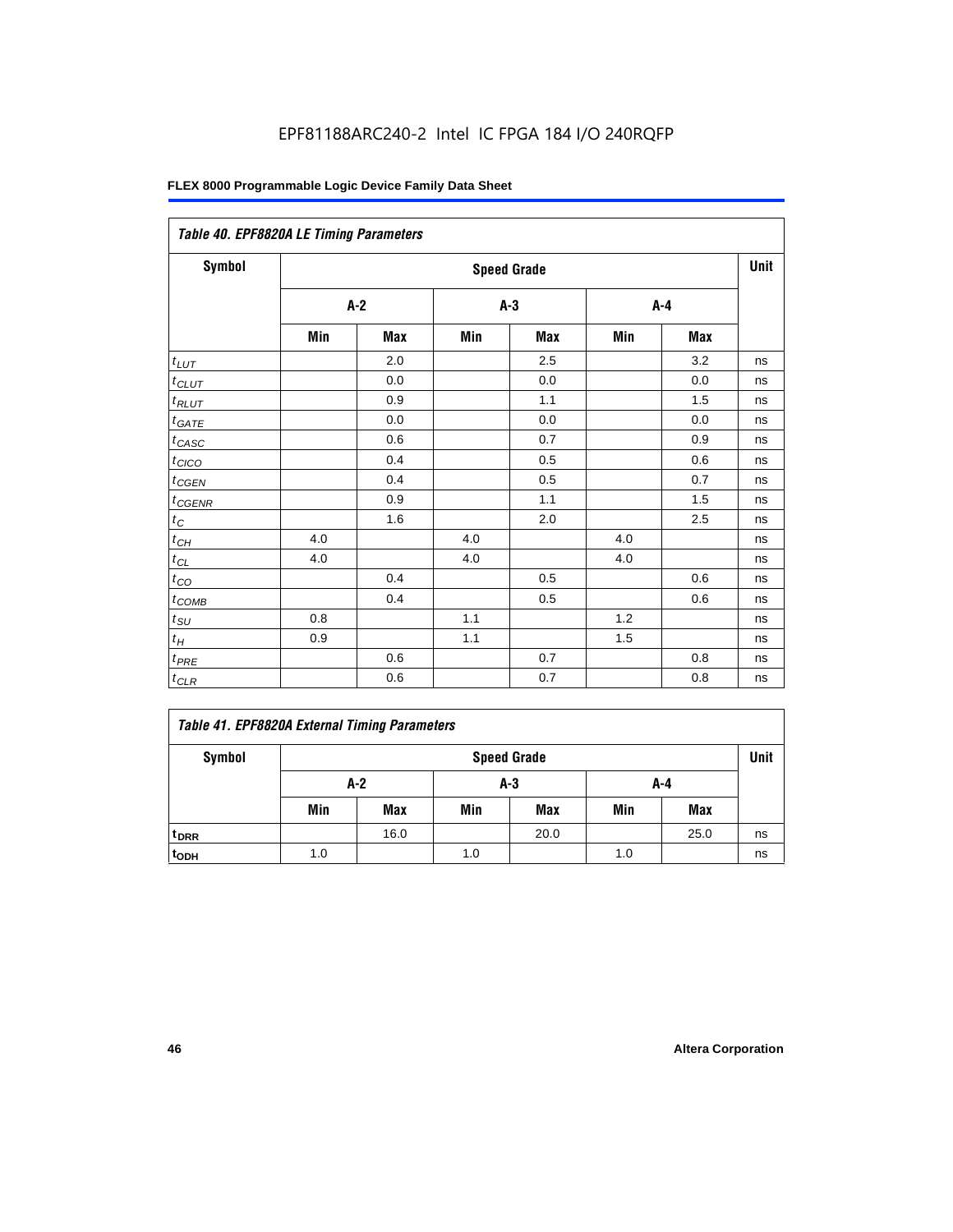| FLEX 8000 Programmable Logic Device Family Data Sheet |  |  |
|-------------------------------------------------------|--|--|
|                                                       |  |  |

| Table 42. EPF81188A I/O Element Timing Parameters |     |       |     |                    |     |       |      |  |
|---------------------------------------------------|-----|-------|-----|--------------------|-----|-------|------|--|
| <b>Symbol</b>                                     |     |       |     | <b>Speed Grade</b> |     |       | Unit |  |
|                                                   |     | $A-2$ |     | $A-3$              |     | $A-4$ |      |  |
|                                                   | Min | Max   | Min | Max                | Min | Max   |      |  |
| t <sub>IOD</sub>                                  |     | 0.7   |     | 0.8                |     | 0.9   | ns   |  |
| $t_{\text{IOC}}$                                  |     | 1.7   |     | 1.8                |     | 1.9   | ns   |  |
| $t_{IOE}$                                         |     | 1.7   |     | 1.8                |     | 1.9   | ns   |  |
| $t_{IOCO}$                                        |     | 1.0   |     | 1.0                |     | 1.0   | ns   |  |
| $t_{IOCOMB}$                                      |     | 0.3   |     | 0.2                |     | 0.1   | ns   |  |
| $t_{IOSU}$                                        | 1.4 |       | 1.6 |                    | 1.8 |       | ns   |  |
| $t_{IOL}$                                         | 0.0 |       | 0.0 |                    | 0.0 |       | ns   |  |
| $t_{IOCLR}$                                       |     | 1.2   |     | 1.2                |     | 1.2   | ns   |  |
| $t_{I\!N}$                                        |     | 1.5   |     | 1.6                |     | 1.7   | ns   |  |
| $t_{OD1}$                                         |     | 1.1   |     | 1.4                |     | 1.7   | ns   |  |
| $t_{OD2}$                                         |     | 1.6   |     | 1.9                |     | 2.2   | ns   |  |
| $t_{OD3}$                                         |     | 4.6   |     | 4.9                |     | 5.2   | ns   |  |
| $t_{X\!Z}$                                        |     | 1.4   |     | 1.6                |     | 1.8   | ns   |  |
| $t_{ZX1}$                                         |     | 1.4   |     | 1.6                |     | 1.8   | ns   |  |
| $t_{ZX2}$                                         |     | 1.9   |     | 2.1                |     | 2.3   | ns   |  |
| $t_{ZX3}$                                         |     | 4.9   |     | 5.1                |     | 5.3   | ns   |  |

| <b>Table 43. EPF81188A Interconnect Timing Parameters</b> |     |       |     |                    |     |            |      |
|-----------------------------------------------------------|-----|-------|-----|--------------------|-----|------------|------|
| Symbol                                                    |     |       |     | <b>Speed Grade</b> |     |            | Unit |
|                                                           |     | $A-2$ |     | $A-3$              |     | A-4        |      |
|                                                           | Min | Max   | Min | Max                | Min | <b>Max</b> |      |
| $t_{LABCASC}$                                             |     | 0.3   |     | 0.3                |     | 0.4        | ns   |
| $t_{LABCARY}$                                             |     | 0.3   |     | 0.3                |     | 0.4        | ns   |
| $t_{\text{LOCAL}}$                                        |     | 0.5   |     | 0.6                |     | 0.8        | ns   |
| $t_{ROW}$                                                 |     | 5.0   |     | 5.0                |     | 5.0        | ns   |
| $t_{COL}$                                                 |     | 3.0   |     | 3.0                |     | 3.0        | ns   |
| $t_{DIN}$ $C$                                             |     | 5.0   |     | 5.0                |     | 5.5        | ns   |
| $t_{DIN\_D}$                                              |     | 7.0   |     | 7.0                |     | 7.5        | ns   |
| $t_{DIN}$ 10                                              |     | 5.0   |     | 5.0                |     | 5.5        | ns   |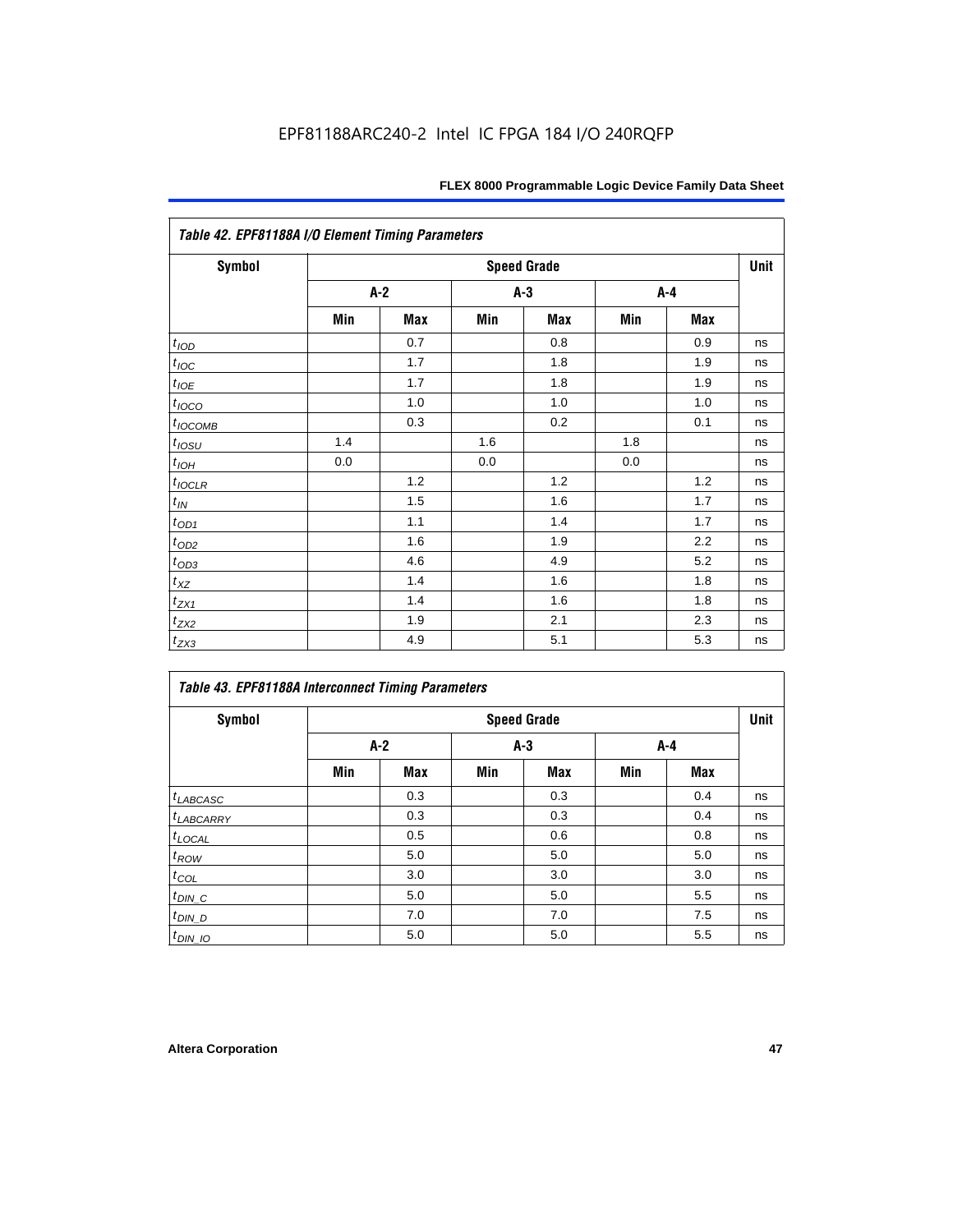| Table 44. EPF81188A LE Timing Parameters |     |       |     |                    |     |     |      |
|------------------------------------------|-----|-------|-----|--------------------|-----|-----|------|
| Symbol                                   |     |       |     | <b>Speed Grade</b> |     |     | Unit |
|                                          |     | $A-2$ |     | $A-3$              |     | A-4 |      |
|                                          | Min | Max   | Min | Max                | Min | Max |      |
| $t_{LUT}$                                |     | 2.0   |     | 2.5                |     | 3.2 | ns   |
| $t_{CLUT}$                               |     | 0.0   |     | 0.0                |     | 0.0 | ns   |
| $t_{RLUT}$                               |     | 0.9   |     | 1.1                |     | 1.5 | ns   |
| $t_{GATE}$                               |     | 0.0   |     | 0.0                |     | 0.0 | ns   |
| $t_{CASC}$                               |     | 0.6   |     | 0.7                |     | 0.9 | ns   |
| $t_{CICO}$                               |     | 0.4   |     | 0.5                |     | 0.6 | ns   |
| $t_{GEN}$                                |     | 0.4   |     | 0.5                |     | 0.7 | ns   |
| $t_{CGENR}$                              |     | 0.9   |     | 1.1                |     | 1.5 | ns   |
| $t_C$                                    |     | 1.6   |     | 2.0                |     | 2.5 | ns   |
| $t_{\mathit{CH}}$                        | 4.0 |       | 4.0 |                    | 4.0 |     | ns   |
| $t_{CL}$                                 | 4.0 |       | 4.0 |                    | 4.0 |     | ns   |
| $t_{CO}$                                 |     | 0.4   |     | 0.5                |     | 0.6 | ns   |
| $t_{\text{COMB}}$                        |     | 0.4   |     | 0.5                |     | 0.6 | ns   |
| $t_{SU}$                                 | 0.8 |       | 1.1 |                    | 1.2 |     | ns   |
| $t_H$                                    | 0.9 |       | 1.1 |                    | 1.5 |     | ns   |
| $t_{PRE}$                                |     | 0.6   |     | 0.7                |     | 0.8 | ns   |
| $t_{CLR}$                                |     | 0.6   |     | 0.7                |     | 0.8 | ns   |

|  |  |  |  | <b>Table 45. EPF81188A External Timing Parameters</b> |
|--|--|--|--|-------------------------------------------------------|
|--|--|--|--|-------------------------------------------------------|

| Symbol           | <b>Speed Grade</b> |            |     |            |     | Unit       |    |
|------------------|--------------------|------------|-----|------------|-----|------------|----|
|                  | A-2                |            | A-3 |            | A-4 |            |    |
|                  | Min                | <b>Max</b> | Min | <b>Max</b> | Min | <b>Max</b> |    |
| t <sub>DRR</sub> |                    | 16.0       |     | 20.0       |     | 25.0       | ns |
| t <sub>ODH</sub> | 1.0                |            | 1.0 |            | 1.0 |            | ns |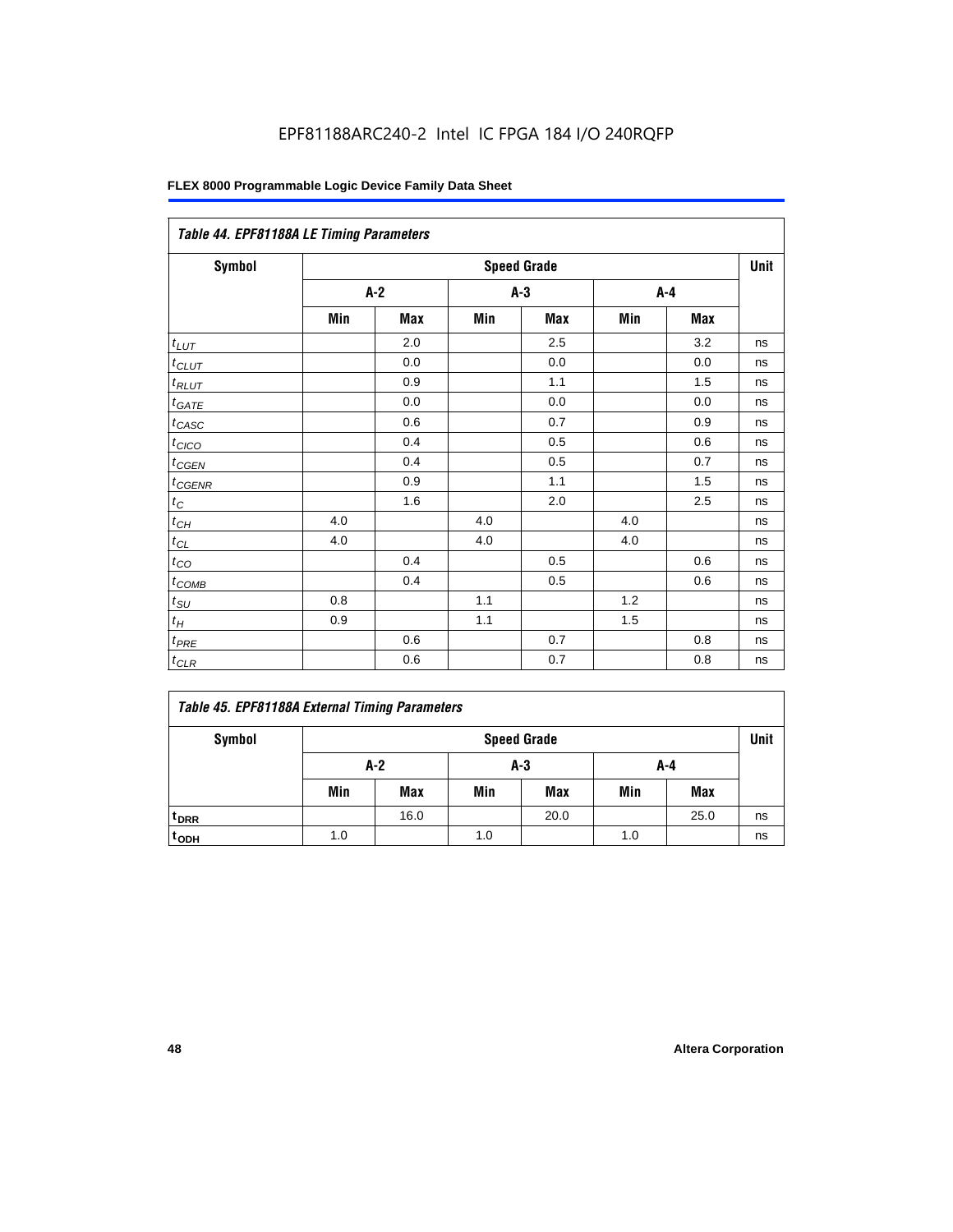| Table 46. EPF81500A I/O Element Timing Parameters |     |     |       |                    |     |       |      |
|---------------------------------------------------|-----|-----|-------|--------------------|-----|-------|------|
| <b>Symbol</b>                                     |     |     |       | <b>Speed Grade</b> |     |       | Unit |
|                                                   |     | A-2 | $A-3$ |                    |     | $A-4$ |      |
|                                                   | Min | Max | Min   | Max                | Min | Max   |      |
| $t_{\text{IOD}}$                                  |     | 0.7 |       | 0.8                |     | 0.9   | ns   |
| $t_{\text{IOC}}$                                  |     | 1.7 |       | 1.8                |     | 1.9   | ns   |
| $t_{IOE}$                                         |     | 1.7 |       | 1.8                |     | 1.9   | ns   |
| $t_{IOCO}$                                        |     | 1.0 |       | 1.0                |     | 1.0   | ns   |
| $t_{IOCOMB}$                                      |     | 0.3 |       | 0.2                |     | 0.1   | ns   |
| $t_{IQSU}$                                        | 1.4 |     | 1.6   |                    | 1.8 |       | ns   |
| $t_{IOH}$                                         | 0.0 |     | 0.0   |                    | 0.0 |       | ns   |
| $t_{IOCLR}$                                       |     | 1.2 |       | 1.2                |     | 1.2   | ns   |
| $t_{I\!N}$                                        |     | 1.5 |       | 1.6                |     | 1.7   | ns   |
| $t_{\text{OD1}}$                                  |     | 1.1 |       | 1.4                |     | 1.7   | ns   |
| $t_{OD2}$                                         |     | 1.6 |       | 1.9                |     | 2.2   | ns   |
| $t_{OD3}$                                         |     | 4.6 |       | 4.9                |     | 5.2   | ns   |
| $t_{XZ}$                                          |     | 1.4 |       | 1.6                |     | 1.8   | ns   |
| $t_{ZX1}$                                         |     | 1.4 |       | 1.6                |     | 1.8   | ns   |
| $t_{ZX2}$                                         |     | 1.9 |       | 2.1                |     | 2.3   | ns   |
| $t_{ZX3}$                                         |     | 4.9 |       | 5.1                |     | 5.3   | ns   |

| Symbol                |     |            |     | <b>Speed Grade</b> |     |            | Unit |
|-----------------------|-----|------------|-----|--------------------|-----|------------|------|
|                       |     | $A-2$      |     | $A-3$              |     | A-4        |      |
|                       | Min | <b>Max</b> | Min | Max                | Min | <b>Max</b> |      |
| $t_{LABCASC}$         |     | 0.3        |     | 0.3                |     | 0.4        | ns   |
| <sup>t</sup> LABCARRY |     | 0.3        |     | 0.3                |     | 0.4        | ns   |
| $t_{\text{LOCAL}}$    |     | 0.5        |     | 0.6                |     | 0.8        | ns   |
| $t_{ROW}$             |     | 6.2        |     | 6.2                |     | 6.2        | ns   |
| $t_{COL}$             |     | 3.0        |     | 3.0                |     | 3.0        | ns   |
| $t_{DIN\_C}$          |     | 5.0        |     | 5.0                |     | 5.5        | ns   |
| $t_{DIN\_D}$          |     | 8.2        |     | 8.2                |     | 8.7        | ns   |
| $t_{DIN\_IO}$         |     | 5.0        |     | 5.0                |     | 5.5        | ns   |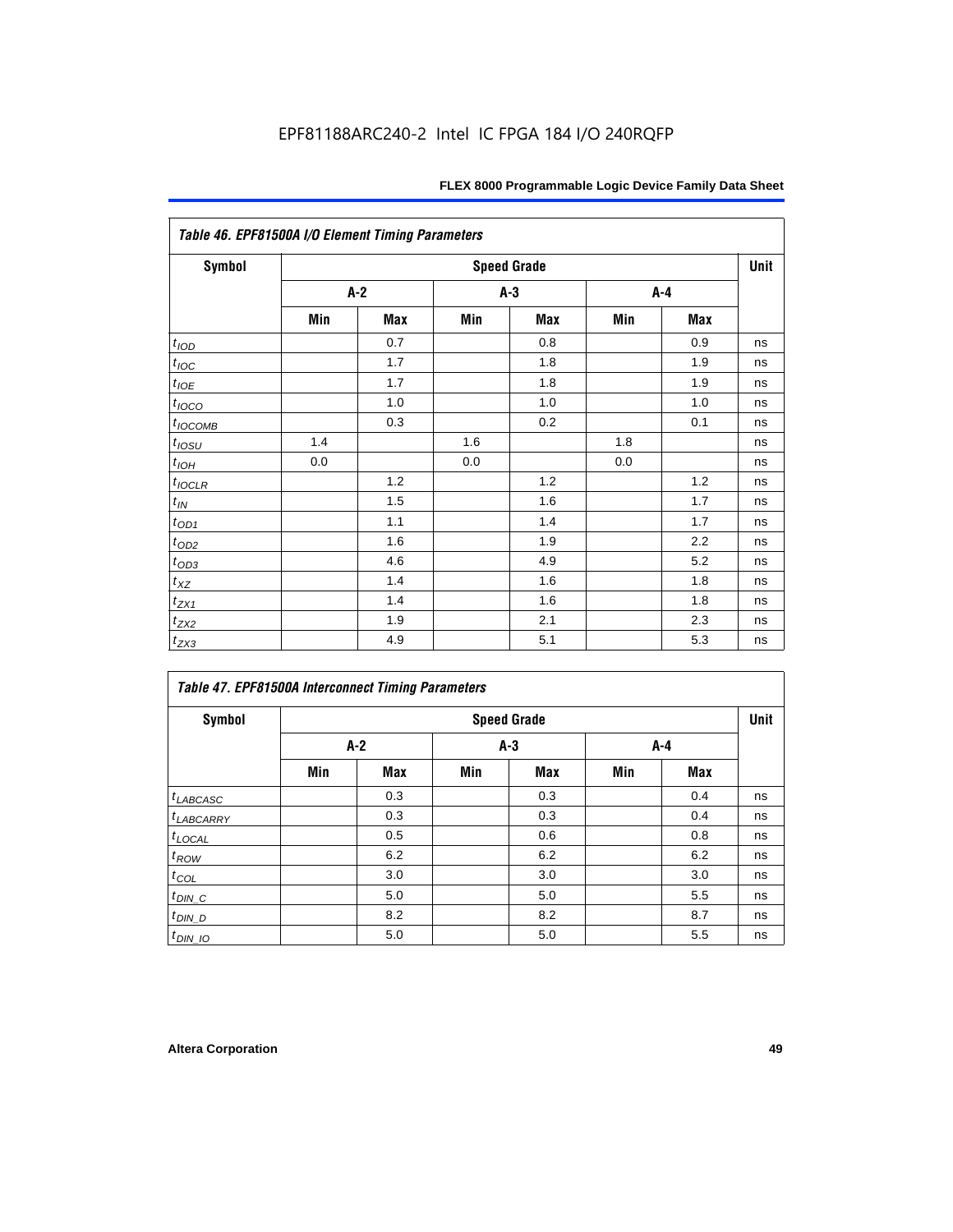| Table 48. EPF81500A LE Timing Parameters |     |            |     |                    |     |            |      |
|------------------------------------------|-----|------------|-----|--------------------|-----|------------|------|
| Symbol                                   |     |            |     | <b>Speed Grade</b> |     |            | Unit |
|                                          |     | $A-2$      |     | $A-3$              |     | A-4        |      |
|                                          | Min | <b>Max</b> | Min | Max                | Min | <b>Max</b> |      |
| $t_{LUT}$                                |     | 2.0        |     | 2.5                |     | 3.2        | ns   |
| $t_{CLUT}$                               |     | 0.0        |     | 0.0                |     | 0.0        | ns   |
| $t_{RLUT}$                               |     | 0.9        |     | 1.1                |     | 1.5        | ns   |
| $t_{GATE}$                               |     | 0.0        |     | 0.0                |     | 0.0        | ns   |
| $t_{CASC}$                               |     | 0.6        |     | 0.7                |     | 0.9        | ns   |
| $t_{CICO}$                               |     | 0.4        |     | 0.5                |     | 0.6        | ns   |
| $t_{CGEN}$                               |     | 0.4        |     | 0.5                |     | 0.7        | ns   |
| $t_{CGENR}$                              |     | 0.9        |     | 1.1                |     | 1.5        | ns   |
| $t_C$                                    |     | 1.6        |     | 2.0                |     | 2.5        | ns   |
| $t_{CH}$                                 | 4.0 |            | 4.0 |                    | 4.0 |            | ns   |
| $t_{CL}$                                 | 4.0 |            | 4.0 |                    | 4.0 |            | ns   |
| $t_{CO}$                                 |     | 0.4        |     | 0.5                |     | 0.6        | ns   |
| $t_{\text{COMB}}$                        |     | 0.4        |     | 0.5                |     | 0.6        | ns   |
| $t_{SU}$                                 | 0.8 |            | 1.1 |                    | 1.2 |            | ns   |
| $t_H$                                    | 0.9 |            | 1.1 |                    | 1.5 |            | ns   |
| $t_{PRE}$                                |     | 0.6        |     | 0.7                |     | 0.8        | ns   |
| $t_{CLR}$                                |     | 0.6        |     | 0.7                |     | 0.8        | ns   |

|  |  |  |  | <b>Table 49. EPF81500A External Timing Parameters</b> |
|--|--|--|--|-------------------------------------------------------|
|--|--|--|--|-------------------------------------------------------|

| Symbol             | <b>Speed Grade</b> |            |     |            | Unit |            |    |
|--------------------|--------------------|------------|-----|------------|------|------------|----|
|                    | A-2                |            | A-3 |            |      | A-4        |    |
|                    | Min                | <b>Max</b> | Min | <b>Max</b> | Min  | <b>Max</b> |    |
| t <sub>DRR</sub>   |                    | 16.1       |     | 20.1       |      | 25.1       | ns |
| $t$ <sub>ODH</sub> | 1.0                |            | 1.0 |            | 1.0  |            | ns |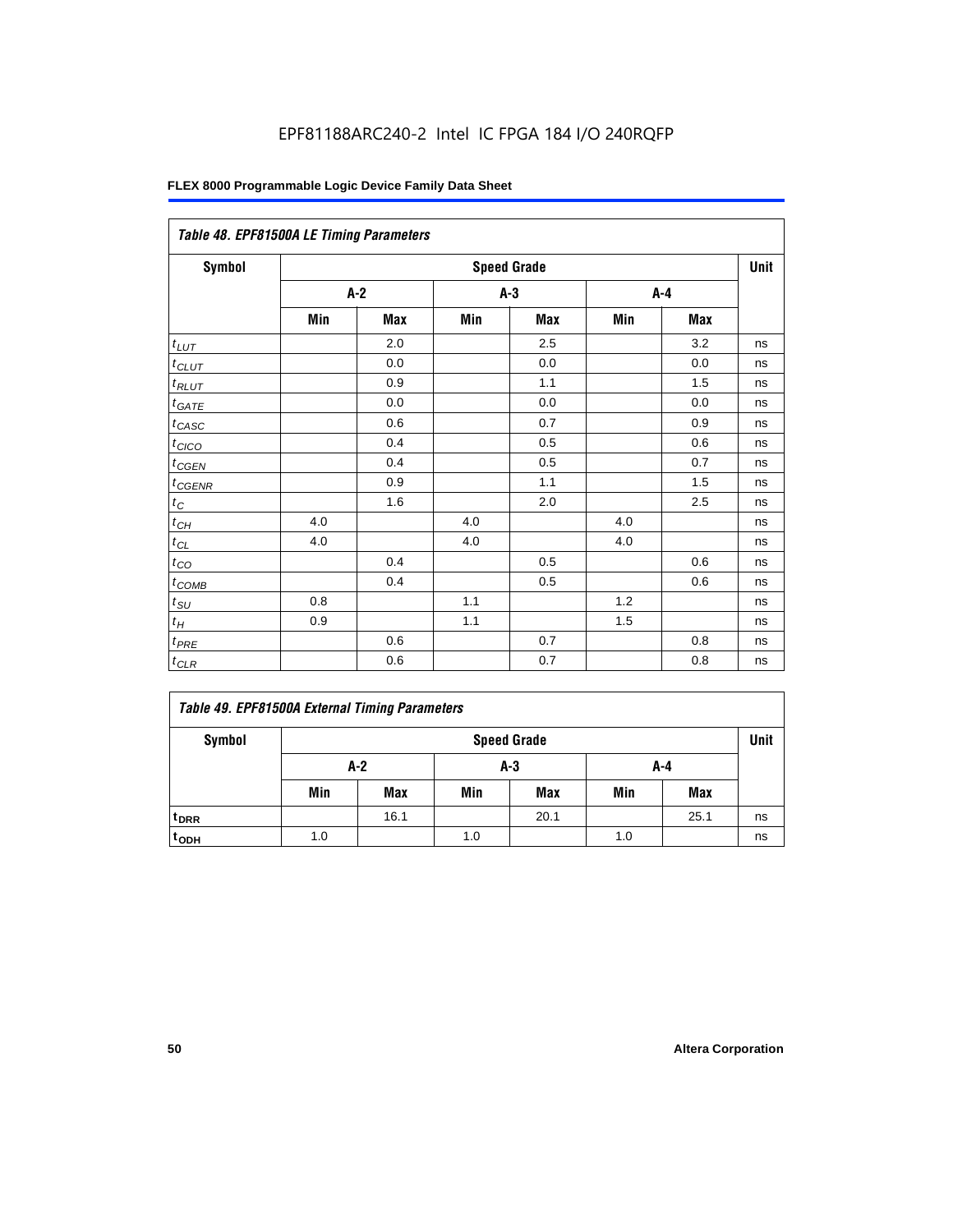| FLEX 8000 Programmable Logic Device Family Data Sheet |  |  |
|-------------------------------------------------------|--|--|
|-------------------------------------------------------|--|--|

| <b>Power</b><br><b>Consumption</b> | The supply power (P) for FLEX 8000 devices can be calculated with the<br>following equation:                                                                                                                                                                                                                                                                                                                                                                                                                                                            |    |  |  |  |  |
|------------------------------------|---------------------------------------------------------------------------------------------------------------------------------------------------------------------------------------------------------------------------------------------------------------------------------------------------------------------------------------------------------------------------------------------------------------------------------------------------------------------------------------------------------------------------------------------------------|----|--|--|--|--|
|                                    | $P = P_{INT} + P_{IO} = [(I_{CCSTANDBY} + I_{CCACTIVE}) \times V_{CC}] + P_{IO}$                                                                                                                                                                                                                                                                                                                                                                                                                                                                        |    |  |  |  |  |
|                                    | Typical $I_{\text{CCSTANDBY}}$ values are shown as $I_{\text{CC0}}$ in Table 11 on page 28 and<br>Table 15 on page 30. The P <sub>IO</sub> value, which depends on the device output<br>load characteristics and switching frequency, can be calculated using the<br>guidelines given in Application Note 74 (Evaluating Power for Altera<br>Devices). The I <sub>CCACTIVE</sub> value depends on the switching frequency and<br>the application logic. This value can be calculated based on the amount of<br>current that each LE typically consumes. |    |  |  |  |  |
|                                    | The following equation shows the general formula for calculating<br>ICCACTIVE:                                                                                                                                                                                                                                                                                                                                                                                                                                                                          |    |  |  |  |  |
|                                    | $I_{\text{CCACTIVE}} = K \times f_{\text{MAX}} \times N \times \text{tog}_{\text{LC}} \times \frac{\mu A}{\text{MHz} \times \text{LE}}$                                                                                                                                                                                                                                                                                                                                                                                                                 |    |  |  |  |  |
|                                    | The parameters in this equation are shown below:                                                                                                                                                                                                                                                                                                                                                                                                                                                                                                        |    |  |  |  |  |
|                                    | $=$ Maximum operating frequency in MHz<br>$f_{MAX}$<br>= Total number of logic cells used in the device<br>Ν<br>= Average percentage of logic cells toggling at each clock<br>$\log_{LC}$<br>К<br>$=$ Constant, shown in Table 50                                                                                                                                                                                                                                                                                                                       |    |  |  |  |  |
|                                    | <b>Table 50. Values for Constant K</b>                                                                                                                                                                                                                                                                                                                                                                                                                                                                                                                  |    |  |  |  |  |
|                                    | <b>Device</b>                                                                                                                                                                                                                                                                                                                                                                                                                                                                                                                                           | K  |  |  |  |  |
|                                    | 5.0-V FLEX 8000 devices                                                                                                                                                                                                                                                                                                                                                                                                                                                                                                                                 | 75 |  |  |  |  |
|                                    | 3.3-V FLEX 8000 devices                                                                                                                                                                                                                                                                                                                                                                                                                                                                                                                                 | 60 |  |  |  |  |
|                                    | This calculation provides an $I_{CC}$ estimate based on typical conditions<br>with no output load. The actual $I_{CC}$ value should be verified during<br>operation because this measurement is sensitive to the actual pattern in<br>the device and the environmental operating conditions.                                                                                                                                                                                                                                                            |    |  |  |  |  |
|                                    | Figure 20 shows the relationship between $I_{CC}$ and operating frequency<br>for several LE utilization values.                                                                                                                                                                                                                                                                                                                                                                                                                                         |    |  |  |  |  |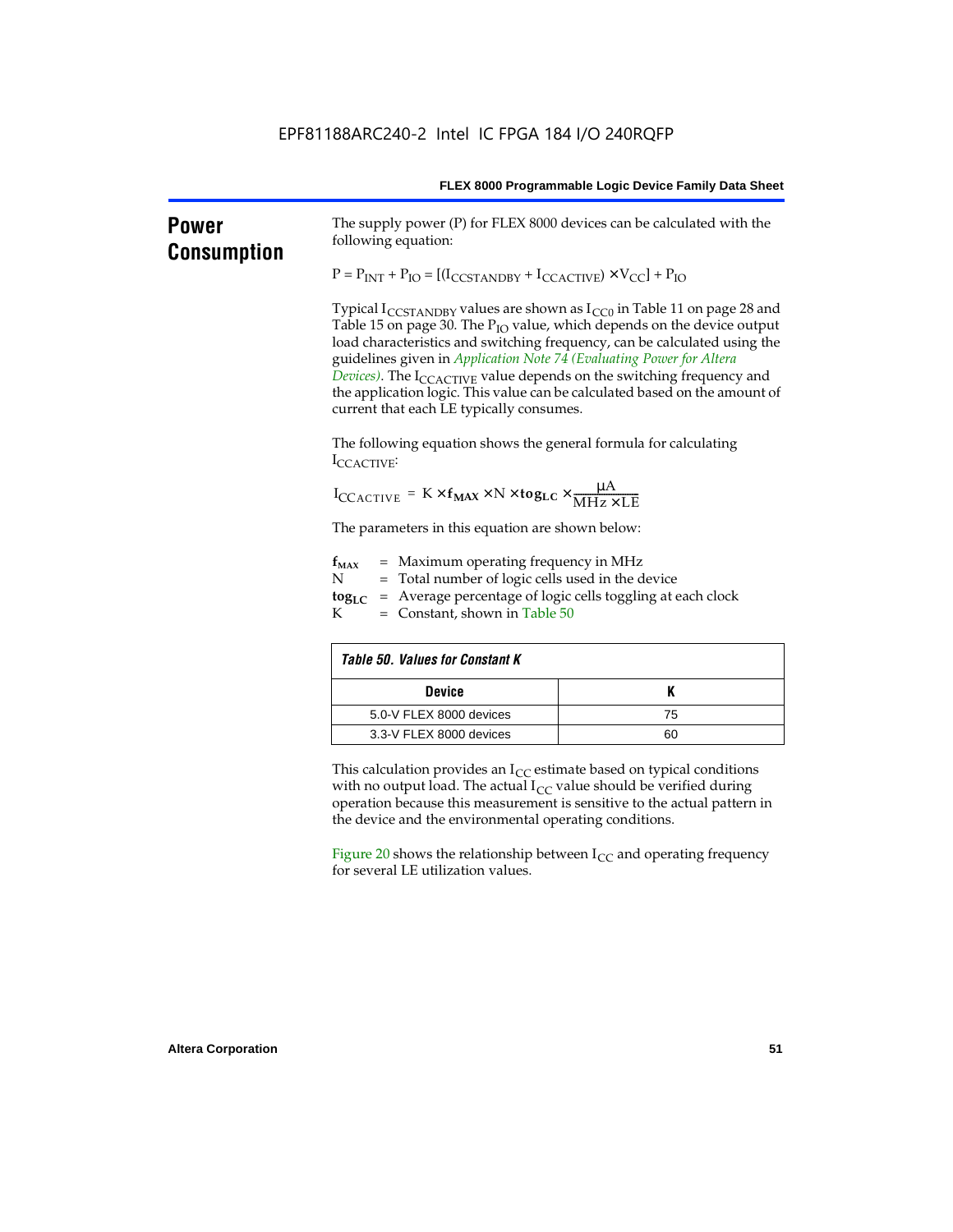

### **Configuration & Operation**



The FLEX 8000 architecture supports several configuration schemes to load a design into the device(s) on the circuit board. This section summarizes the device operating modes and available device configuration schemes.

For more information, go to *Application Note 33 (Configuring FLEX 8000 Devices)* and *Application Note 38 (Configuring Multiple FLEX 8000 Devices)*.

**52 Altera Corporation**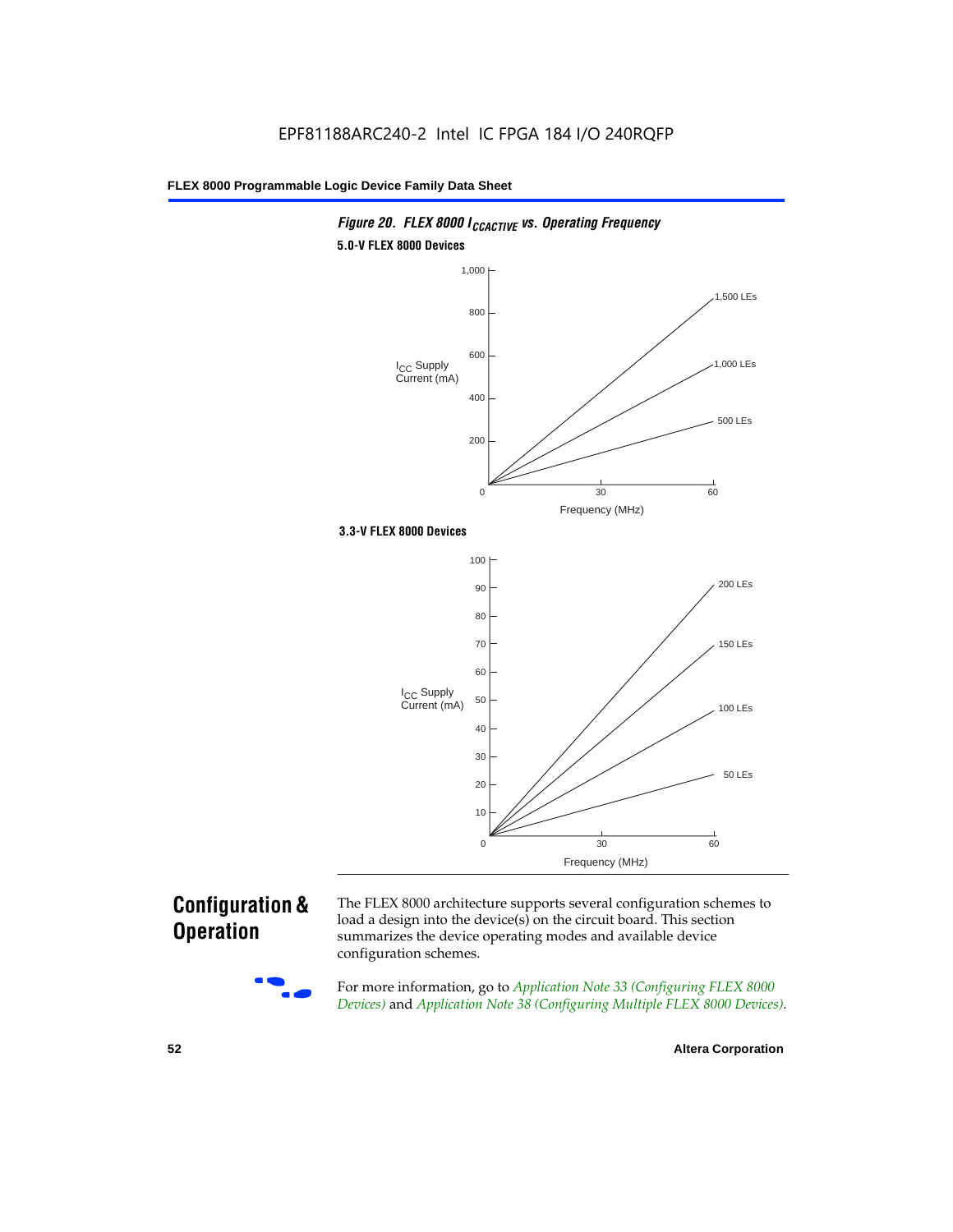#### **Operating Modes**

The FLEX 8000 architecture uses SRAM elements that require configuration data to be loaded whenever the device powers up and begins operation. The process of physically loading the SRAM programming data into the device is called *configuration*. During initialization, which occurs immediately after configuration, the device resets registers, enables I/O pins, and begins to operate as a logic device. The I/O pins are tri-stated during power-up, and before and during configuration. The configuration and initialization processes together are called *command mode*; normal device operation is called *user mode*.

SRAM elements allow FLEX 8000 devices to be reconfigured in-circuit with new programming data that is loaded into the device. Real-time reconfiguration is performed by forcing the device into command mode with a device pin, loading different programming data, reinitializing the device, and resuming user-mode operation. The entire reconfiguration process requires less than 100 ms and can be used to dynamically reconfigure an entire system. In-field upgrades can be performed by distributing new configuration files.

#### **Configuration Schemes**

The configuration data for a FLEX 8000 device can be loaded with one of six configuration schemes, chosen on the basis of the target application. Both active and passive schemes are available. In the active configuration schemes, the FLEX 8000 device functions as the controller, directing the loading operation, controlling external configuration devices, and completing the loading process. The clock source for all active configuration schemes is an oscillator on the FLEX 8000 device that operates between 2 MHz and 6 MHz. In the passive configuration schemes, an external controller guides the FLEX 8000 device. Table 51 shows the data source for each of the six configuration schemes.

| <b>Table 51. Data Source for Configuration</b> |                |                               |  |  |  |  |
|------------------------------------------------|----------------|-------------------------------|--|--|--|--|
| <b>Configuration Scheme</b>                    | <b>Acronym</b> | Data Source                   |  |  |  |  |
| Active serial                                  | AS             | Altera configuration device   |  |  |  |  |
| Active parallel up                             | APU            | Parallel configuration device |  |  |  |  |
| Active parallel down                           | <b>APD</b>     | Parallel configuration device |  |  |  |  |
| Passive serial                                 | PS             | Serial data path              |  |  |  |  |
| Passive parallel synchronous                   | <b>PPS</b>     | Intelligent host              |  |  |  |  |
| Passive parallel asynchronous                  | <b>PPA</b>     | Intelligent host              |  |  |  |  |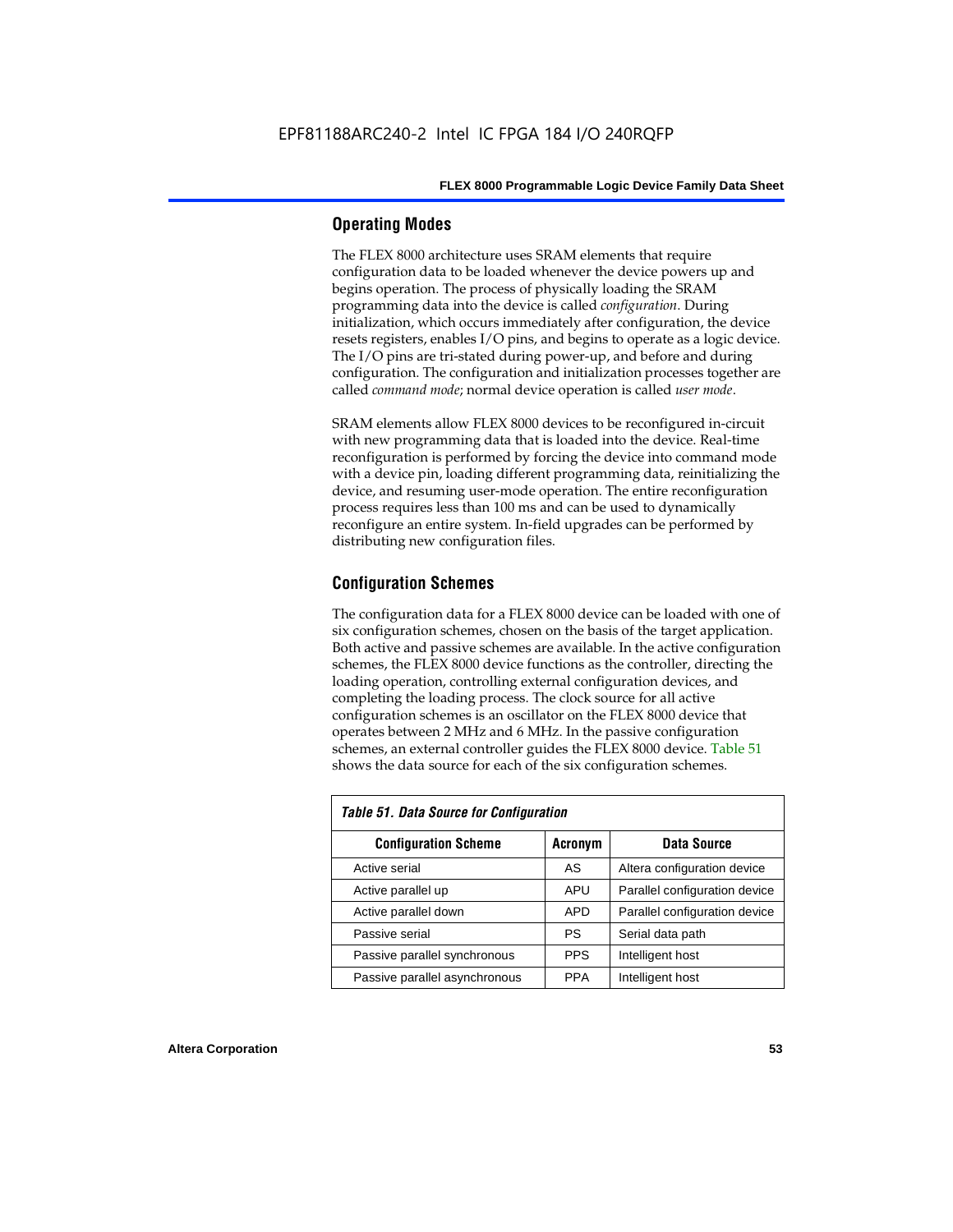### **Device Pin-Outs**

Tables 52 through 54 show the pin names and numbers for the dedicated pins in each FLEX 8000 device package.

| <b>Pin Name</b>  | 84-Pin<br><b>PLCC</b><br><b>EPF8282A</b> | 84-Pin<br><b>PLCC</b><br><b>EPF8452A</b><br><b>EPF8636A</b> | <b>100-Pin</b><br><b>TQFP</b><br><b>EPF8282A</b><br><b>EPF8282AV</b> | $100-Pin$<br><b>TQFP</b><br><b>EPF8452A</b> | <b>144-Pin</b><br><b>TQFP</b><br><b>EPF8820A</b> | <b>160-Pin</b><br>PGA<br><b>EPF8452A</b> | <b>160-Pin</b><br><b>PQFP</b><br><b>EPF8820A</b><br>(1) |
|------------------|------------------------------------------|-------------------------------------------------------------|----------------------------------------------------------------------|---------------------------------------------|--------------------------------------------------|------------------------------------------|---------------------------------------------------------|
| nSP(2)           | 75                                       | 75                                                          | 75                                                                   | 76                                          | 110                                              | R1                                       | 1                                                       |
| MSELO(2)         | 74                                       | 74                                                          | 74                                                                   | 75                                          | 109                                              | P <sub>2</sub>                           | $\overline{c}$                                          |
| MSEL1(2)         | 53                                       | 53                                                          | 51                                                                   | 51                                          | 72                                               | A1                                       | 44                                                      |
| nSTATUS (2)      | 32                                       | 32                                                          | 24                                                                   | 25                                          | 37                                               | C <sub>13</sub>                          | 82                                                      |
| $n$ CONFIG $(2)$ | 33                                       | 33                                                          | 25                                                                   | 26                                          | 38                                               | A15                                      | 81                                                      |
| DCLK(2)          | 10                                       | 10                                                          | 100                                                                  | 100                                         | 143                                              | P <sub>14</sub>                          | 125                                                     |
| $CONF\_DONE(2)$  | 11                                       | 11                                                          | $\mathbf{1}$                                                         | $\mathbf{1}$                                | 144                                              | N <sub>13</sub>                          | 124                                                     |
| nWS              | 30                                       | 30                                                          | 22                                                                   | 23                                          | 33                                               | F <sub>13</sub>                          | 87                                                      |
| nRS              | 48                                       | 48                                                          | 42                                                                   | 45                                          | 31                                               | C6                                       | 89                                                      |
| <b>RDCLK</b>     | 49                                       | 49                                                          | 45                                                                   | 46                                          | 12                                               | B5                                       | 110                                                     |
| nCS              | 29                                       | 29                                                          | 21                                                                   | 22                                          | $\overline{4}$                                   | D <sub>15</sub>                          | 118                                                     |
| CS               | 28                                       | 28                                                          | 19                                                                   | 21                                          | 3                                                | E <sub>15</sub>                          | 121                                                     |
| RDYnBUSY         | 77                                       | 77                                                          | 77                                                                   | 78                                          | 20                                               | P3                                       | 100                                                     |
| <b>CLKUSR</b>    | 50                                       | 50                                                          | 47                                                                   | 47                                          | 13                                               | C <sub>5</sub>                           | 107                                                     |
| ADD17            | 51                                       | 51                                                          | 49                                                                   | 48                                          | 75                                               | <b>B4</b>                                | 40                                                      |
| ADD16            | 36                                       | 55                                                          | 28                                                                   | 54                                          | 76                                               | E <sub>2</sub>                           | 39                                                      |
| ADD15            | 56                                       | 56                                                          | 55                                                                   | 55                                          | 77                                               | D <sub>1</sub>                           | 38                                                      |
| ADD14            | 57                                       | 57                                                          | 57                                                                   | 57                                          | 78                                               | E <sub>1</sub>                           | 37                                                      |
| ADD13            | 58                                       | 58                                                          | 58                                                                   | 58                                          | 79                                               | F <sub>3</sub>                           | 36                                                      |
| ADD12            | 60                                       | 60                                                          | 59                                                                   | 60                                          | 83                                               | F <sub>2</sub>                           | 32                                                      |
| ADD11            | 61                                       | 61                                                          | 60                                                                   | 61                                          | 85                                               | F <sub>1</sub>                           | 30                                                      |
| ADD10            | 62                                       | 62                                                          | 61                                                                   | 62                                          | 87                                               | G2                                       | 28                                                      |
| ADD <sub>9</sub> | 63                                       | 63                                                          | 62                                                                   | 64                                          | 89                                               | G1                                       | 26                                                      |
| ADD <sub>8</sub> | 64                                       | 64                                                          | 64                                                                   | 65                                          | 92                                               | H1                                       | 22                                                      |
| ADD7             | 65                                       | 65                                                          | 65                                                                   | 66                                          | 94                                               | H <sub>2</sub>                           | 20                                                      |
| ADD6             | 66                                       | 66                                                          | 66                                                                   | 67                                          | 95                                               | J <sub>1</sub>                           | 18                                                      |
| ADD <sub>5</sub> | 67                                       | 67                                                          | 67                                                                   | 68                                          | 97                                               | J2                                       | 16                                                      |
| ADD4             | 69                                       | 69                                                          | 68                                                                   | 70                                          | 102                                              | K <sub>2</sub>                           | 11                                                      |
| ADD3             | 70                                       | 70                                                          | 69                                                                   | 71                                          | 103                                              | K <sub>1</sub>                           | 10                                                      |
|                  |                                          |                                                             |                                                                      |                                             |                                                  |                                          |                                                         |
| ADD <sub>2</sub> | 71                                       | 71                                                          | 71                                                                   | 72                                          | 104                                              | K3                                       | 8                                                       |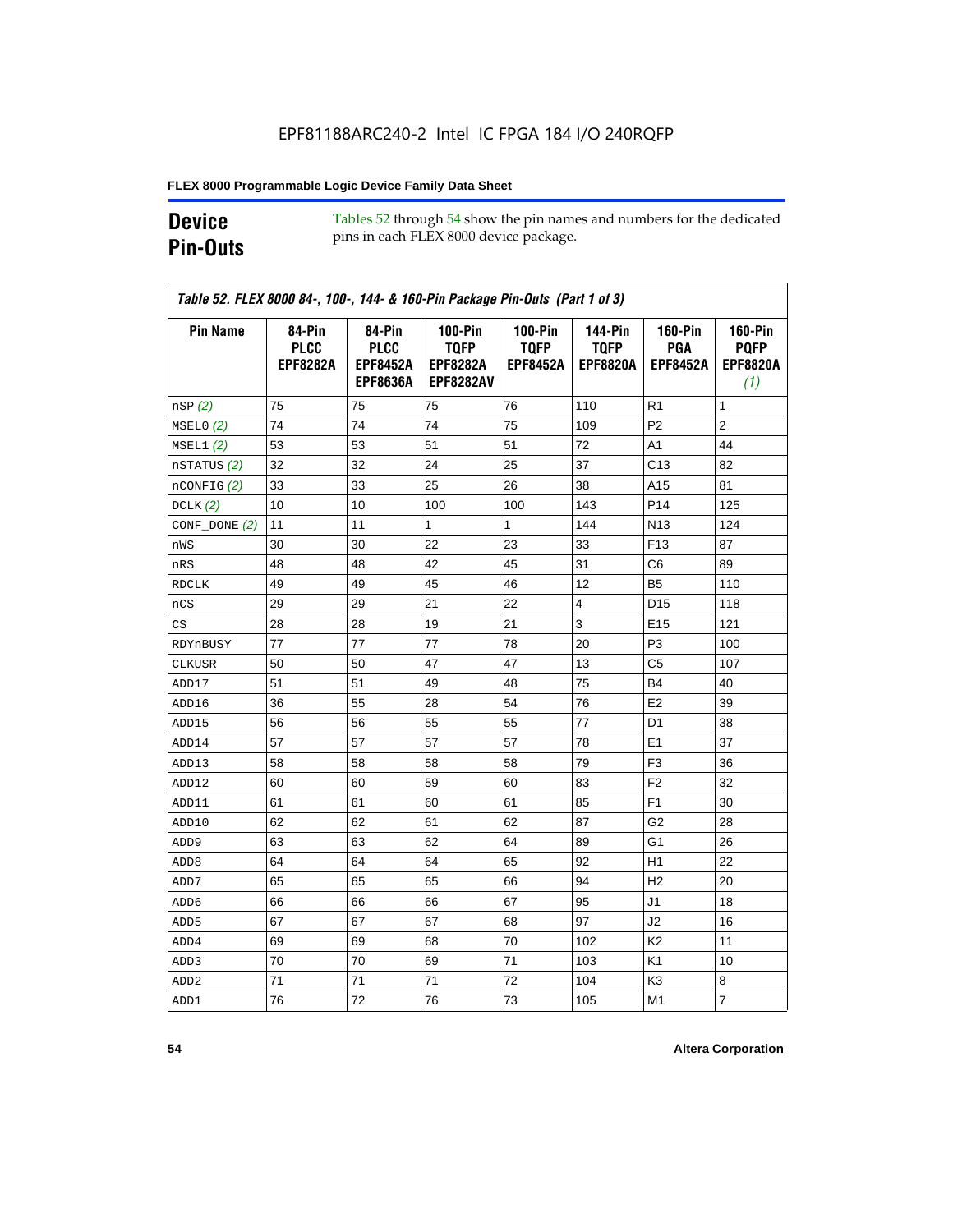| Table 52. FLEX 8000 84-, 100-, 144- & 160-Pin Package Pin-Outs (Part 2 of 3) |                                          |                                                             |                                                                      |                                                  |                                                  |                                                                                                       |                                                         |
|------------------------------------------------------------------------------|------------------------------------------|-------------------------------------------------------------|----------------------------------------------------------------------|--------------------------------------------------|--------------------------------------------------|-------------------------------------------------------------------------------------------------------|---------------------------------------------------------|
| <b>Pin Name</b>                                                              | 84-Pin<br><b>PLCC</b><br><b>EPF8282A</b> | 84-Pin<br><b>PLCC</b><br><b>EPF8452A</b><br><b>EPF8636A</b> | <b>100-Pin</b><br><b>TQFP</b><br><b>EPF8282A</b><br><b>EPF8282AV</b> | <b>100-Pin</b><br><b>TQFP</b><br><b>EPF8452A</b> | <b>144-Pin</b><br><b>TQFP</b><br><b>EPF8820A</b> | <b>160-Pin</b><br>PGA<br><b>EPF8452A</b>                                                              | <b>160-Pin</b><br><b>PQFP</b><br><b>EPF8820A</b><br>(1) |
| ADD <sub>0</sub>                                                             | 78                                       | 76                                                          | 78                                                                   | 77                                               | 106                                              | N <sub>3</sub>                                                                                        | 6                                                       |
| DATA7                                                                        | 3                                        | 2                                                           | 90                                                                   | 89                                               | 131                                              | P <sub>8</sub>                                                                                        | 140                                                     |
| DATA6                                                                        | $\overline{4}$                           | $\overline{4}$                                              | 91                                                                   | 91                                               | 132                                              | P <sub>10</sub>                                                                                       | 139                                                     |
| DATA5                                                                        | 6                                        | 6                                                           | 92                                                                   | 95                                               | 133                                              | R <sub>12</sub>                                                                                       | 138                                                     |
| DATA4                                                                        | $\overline{7}$                           | $\overline{7}$                                              | 95                                                                   | 96                                               | 134                                              | R <sub>13</sub>                                                                                       | 136                                                     |
| DATA3                                                                        | 8                                        | 8                                                           | 97                                                                   | 97                                               | 135                                              | P <sub>13</sub>                                                                                       | 135                                                     |
| DATA2                                                                        | 9                                        | 9                                                           | 99                                                                   | 98                                               | 137                                              | R <sub>14</sub>                                                                                       | 133                                                     |
| DATA1                                                                        | 13                                       | 13                                                          | $\overline{4}$                                                       | $\overline{4}$                                   | 138                                              | N <sub>15</sub>                                                                                       | 132                                                     |
| DATA0                                                                        | 14                                       | 14                                                          | 5                                                                    | 5                                                | 140                                              | K13                                                                                                   | 129                                                     |
| SDOUT(3)                                                                     | 79                                       | 78                                                          | 79                                                                   | 79                                               | 23                                               | P <sub>4</sub>                                                                                        | 97                                                      |
| TDI $(4)$                                                                    | 55                                       | 45(5)                                                       | 54                                                                   | $\overline{\phantom{0}}$                         | 96                                               | $\overline{\phantom{0}}$                                                                              | 17                                                      |
| TDO(4)                                                                       | 27                                       | 27(5)                                                       | 18                                                                   |                                                  | 18                                               |                                                                                                       | 102                                                     |
| TCK $(4)$ , $(6)$                                                            | 72                                       | 44 $(5)$                                                    | 72                                                                   |                                                  | 88                                               |                                                                                                       | 27                                                      |
| TMS $(4)$                                                                    | 20                                       | 43(5)                                                       | 11                                                                   | $\overline{\phantom{0}}$                         | 86                                               | $\overline{\phantom{0}}$                                                                              | 29                                                      |
| TRST $(7)$                                                                   | 52                                       | 52 $(8)$                                                    | 50                                                                   | $\overline{\phantom{0}}$                         | 71                                               | $-$                                                                                                   | 45                                                      |
| Dedicated                                                                    | 12, 31, 54,                              | 12, 31, 54,                                                 | 3, 23, 53, 73                                                        | 3, 24, 53,                                       | 9, 26, 82,                                       | C3, D14,                                                                                              | 14, 33, 94,                                             |
| Inputs (10)                                                                  | 73                                       | 73                                                          |                                                                      | 74                                               | 99                                               | N <sub>2</sub> , R <sub>15</sub>                                                                      | 113                                                     |
| VCCINT                                                                       | 17, 38, 59,<br>80                        | 17, 38, 59,<br>80                                           | 6, 20, 37, 56,<br>70, 87                                             | 9, 32, 49,<br>59, 82                             | 8, 28, 70,<br>90, 111                            | B2, C4, D3,<br>D8, D12,<br>G3, G12,<br>H4, H13,<br>J3, J12,<br>M4, M7,<br>M9, M13,<br>N <sub>12</sub> | 3, 24, 46,<br>92, 114,<br>160                           |
| <b>VCCIO</b>                                                                 |                                          |                                                             |                                                                      | -                                                | 16, 40, 60,<br>69, 91,<br>112, 122,<br>141       | -                                                                                                     | 23, 47, 57,<br>69, 79,<br>104, 127,<br>137, 149,<br>159 |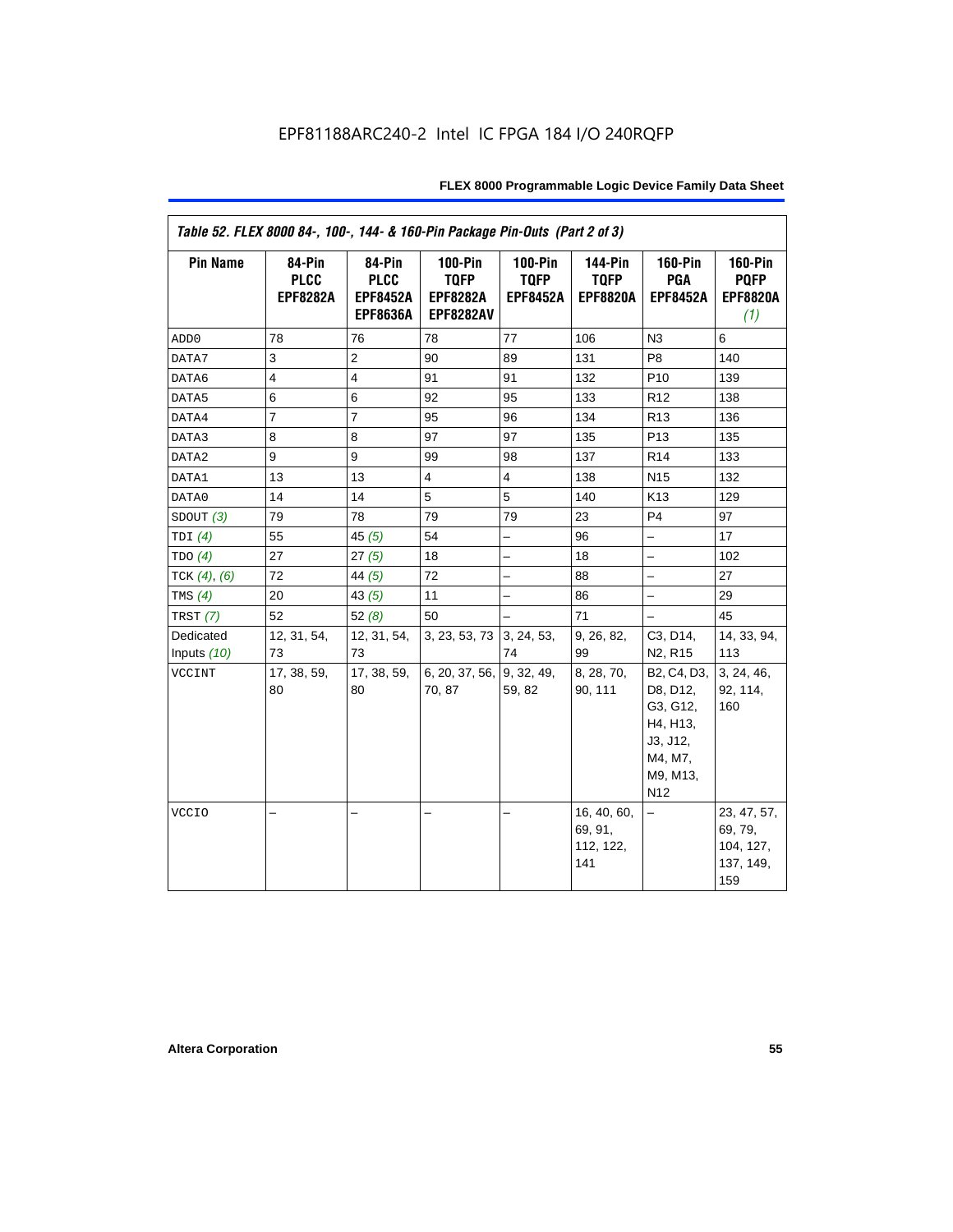|                                                      | Table 52. FLEX 8000 84-, 100-, 144- & 160-Pin Package Pin-Outs (Part 3 of 3) |                                                             |                                                          |                                                                                |                                                           |                                                                                                               |                                                                                        |
|------------------------------------------------------|------------------------------------------------------------------------------|-------------------------------------------------------------|----------------------------------------------------------|--------------------------------------------------------------------------------|-----------------------------------------------------------|---------------------------------------------------------------------------------------------------------------|----------------------------------------------------------------------------------------|
| <b>Pin Name</b>                                      | 84-Pin<br><b>PLCC</b><br><b>EPF8282A</b>                                     | 84-Pin<br><b>PLCC</b><br><b>EPF8452A</b><br><b>EPF8636A</b> | $100-Pin$<br>TQFP<br><b>EPF8282A</b><br><b>EPF8282AV</b> | $100-Pin$<br><b>TQFP</b><br><b>EPF8452A</b>                                    | <b>144-Pin</b><br><b>TQFP</b><br><b>EPF8820A</b>          | <b>160-Pin</b><br>PGA<br><b>EPF8452A</b>                                                                      | <b>160-Pin</b><br><b>PQFP</b><br><b>EPF8820A</b><br>(1)                                |
| <b>GND</b>                                           | 5, 26, 47, 68                                                                | 5, 26, 47,<br>68                                            | 2, 13, 30, 44,<br>52, 63, 80,<br>94                      | 19, 44, 69,<br>94                                                              | 7, 17, 27,<br>39, 54,<br>80, 81,<br>100, 101,<br>128, 142 | C12, D4,<br>D7, D9,<br>D13, G4,<br>G13, H3,<br>H12, J4,<br>J13, L1,<br>M3, M8,<br>M12, M15,<br>N <sub>4</sub> | 12, 13, 34,<br>35, 51, 63,<br>75, 80, 83,<br>93, 103,<br>115, 126,<br>131, 143,<br>155 |
| No Connect<br>(N.C.)<br>Total User I/O<br>Pins $(9)$ | 64                                                                           | 64                                                          | 74                                                       | 2, 6, 13, 30,<br>37, 42, 43,<br>50, 52, 56,<br>63, 80, 87,<br>92, 93, 99<br>64 | 108                                                       | 116                                                                                                           | 116                                                                                    |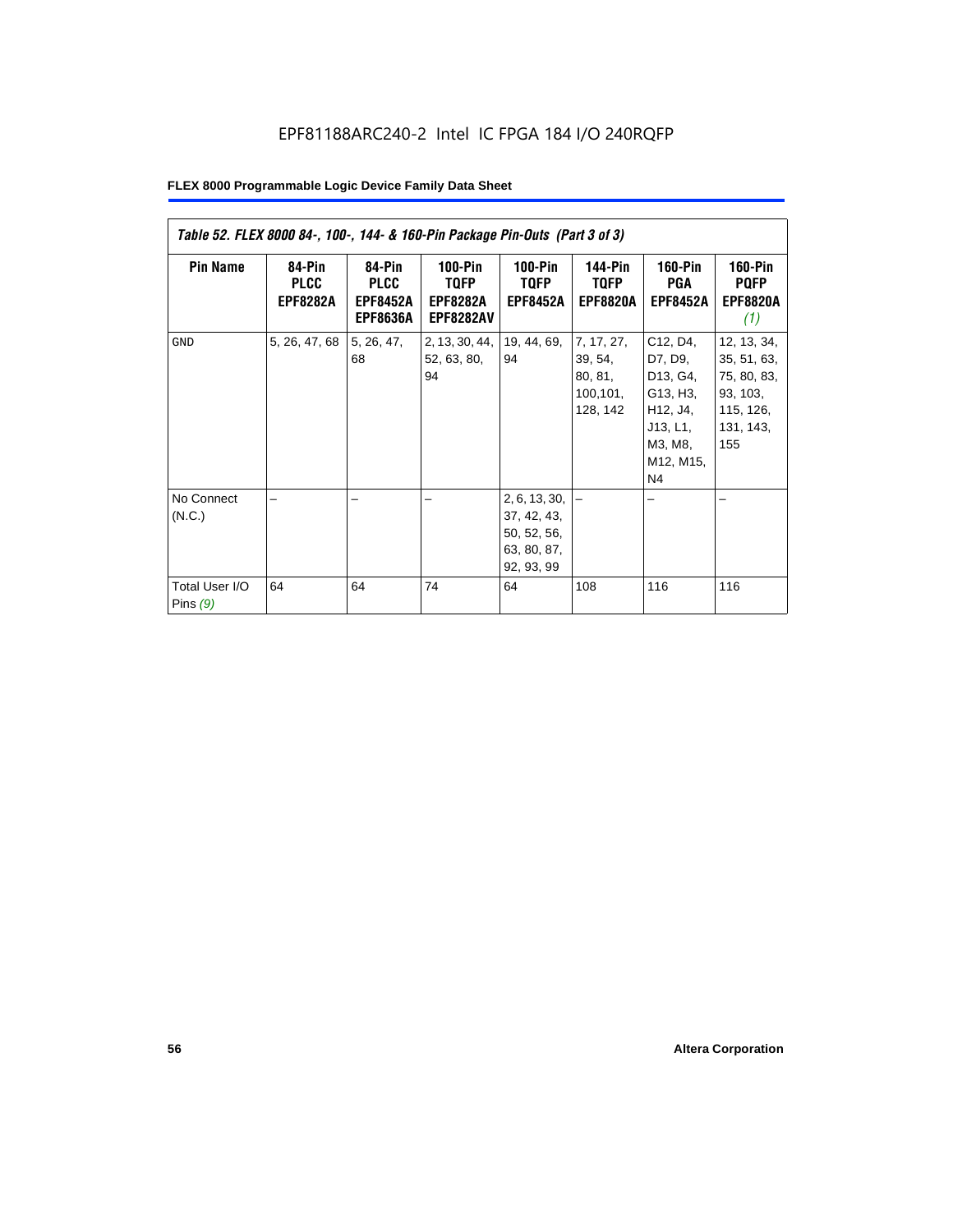|                        | Table 53. FLEX 8000 160-, 192- & 208-Pin Package Pin-Outs (Part 1 of 2) |                                                  |                                                   |                        |                        |                                                                   |
|------------------------|-------------------------------------------------------------------------|--------------------------------------------------|---------------------------------------------------|------------------------|------------------------|-------------------------------------------------------------------|
| <b>Pin Name</b>        | <b>160-Pin</b><br><b>PQFP</b><br><b>EPF8452A</b>                        | <b>160-Pin</b><br><b>PQFP</b><br><b>EPF8636A</b> | 192-Pin PGA<br><b>EPF8636A</b><br><b>EPF8820A</b> | 208-Pin<br><b>PQFP</b> | 208-Pin<br><b>PQFP</b> | 208-Pin<br><b>PQFP</b><br>EPF8636A (1) EPF8820A (1) EPF81188A (1) |
| nSP (2)                | 120                                                                     | 1                                                | R <sub>15</sub>                                   | 207                    | 207                    | 5                                                                 |
| MSELO(2)               | 117                                                                     | 3                                                | T <sub>15</sub>                                   | 4                      | $\overline{4}$         | 21                                                                |
| MSEL1(2)               | 84                                                                      | 38                                               | T <sub>3</sub>                                    | 49                     | 49                     | 33                                                                |
| nSTATUS (2)            | 37                                                                      | 83                                               | B <sub>3</sub>                                    | 108                    | 108                    | 124                                                               |
| nCONFIG <sup>(2)</sup> | 40                                                                      | 81                                               | C3                                                | 103                    | 103                    | 107                                                               |
| DCLK(2)                | 1                                                                       | 120                                              | C <sub>15</sub>                                   | 158                    | 158                    | 154                                                               |
| CONF_DONE<br>(2)       | 4                                                                       | 118                                              | <b>B15</b>                                        | 153                    | 153                    | 138                                                               |
| nWS                    | 30                                                                      | 89                                               | C <sub>5</sub>                                    | 114                    | 114                    | 118                                                               |
| nRS                    | 71                                                                      | 50                                               | B <sub>5</sub>                                    | 66                     | 116                    | 121                                                               |
| <b>RDCLK</b>           | 73                                                                      | 48                                               | C <sub>11</sub>                                   | 64                     | 137                    | 137                                                               |
| nCS                    | 29                                                                      | 91                                               | <b>B13</b>                                        | 116                    | 145                    | 142                                                               |
| CS                     | 27                                                                      | 93                                               | A16                                               | 118                    | 148                    | 144                                                               |
| RDYnBUSY               | 125                                                                     | 155                                              | A <sub>8</sub>                                    | 201                    | 127                    | 128                                                               |
| CLKUSR                 | 76                                                                      | 44                                               | A10                                               | 59                     | 134                    | 134                                                               |
| ADD17                  | 78                                                                      | 43                                               | R <sub>5</sub>                                    | 57                     | 43                     | 46                                                                |
| ADD16                  | 91                                                                      | 33                                               | U <sub>3</sub>                                    | 43                     | 42                     | 45                                                                |
| ADD15                  | 92                                                                      | 31                                               | T <sub>5</sub>                                    | 41                     | 41                     | 44                                                                |
| ADD14                  | 94                                                                      | 29                                               | U <sub>4</sub>                                    | 39                     | 40                     | 39                                                                |
| ADD13                  | 95                                                                      | 27                                               | R <sub>6</sub>                                    | 37                     | 39                     | 37                                                                |
| ADD12                  | 96                                                                      | 24                                               | T6                                                | 31                     | 35                     | 36                                                                |
| ADD11                  | 97                                                                      | 23                                               | R7                                                | 30                     | 33                     | 31                                                                |
| ADD10                  | 98                                                                      | 22                                               | T7                                                | 29                     | 31                     | 30                                                                |
| ADD <sub>9</sub>       | 99                                                                      | 21                                               | T <sub>8</sub>                                    | 28                     | 29                     | 29                                                                |
| ADD <sub>8</sub>       | 101                                                                     | 20                                               | U9                                                | 24                     | 25                     | 26                                                                |
| ADD7                   | 102                                                                     | 19                                               | U10                                               | 23                     | 23                     | 25                                                                |
| ADD6                   | 103                                                                     | 18                                               | U11                                               | 22                     | 21                     | 24                                                                |
| ADD <sub>5</sub>       | 104                                                                     | 17                                               | U12                                               | 21                     | 19                     | 18                                                                |
| ADD4                   | 105                                                                     | 13                                               | R <sub>12</sub>                                   | 14                     | 14                     | 17                                                                |
| ADD <sub>3</sub>       | 106                                                                     | 11                                               | U14                                               | 12                     | 13                     | 16                                                                |
| ADD <sub>2</sub>       | 109                                                                     | 9                                                | U15                                               | 10                     | 11                     | 10                                                                |
| ADD1                   | 110                                                                     | $\overline{7}$                                   | R <sub>13</sub>                                   | 8                      | 10                     | 9                                                                 |
| ADD <sub>0</sub>       | 123                                                                     | 157                                              | U16                                               | 203                    | 9                      | 8                                                                 |
| DATA7                  | 144                                                                     | 137                                              | H <sub>17</sub>                                   | 178                    | 178                    | 177                                                               |
| DATA6                  | 150                                                                     | 132                                              | G17                                               | 172                    | 176                    | 175                                                               |
| DATA5                  | 152                                                                     | 129                                              | F <sub>17</sub>                                   | 169                    | 174                    | 172                                                               |

**Altera Corporation 57**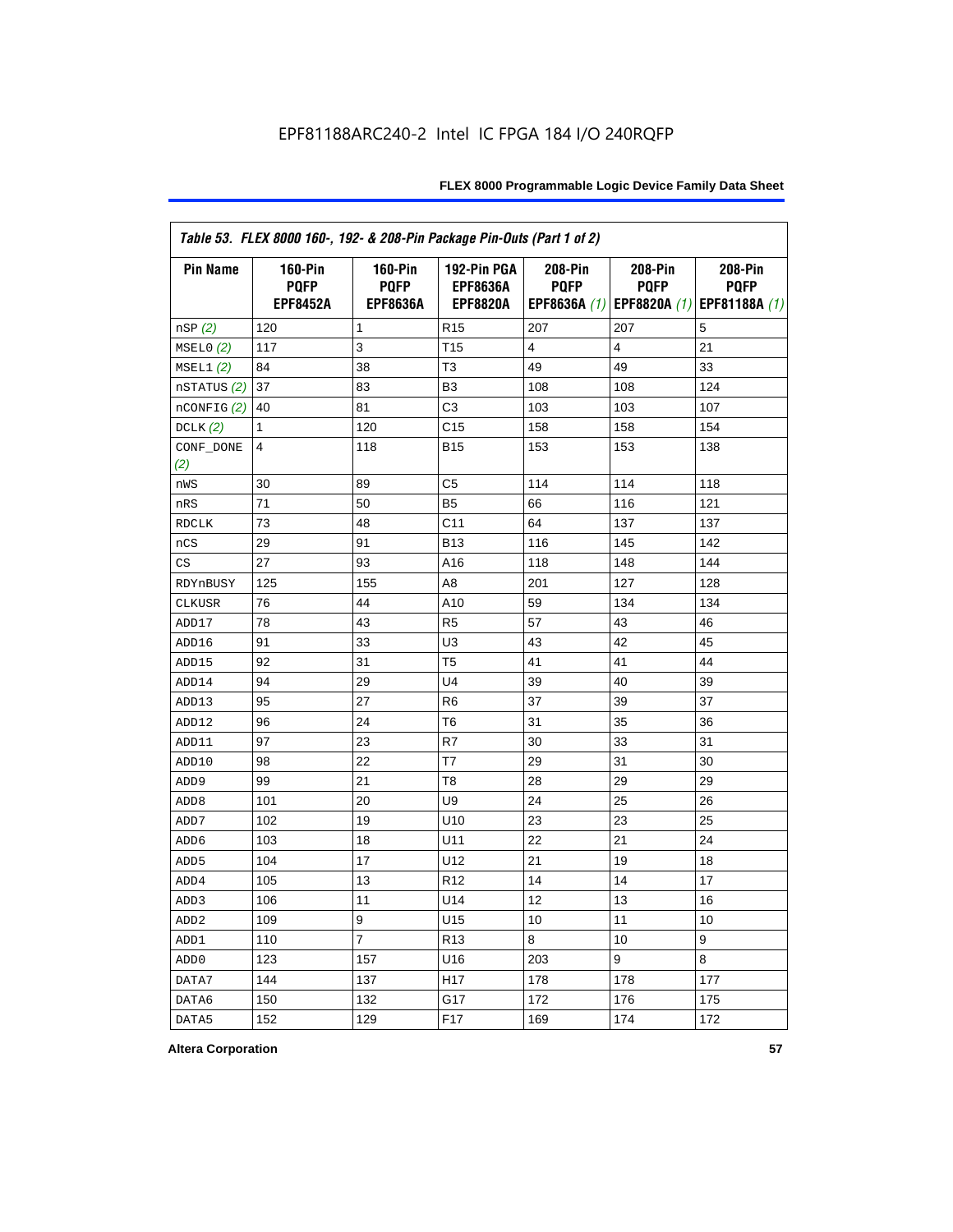| <b>Pin Name</b>                     | <b>160-Pin</b><br><b>PQFP</b>                                | $160-Pin$<br><b>PQFP</b>                                                   | 192-Pin PGA<br><b>EPF8636A</b>                                                                                                    | 208-Pin<br><b>PQFP</b>                                                                                                                                                           | 208-Pin<br><b>PQFP</b>                                                              | 208-Pin<br><b>PQFP</b>                                                                                   |
|-------------------------------------|--------------------------------------------------------------|----------------------------------------------------------------------------|-----------------------------------------------------------------------------------------------------------------------------------|----------------------------------------------------------------------------------------------------------------------------------------------------------------------------------|-------------------------------------------------------------------------------------|----------------------------------------------------------------------------------------------------------|
|                                     | <b>EPF8452A</b>                                              | <b>EPF8636A</b>                                                            | <b>EPF8820A</b>                                                                                                                   | EPF8636A (1)                                                                                                                                                                     | EPF8820A (1)                                                                        | EPF81188A (1)                                                                                            |
| DATA4                               | 154                                                          | 127                                                                        | E17                                                                                                                               | 165                                                                                                                                                                              | 172                                                                                 | 170                                                                                                      |
| DATA3                               | 157                                                          | 124                                                                        | G15                                                                                                                               | 162                                                                                                                                                                              | 171                                                                                 | 168                                                                                                      |
| DATA2                               | 159                                                          | 122                                                                        | F <sub>15</sub>                                                                                                                   | 160                                                                                                                                                                              | 167                                                                                 | 166                                                                                                      |
| DATA1                               | 11                                                           | 115                                                                        | E16                                                                                                                               | 149                                                                                                                                                                              | 165                                                                                 | 163                                                                                                      |
| DATA0                               | 12                                                           | 113                                                                        | C <sub>16</sub>                                                                                                                   | 147                                                                                                                                                                              | 162                                                                                 | 161                                                                                                      |
| SDOUT(3)                            | 128                                                          | 152                                                                        | C7(11)                                                                                                                            | 198                                                                                                                                                                              | 124                                                                                 | 119                                                                                                      |
| TDI(4)                              | $\overline{\phantom{0}}$                                     | 55                                                                         | R <sub>11</sub>                                                                                                                   | 72                                                                                                                                                                               | 20                                                                                  |                                                                                                          |
| TDO(4)                              |                                                              | 95                                                                         | B <sub>9</sub>                                                                                                                    | 120                                                                                                                                                                              | 129                                                                                 |                                                                                                          |
| TCK $(4)$ , $(6)$                   |                                                              | 57                                                                         | U8                                                                                                                                | 74                                                                                                                                                                               | 30                                                                                  |                                                                                                          |
| TMS $(4)$                           |                                                              | 59                                                                         | U7                                                                                                                                | 76                                                                                                                                                                               | 32                                                                                  | $\overline{\phantom{0}}$                                                                                 |
| TRST $(7)$                          |                                                              | 40                                                                         | R <sub>3</sub>                                                                                                                    | 54                                                                                                                                                                               | 54                                                                                  |                                                                                                          |
| Dedicated<br>Inputs $(10)$          | 5, 36, 85, 116                                               | 6, 35, 87, 116                                                             | A5, U5, U13,<br>A13                                                                                                               | 7, 45, 112,<br>150                                                                                                                                                               | 17, 36, 121,<br>140                                                                 | 13, 41, 116,<br>146                                                                                      |
| <b>VCCINT</b><br>(5.0 V)            | 21, 41, 53, 67,<br>80, 81, 100, 121,<br>133, 147, 160        | 4, 5, 26, 85,<br>106                                                       | C8, C9, C10,<br>R8, R9, R10,<br>R <sub>14</sub>                                                                                   | 5, 6, 33, 110,<br>137                                                                                                                                                            | 5, 6, 27, 48,<br>119, 141                                                           | 4, 20, 35, 48,<br>50, 102, 114,<br>131, 147                                                              |
| <b>VCCIO</b><br>(5.0 V or<br>3.3 V  |                                                              | 25, 41, 60, 70,<br>80, 107, 121,<br>140, 149, 160                          | D3, D4, D9,<br>D14, D15, G4,<br>G14, L4, L14,<br>P4, P9, P14                                                                      | 32, 55, 78, 91,<br>102, 138, 159,<br>182, 193, 206                                                                                                                               | 26, 55, 69, 87,<br>102, 131, 159,<br>173, 191, 206                                  | 3, 19, 34, 49,<br>69, 87, 106,<br>123, 140, 156,<br>174, 192                                             |
| GND                                 | 13, 14, 28, 46,<br>60, 75, 93, 107,<br>108, 126, 140,<br>155 | 15, 16, 36, 37,<br>45, 51, 75, 84,<br>86, 96, 97,<br>117, 126, 131,<br>154 | C4, D7, D8,<br>D10, D11, H4,<br>H <sub>14</sub> , K <sub>4</sub> , K <sub>14</sub> ,<br>P7, P8, P10,<br>P <sub>11</sub>           | 19, 20, 46, 47,<br>60, 67, 96,<br>109, 111, 124,<br>125, 151, 164,<br>171, 200                                                                                                   | 15, 16, 37, 38,<br>60, 78, 96,<br>109, 110, 120,<br>130, 142, 152,<br>164, 182, 200 | 11, 12, 27, 28,<br>42, 43, 60, 78,<br>96, 105, 115,<br>122, 132, 139,<br>148, 155, 159,<br>165, 183, 201 |
| No Connect<br>(N.C.)                | 2, 3, 38, 39, 70,<br>82, 83, 118, 119,<br>148                | 2, 39, 82, 119                                                             | C6, C12, C13,<br>C14, E3, E15,<br>F3, J3, J4,<br>J14, J15, N3,<br>N <sub>15</sub> , P <sub>3</sub> , P <sub>15</sub> ,<br>R4 (12) | 1, 2, 3, 16, 17,<br>18, 25, 26, 27,<br>34, 35, 36, 50,<br>51, 52, 53,<br>104, 105, 106,<br>107, 121, 122,<br>123, 130, 131,<br>132, 139, 140,<br>141, 154, 155,<br>156, 157, 208 | 1, 2, 3, 50, 51,<br>52, 53, 104,<br>105, 106, 107,<br>154, 155, 156,<br>157, 208    | 1, 2, 51, 52, 53,<br>54, 103, 104,<br>157, 158, 207,<br>208                                              |
| <b>Total User</b><br>I/O Pins $(9)$ | 116                                                          | 114                                                                        | 132, 148 (13)                                                                                                                     | 132                                                                                                                                                                              | 148                                                                                 | 144                                                                                                      |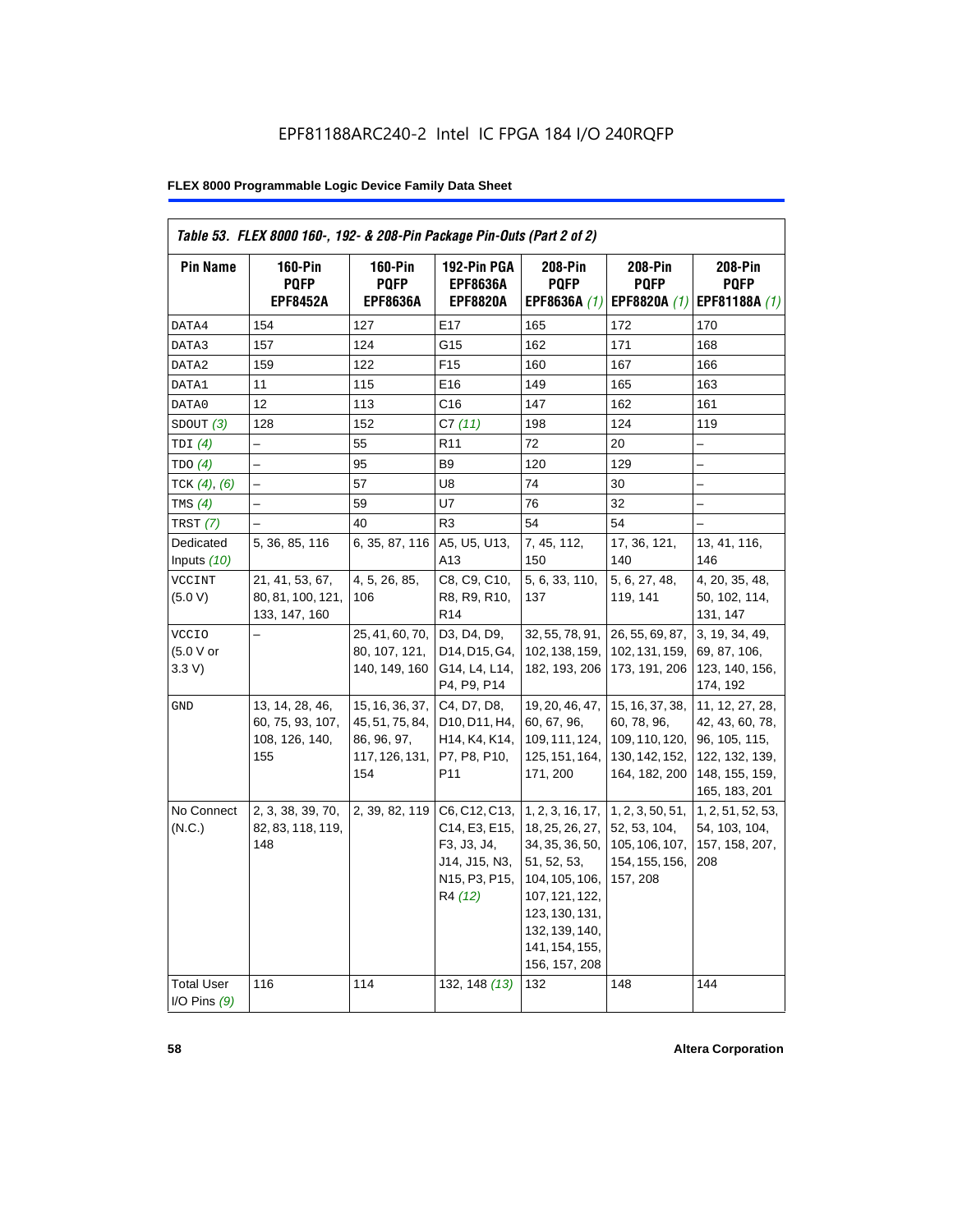| Table 54. FLEX 8000 225-, 232-, 240-, 280- & 304-Pin Package Pin-Outs (Part 1 of 3) |                                                 |                                    |                                                   |                                                   |                                    |                                                   |
|-------------------------------------------------------------------------------------|-------------------------------------------------|------------------------------------|---------------------------------------------------|---------------------------------------------------|------------------------------------|---------------------------------------------------|
| <b>Pin Name</b>                                                                     | <b>225-Pin</b><br><b>BGA</b><br><b>EPF8820A</b> | 232-Pin<br><b>PGA</b><br>EPF81188A | <b>240-Pin</b><br><b>PQFP</b><br><b>EPF81188A</b> | <b>240-Pin</b><br><b>PQFP</b><br><b>EPF81500A</b> | 280-Pin<br><b>PGA</b><br>EPF81500A | <b>304-Pin</b><br><b>ROFP</b><br><b>EPF81500A</b> |
| nSP(2)                                                                              | A15                                             | C <sub>14</sub>                    | 237                                               | 237                                               | W <sub>1</sub>                     | 304                                               |
| MSELO(2)                                                                            | <b>B14</b>                                      | G15                                | 21                                                | 19                                                | N <sub>1</sub>                     | 26                                                |
| MSEL1(2)                                                                            | R <sub>15</sub>                                 | L <sub>15</sub>                    | 40                                                | 38                                                | H <sub>3</sub>                     | 51                                                |
| nSTATUS (2)                                                                         | P <sub>2</sub>                                  | L <sub>3</sub>                     | 141                                               | 142                                               | G19                                | 178                                               |
| $n$ CONFIG $(2)$                                                                    | R <sub>1</sub>                                  | R <sub>4</sub>                     | 117                                               | 120                                               | <b>B18</b>                         | 152                                               |
| DCLK $(2)$                                                                          | B <sub>2</sub>                                  | C <sub>4</sub>                     | 184                                               | 183                                               | U18                                | 230                                               |
| $CONF\_DONE(2)$                                                                     | A1                                              | G3                                 | 160                                               | 161                                               | M16                                | 204                                               |
| nWS                                                                                 | L4                                              | P <sub>1</sub>                     | 133                                               | 134                                               | F <sub>18</sub>                    | 167                                               |
| nRS                                                                                 | K <sub>5</sub>                                  | N <sub>1</sub>                     | 137                                               | 138                                               | G18                                | 171                                               |
| <b>RDCLK</b>                                                                        | F <sub>1</sub>                                  | G <sub>2</sub>                     | 158                                               | 159                                               | M17                                | 202                                               |
| nCS                                                                                 | D <sub>1</sub>                                  | E <sub>2</sub>                     | 166                                               | 167                                               | N <sub>16</sub>                    | 212                                               |
| CS                                                                                  | C <sub>1</sub>                                  | E <sub>3</sub>                     | 169                                               | 170                                               | N <sub>18</sub>                    | 215                                               |
| RDYnBUSY                                                                            | J3                                              | K <sub>2</sub>                     | 146                                               | 147                                               | J17                                | 183                                               |
| <b>CLKUSR</b>                                                                       | G <sub>2</sub>                                  | H <sub>2</sub>                     | 155                                               | 156                                               | K <sub>19</sub>                    | 199                                               |
| ADD17                                                                               | M14                                             | R <sub>15</sub>                    | 58                                                | 56                                                | E <sub>3</sub>                     | 73                                                |
| ADD16                                                                               | L12                                             | T <sub>17</sub>                    | 56                                                | 54                                                | E <sub>2</sub>                     | 71                                                |
| ADD15                                                                               | M15                                             | P <sub>15</sub>                    | 54                                                | 52                                                | F4                                 | 69                                                |
| ADD14                                                                               | L13                                             | M14                                | 47                                                | 45                                                | G1                                 | 60                                                |
| ADD13                                                                               | L <sub>14</sub>                                 | M15                                | 45                                                | 43                                                | H <sub>2</sub>                     | 58                                                |
| ADD12                                                                               | K <sub>13</sub>                                 | M16                                | 43                                                | 41                                                | H1                                 | 56                                                |
| ADD11                                                                               | K <sub>15</sub>                                 | K <sub>15</sub>                    | 36                                                | 34                                                | JЗ                                 | 47                                                |
| ADD10                                                                               | J13                                             | K <sub>17</sub>                    | 34                                                | 32                                                | K <sub>3</sub>                     | 45                                                |
| ADD <sub>9</sub>                                                                    | J15                                             | J14                                | 32                                                | 30                                                | K4                                 | 43                                                |
| ADD <sub>8</sub>                                                                    | G14                                             | J15                                | 29                                                | 27                                                | L1                                 | 34                                                |
| ADD7                                                                                | G13                                             | H <sub>17</sub>                    | 27                                                | 25                                                | L2                                 | 32                                                |
| ADD <sub>6</sub>                                                                    | G11                                             | H <sub>15</sub>                    | 25                                                | 23                                                | M1                                 | 30                                                |
| ADD <sub>5</sub>                                                                    | F <sub>14</sub>                                 | F <sub>16</sub>                    | 18                                                | 16                                                | N <sub>2</sub>                     | 20                                                |
| ADD4                                                                                | E <sub>13</sub>                                 | F <sub>15</sub>                    | 16                                                | 14                                                | N <sub>3</sub>                     | 18                                                |
| ADD3                                                                                | D <sub>15</sub>                                 | F <sub>14</sub>                    | 14                                                | 12                                                | N <sub>4</sub>                     | 16                                                |
| ADD <sub>2</sub>                                                                    | D <sub>14</sub>                                 | D <sub>15</sub>                    | 7                                                 | 5                                                 | U <sub>1</sub>                     | 8                                                 |
| ADD1                                                                                | E12                                             | <b>B17</b>                         | 5                                                 | 3                                                 | U2                                 | 6                                                 |
| ADD <sub>0</sub>                                                                    | C <sub>15</sub>                                 | C <sub>15</sub>                    | 3                                                 | 1                                                 | V <sub>1</sub>                     | 4                                                 |
| DATA7                                                                               | A7                                              | A7                                 | 205                                               | 199                                               | W13                                | 254                                               |
| DATA6                                                                               | D7                                              | D8                                 | 203                                               | 197                                               | W14                                | 252                                               |
| DATA5                                                                               | A6                                              | B7                                 | 200                                               | 196                                               | W15                                | 250                                               |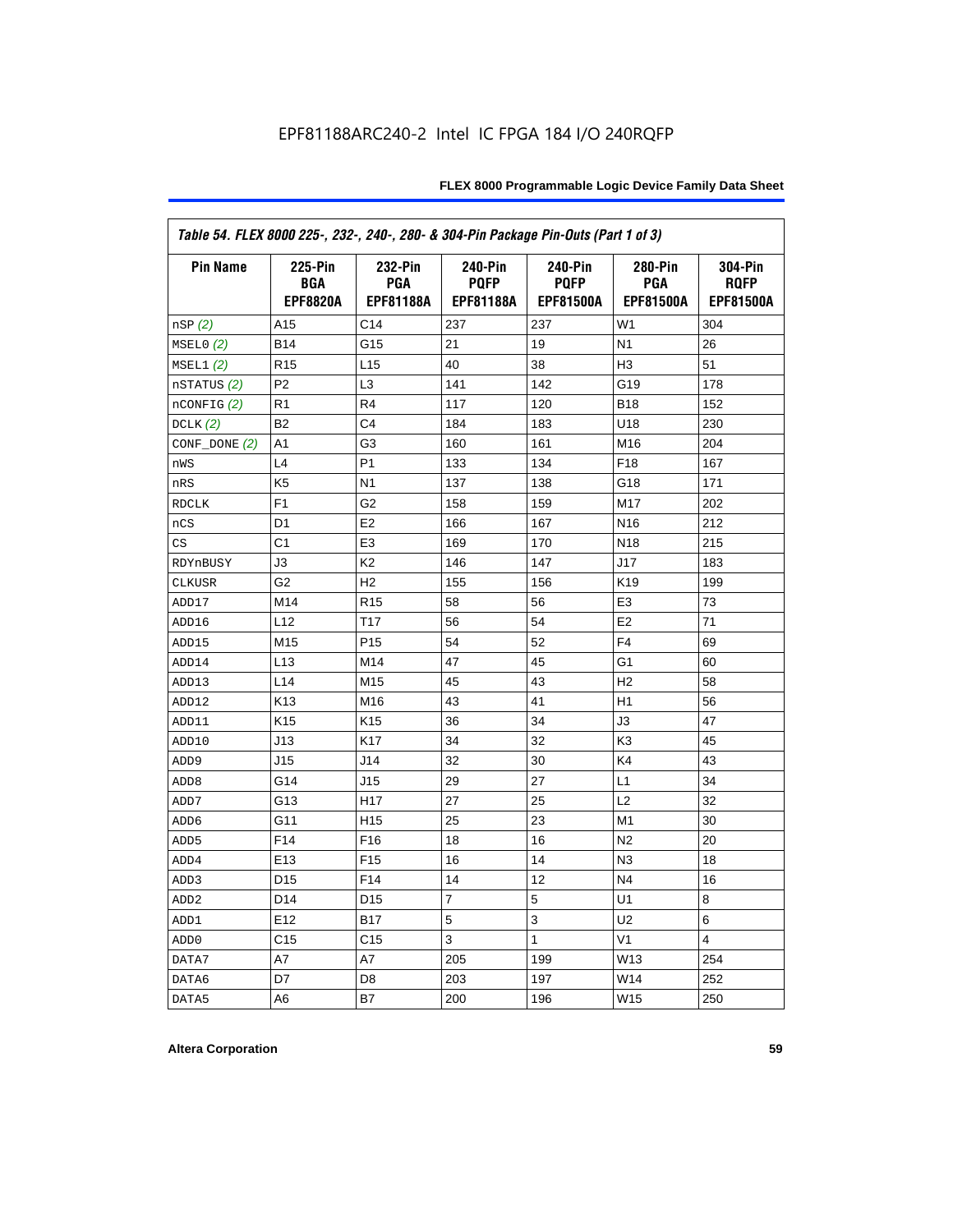| Table 54. FLEX 8000 225-, 232-, 240-, 280- & 304-Pin Package Pin-Outs (Part 2 of 3) |                                                                                                                                         |                                                                                                                     |                                                                |                                                                     |                                                                                                                            |                                                                      |
|-------------------------------------------------------------------------------------|-----------------------------------------------------------------------------------------------------------------------------------------|---------------------------------------------------------------------------------------------------------------------|----------------------------------------------------------------|---------------------------------------------------------------------|----------------------------------------------------------------------------------------------------------------------------|----------------------------------------------------------------------|
| <b>Pin Name</b>                                                                     | 225-Pin<br><b>BGA</b><br><b>EPF8820A</b>                                                                                                | 232-Pin<br><b>PGA</b><br><b>EPF81188A</b>                                                                           | 240-Pin<br><b>POFP</b><br><b>EPF81188A</b>                     | 240-Pin<br><b>POFP</b><br><b>EPF81500A</b>                          | <b>280-Pin</b><br><b>PGA</b><br><b>EPF81500A</b>                                                                           | <b>304-Pin</b><br><b>RQFP</b><br><b>EPF81500A</b>                    |
| DATA4                                                                               | A <sub>5</sub>                                                                                                                          | C7                                                                                                                  | 198                                                            | 194                                                                 | W16                                                                                                                        | 248                                                                  |
| DATA3                                                                               | <b>B5</b>                                                                                                                               | D7                                                                                                                  | 196                                                            | 193                                                                 | W17                                                                                                                        | 246                                                                  |
| DATA2                                                                               | E <sub>6</sub>                                                                                                                          | B <sub>5</sub>                                                                                                      | 194                                                            | 190                                                                 | V16                                                                                                                        | 243                                                                  |
| DATA1                                                                               | D <sub>5</sub>                                                                                                                          | A3                                                                                                                  | 191                                                            | 189                                                                 | U16                                                                                                                        | 241                                                                  |
| DATA0                                                                               | C <sub>4</sub>                                                                                                                          | A2                                                                                                                  | 189                                                            | 187                                                                 | V17                                                                                                                        | 239                                                                  |
| SDOUT(3)                                                                            | K <sub>1</sub>                                                                                                                          | N <sub>2</sub>                                                                                                      | 135                                                            | 136                                                                 | F <sub>19</sub>                                                                                                            | 169                                                                  |
| TDI                                                                                 | F15(4)                                                                                                                                  | -                                                                                                                   | -                                                              | 63(14)                                                              | B1 (14)                                                                                                                    | 80(14)                                                               |
| TDO                                                                                 | J2(4)                                                                                                                                   |                                                                                                                     |                                                                | 117                                                                 | C17                                                                                                                        | 149                                                                  |
| $TCK$ (6)                                                                           | J14(4)                                                                                                                                  | $\overline{a}$                                                                                                      | $\overline{\phantom{0}}$                                       | 116 $(14)$                                                          | A <sub>19</sub> $(14)$                                                                                                     | 148 $(14)$                                                           |
| TMS                                                                                 | J12(4)                                                                                                                                  | $\overline{\phantom{0}}$                                                                                            | $\overline{\phantom{0}}$                                       | 64 (14)                                                             | C2(14)                                                                                                                     | 81(14)                                                               |
| TRST (7)                                                                            | P <sub>14</sub>                                                                                                                         |                                                                                                                     | $\overline{\phantom{0}}$                                       | 115 $(14)$                                                          | A18 $(14)$                                                                                                                 | 145(14)                                                              |
| Dedicated Inputs<br>(10)                                                            | F4, L1, K12,<br>E <sub>15</sub>                                                                                                         | C <sub>1</sub> , C <sub>17</sub> , R <sub>1</sub> ,<br>R <sub>17</sub>                                              | 10, 51, 130,<br>171                                            | 8, 49, 131,<br>172                                                  | F1, F16, P3,<br>P <sub>19</sub>                                                                                            | 12, 64, 164,<br>217                                                  |
| <b>VCCINT</b><br>(5.0 V)                                                            | F5, F10, E1,<br>L2, K4, M12,<br>P15, H13,<br>H14, B15,<br>C13                                                                           | E4, H4, L4,<br>P12, L14,<br>H14, E14,<br>R14, U1                                                                    | 20, 42, 64, 66,<br>114, 128, 150,<br>172, 236                  | 18, 40, 60, 62,<br>91, 114, 129,<br>151, 173, 209,<br>236           | B17, D3, D15,<br>E8, E10, E12,<br>E14, R7, R9,<br>R <sub>11</sub> , R <sub>13</sub> ,<br>R <sub>14</sub> , T <sub>14</sub> | 24, 54, 77,<br>144, 79, 115,<br>162, 191, 218,<br>266, 301           |
| <b>VCCIO</b><br>(5.0 V or 3.3 V)                                                    | H3, H2, P6,<br>R6, P10, N10,<br>R <sub>14</sub> , N <sub>13</sub> ,<br>H15, H12,<br>D12, A14,<br>B10, A10, B6,<br>C6, A2, C3,<br>M4, R2 | N10, M13,<br>M5, K13, K5,<br>H <sub>13</sub> , H <sub>5</sub> , F <sub>5</sub> ,<br>E10, E8, N8,<br>F <sub>13</sub> | 19, 41, 65, 81,<br>99, 116, 140,<br>162, 186, 202,<br>220, 235 | 17, 39, 61, 78,<br>94, 108, 130,<br>152, 174, 191,<br>205, 221, 235 | D14, E7, E9,<br>E11, E13, R6,<br>R8, R10, R12,<br>T13, T15                                                                 | 22, 53, 78, 99,<br>119, 137, 163,<br>193, 220, 244,<br>262, 282, 300 |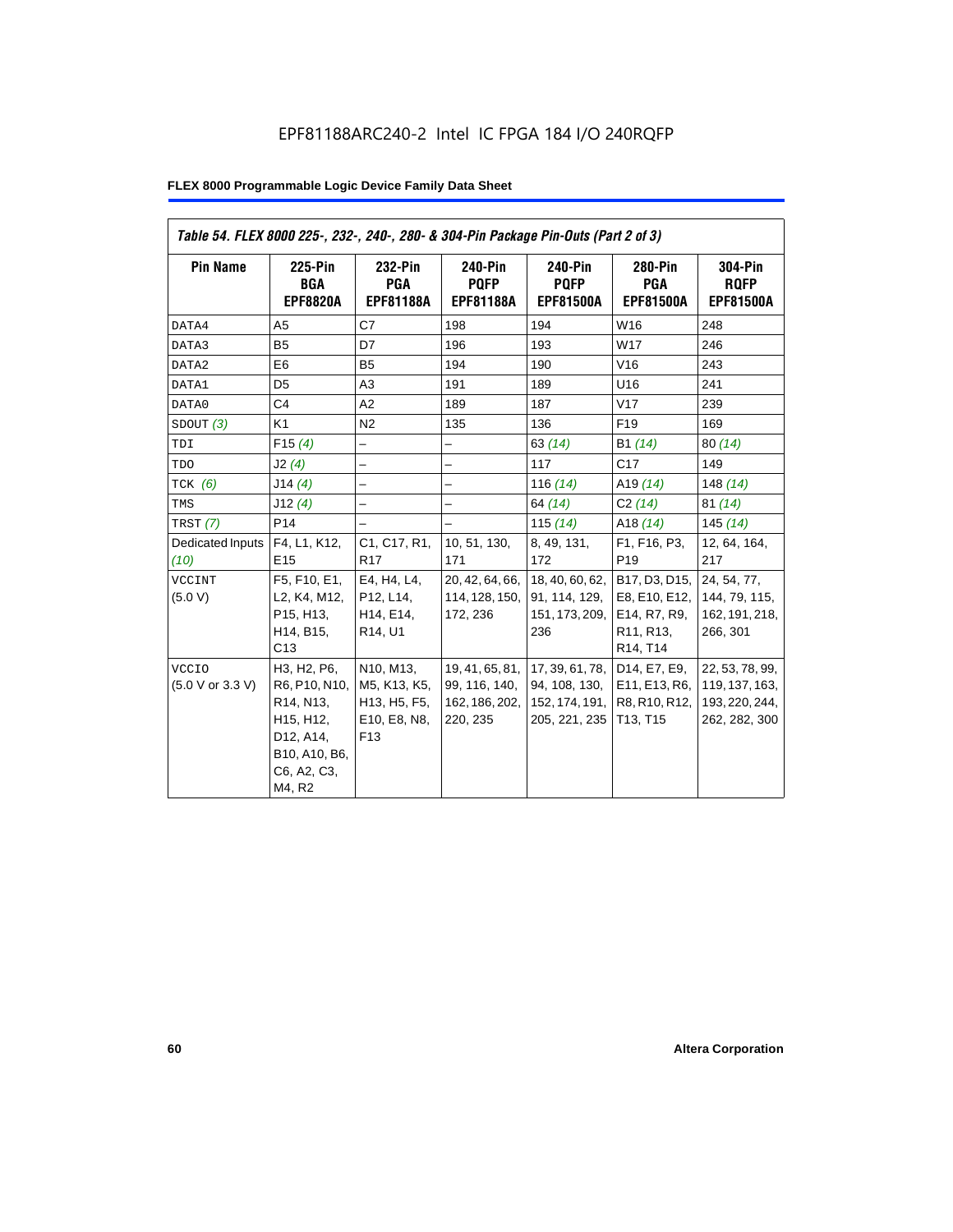| Table 54. FLEX 8000 225-, 232-, 240-, 280- & 304-Pin Package Pin-Outs (Part 3 of 3) |                                                                                                                                                                              |                                                                                                          |                                                                                                         |                                                                                                                                                              |                                                                                                                                                                              |                                                                                                                                                                                                            |
|-------------------------------------------------------------------------------------|------------------------------------------------------------------------------------------------------------------------------------------------------------------------------|----------------------------------------------------------------------------------------------------------|---------------------------------------------------------------------------------------------------------|--------------------------------------------------------------------------------------------------------------------------------------------------------------|------------------------------------------------------------------------------------------------------------------------------------------------------------------------------|------------------------------------------------------------------------------------------------------------------------------------------------------------------------------------------------------------|
| <b>Pin Name</b>                                                                     | <b>225-Pin</b><br><b>BGA</b><br><b>EPF8820A</b>                                                                                                                              | 232-Pin<br><b>PGA</b><br><b>EPF81188A</b>                                                                | 240-Pin<br><b>PQFP</b><br><b>EPF81188A</b>                                                              | 240-Pin<br><b>PQFP</b><br><b>EPF81500A</b>                                                                                                                   | 280-Pin<br><b>PGA</b><br><b>EPF81500A</b>                                                                                                                                    | <b>304-Pin</b><br><b>ROFP</b><br><b>EPF81500A</b>                                                                                                                                                          |
| <b>GND</b>                                                                          | B1, D4, E14,<br>F7, F8, F9,<br>F12, G6, G7,<br>G8, G9, G10,<br>H1, H4, H5,<br>H6, H7, H8,<br>H9, H10, H11,<br>J6, J7, J8, J9,<br>J10, K6, K7,<br>K8, K9, K11,<br>L15, N3, P1 | A1, D6, E11,<br>E7, E9, G4,<br>G5, G13,<br>G14, J5, J13,<br>K4, K14, L5,<br>L13, N4, N7,<br>N9, N11, N14 | 8, 9, 30, 31,<br>52, 53, 72, 90,<br>108, 115, 129,<br>139, 151, 161,<br>173, 185, 187,<br>193, 211, 229 | 6, 7, 28, 29,<br>50, 51, 71, 85, E4, E5, E6,<br>92, 101, 118,<br>162, 163, 184, H5, H15, J5,<br>185, 186, 198, U15, K5, K15,<br>208, 214, 228   L5, L15, M5, | D4, D5, D16,<br>E15, E16, F5,<br>119, 140, 141, F15, G5, G15,<br>M <sub>15</sub> , N <sub>5</sub> ,<br>N15, P4, P5,<br>P15, P16, R4,<br>R5, R15, R16,<br>T4, T5, T16,<br>U17 | 9, 11, 36, 38,<br>65, 67, 90,<br>108, 116,<br>128, 150,<br>151, 175, 177,<br>206, 208, 231,<br>232, 237, 253,<br>265, 273, 291                                                                             |
| No Connect<br>(N.C.)                                                                |                                                                                                                                                                              |                                                                                                          | 61, 62, 119,<br>120, 181, 182,<br>239, 240                                                              |                                                                                                                                                              |                                                                                                                                                                              | 10, 21, 23, 25,<br>35, 37, 39, 40,<br>41, 42, 52, 55,<br>66, 68, 146,<br>147, 161, 173,<br>174, 176, 187,<br>188, 189, 190,<br>192, 194, 195,<br>205, 207, 219,<br>221, 233, 234,<br>235, 236, 302,<br>303 |
| Total User I/O<br>Pins $(9)$                                                        | 148                                                                                                                                                                          | 180                                                                                                      | 180                                                                                                     | 177                                                                                                                                                          | 204                                                                                                                                                                          | 204                                                                                                                                                                                                        |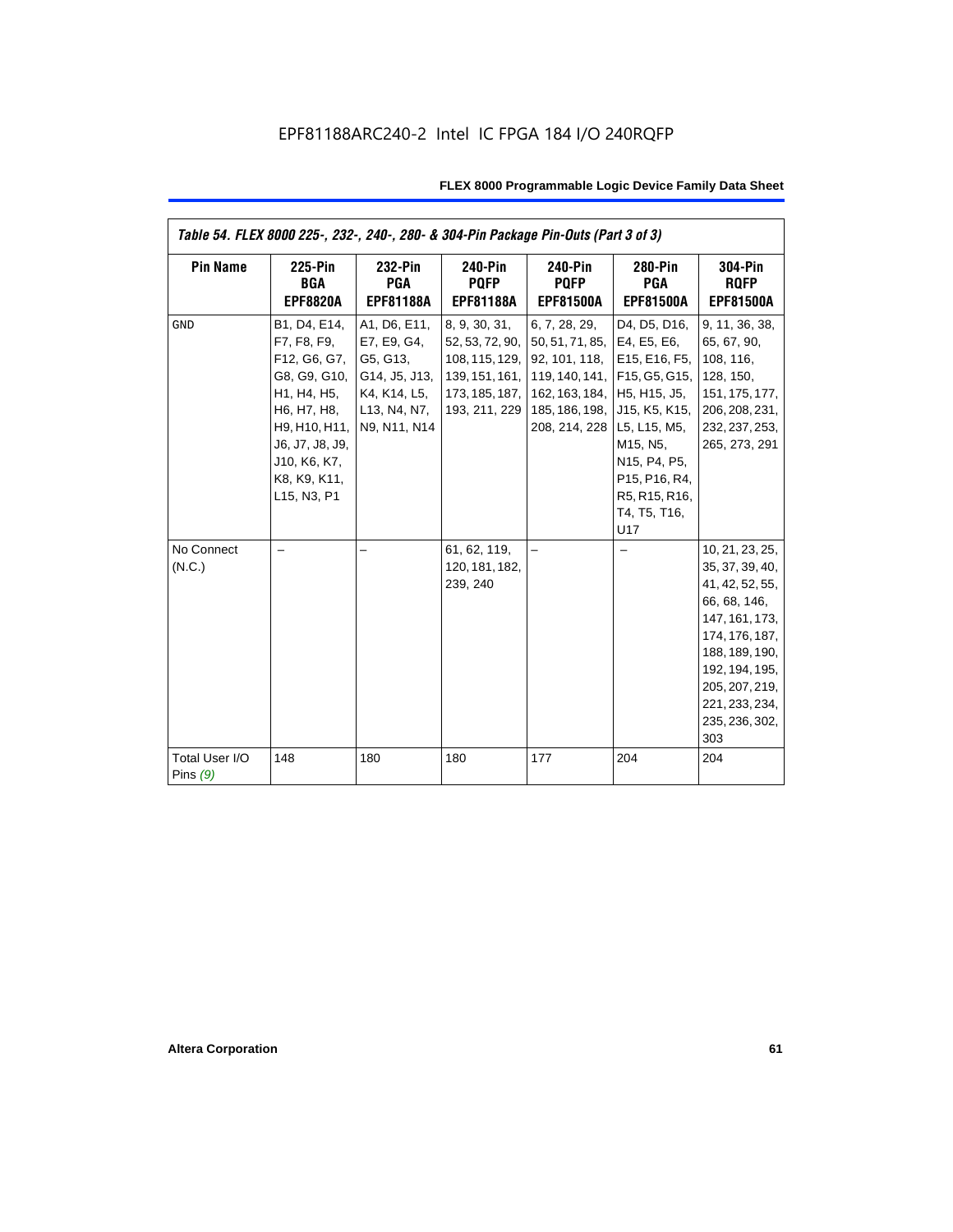#### *Notes to tables:*

- (1) Perform a complete thermal analysis before committing a design to this device package. See *Application Note 74 (Evaluating Power for Altera Devices)* for more information.
- (2) This pin is a dedicated pin and is not available as a user I/O pin.
- (3) SDOUT will drive out during configuration. After configuration, it may be used as a user I/O pin. By default, the MAX+PLUS II software will not use SDOUT as a user I/O pin; the user can override the MAX+PLUS II software and use SDOUT as a user I/O pin.
- (4) If the device is not configured to use the JTAG BST circuitry, this pin is available as a user I/O pin.
- (5) JTAG pins are available for EPF8636A devices only. These pins are dedicated user I/O pins.
- $(6)$  If this pin is used as an input in user mode, ensure that it does not toggle before or during configuration.
- (7) TRST is a dedicated input pin for JTAG use. This pin must be grounded if JTAG BST is not used.
- (8) Pin 52 is a  $V_{CC}$  pin on EPF8452A devices only.
- (9) The user I/O pin count includes dedicated input pins and all I/O pins.
- (10) Unused dedicated inputs should be tied to ground on the board.
- (11) SDOUT does not exist in the EPF8636GC192 device.
- (12) These pins are no connect (N.C.) pins for EPF8636A devices only. They are user I/O pins in EPF8820A devices.
- (13) EPF8636A devices have 132 user I/O pins; EPF8820A devices have 148 user I/O pins.
- (14) For EPF81500A devices, these pins are dedicated JTAG pins and are not available as user I/O pins. If JTAG BST is not used, TDI, TCK, TMS, and TRST should be tied to GND.

**Revision History**

The information contained in the *FLEX 8000 Programmable Logic Device Family Data Sheet* version 11.1 supersedes information published in previous versions. The *FLEX 8000 Programmable Logic Device Family Data Sheet* version 11.1 contains the following change: minor textual updates.